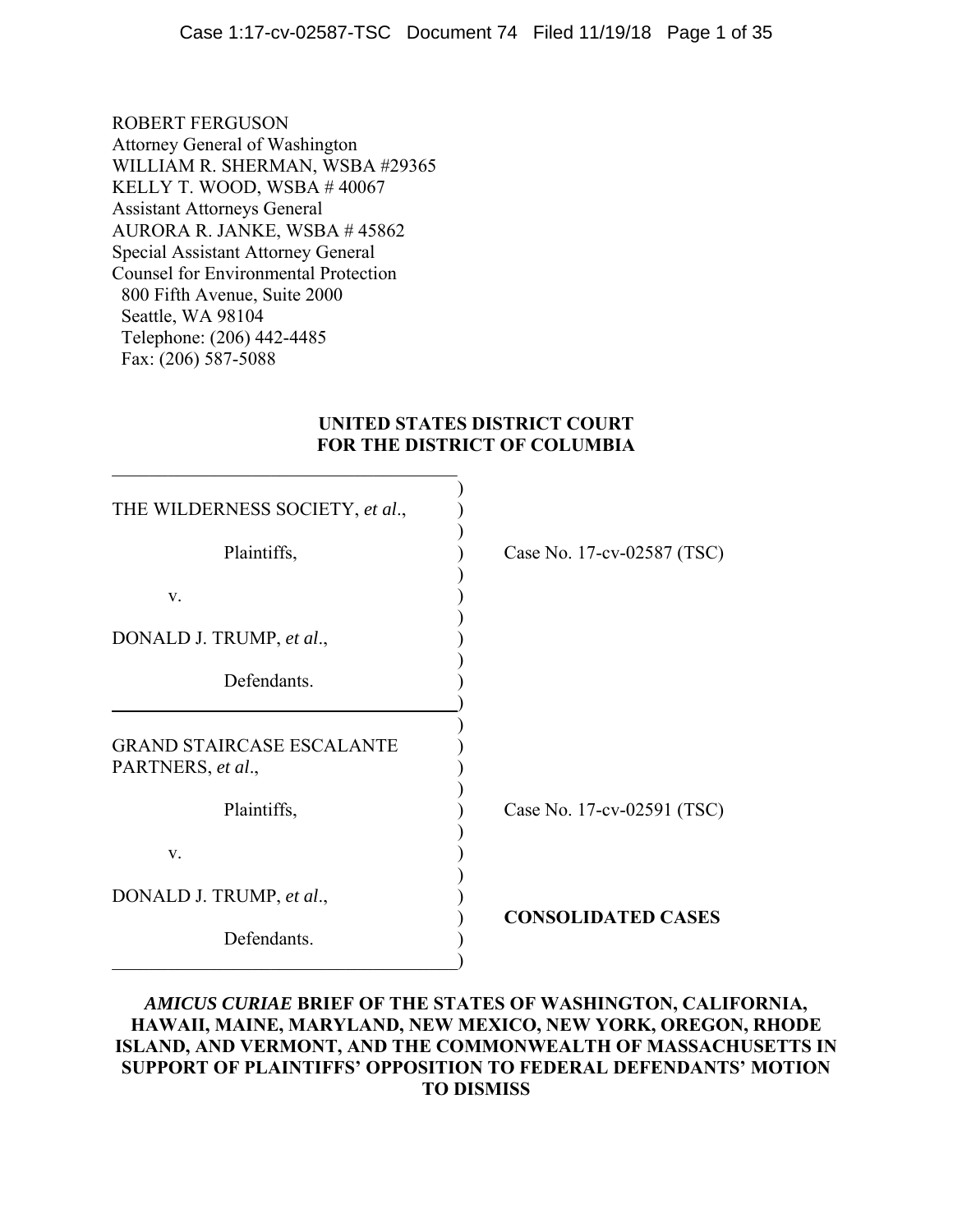## **TABLE OF CONTENTS**

<span id="page-1-0"></span>

| I.   |                 |    |                                                                             |  |
|------|-----------------|----|-----------------------------------------------------------------------------|--|
| Π.   |                 |    |                                                                             |  |
| III. |                 |    |                                                                             |  |
|      | A.              |    | Diminishing National Monuments Exposes Previously Protected Lands and       |  |
|      | <b>B.</b>       |    | The Antiquities Act Does Not Authorize President Trump's Reduction of Grand |  |
|      |                 | 1. | The Plain Language of the Antiquities Act Does Not Grant the Authority      |  |
|      |                 | 2. | The "Smallest Area Compatible" Clause Does Not Authorize the President      |  |
|      |                 |    | The "Smallest Area Compatible" Clause Does Not Authorize Post<br>a.         |  |
|      |                 |    | President Trump's Proclamations Exceed Any Conceivable Authority<br>b.      |  |
|      | $\mathcal{C}$ . |    |                                                                             |  |
|      | D.              |    | States Are Harmed by President Trump's Unlawful Expansion of Presidential   |  |
|      |                 | 1. | President Trump's Actions Destroy Decades of State Reliance on the          |  |
|      |                 | 2. | National Monument Protections Support Academic Research and Public          |  |
|      |                 | 3. | National Monuments Provide Important Recreational Opportunities and         |  |
| IV.  |                 |    |                                                                             |  |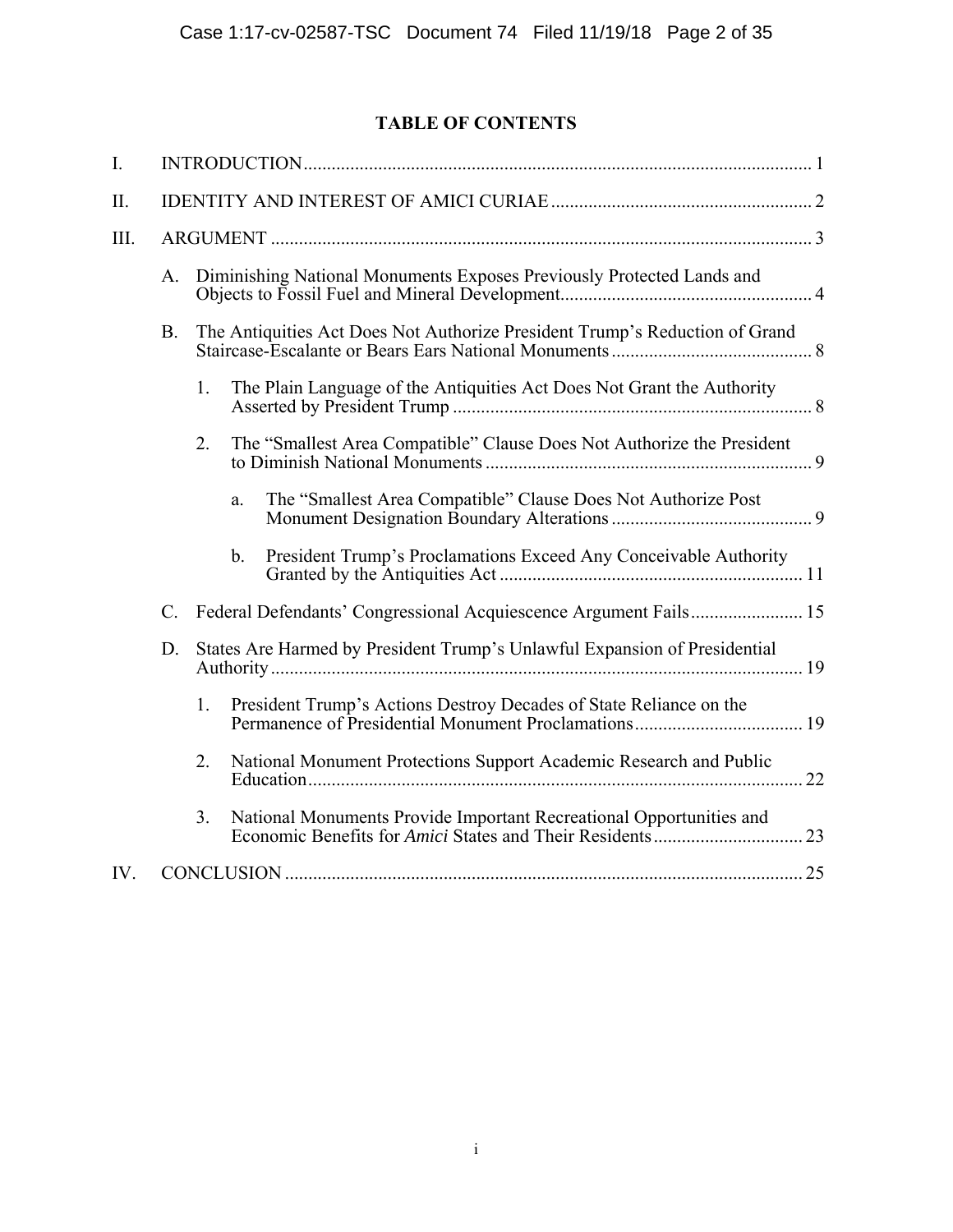## **TABLE OF AUTHORITIES**

## **Cases**

<span id="page-2-0"></span>

| Am. Inst. of Certified Pub. Accountants v. IRS                         |  |
|------------------------------------------------------------------------|--|
| Barnhart v. Sigmon Coal Co., Inc.                                      |  |
| Cameron v. United States                                               |  |
| Citizens for Responsibility & Ethics in Wash. v. Fed. Election Comm'n. |  |
| Cochnower v. U.S.                                                      |  |
| Cyan, Inc. v. Beaver Cty. Emps. Ret. Fund                              |  |
| Dames & Moore v. Regan                                                 |  |
| Davis v. Mich. Dept. of Treasury                                       |  |
| FDA v. Brown & Williamson Tobacco Corp.                                |  |
| Kimbrough v. U.S.                                                      |  |
| Mass. Lobstermen's Ass'n v. Ross                                       |  |
| Mountain States Legal Found. v. Bush                                   |  |
| Robinson v. Shell Oil Co.                                              |  |
| Shell Oil Co. v. Iowa Dep't of Revenue                                 |  |
| Tulare County v. Bush                                                  |  |
| United States v. Midwest Oil Co.                                       |  |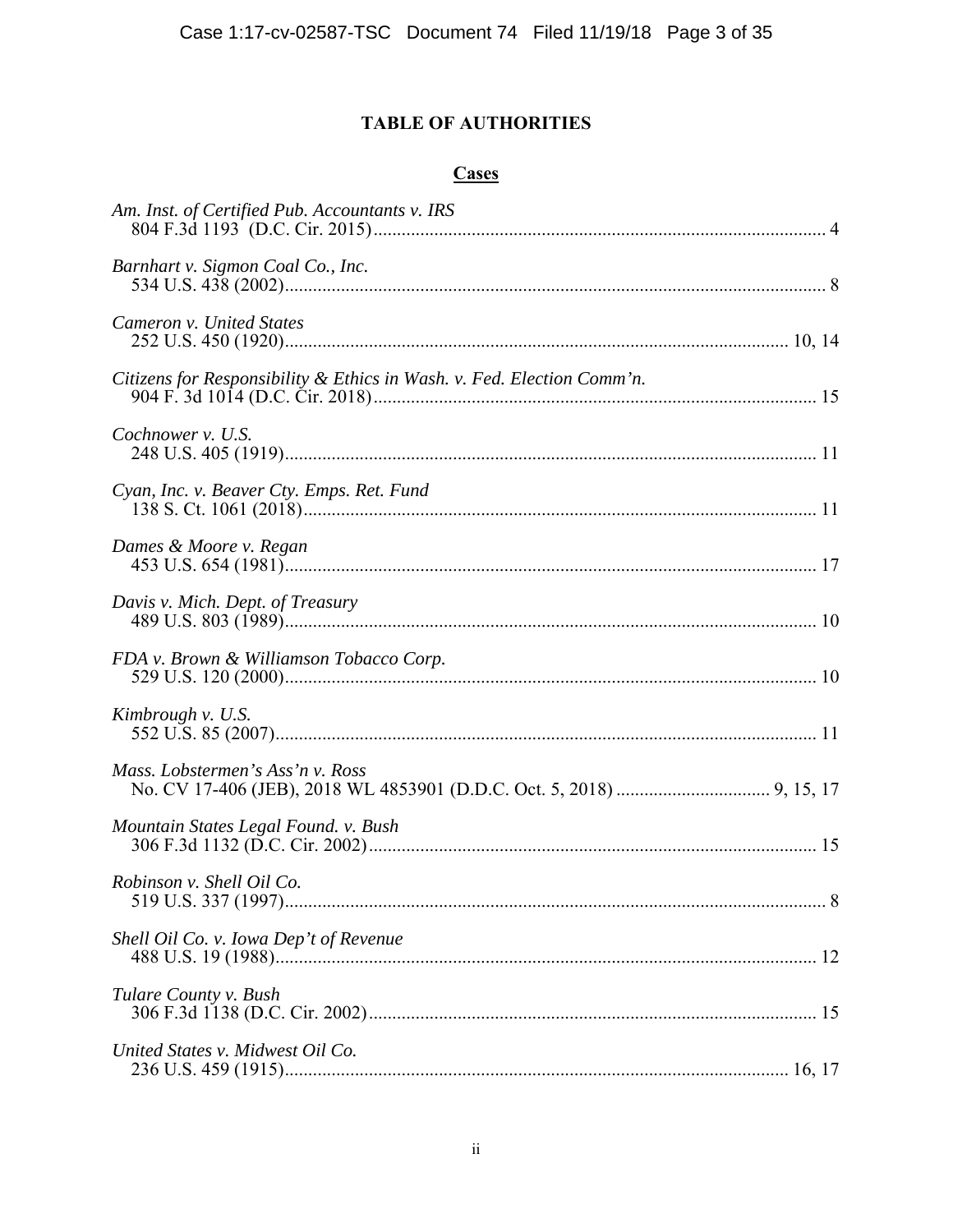<span id="page-3-0"></span>

| Youngstown Sheet & Tube Co. v. Sawyer                                                                                                               |
|-----------------------------------------------------------------------------------------------------------------------------------------------------|
| Zerilli v. Evening News Ass'n                                                                                                                       |
| <b>Constitutional Provisions</b>                                                                                                                    |
|                                                                                                                                                     |
| <b>Statutes</b>                                                                                                                                     |
|                                                                                                                                                     |
|                                                                                                                                                     |
|                                                                                                                                                     |
|                                                                                                                                                     |
|                                                                                                                                                     |
|                                                                                                                                                     |
|                                                                                                                                                     |
|                                                                                                                                                     |
| An Act Making Appropriation for the Department of Agriculture for the Fiscal Year<br>Ending June Thirtieth, Eighteen Hundred and Ninety-Eight, 1897 |
| Cal. Envtl. Quality Act,                                                                                                                            |
|                                                                                                                                                     |
|                                                                                                                                                     |
|                                                                                                                                                     |
|                                                                                                                                                     |
|                                                                                                                                                     |
|                                                                                                                                                     |
|                                                                                                                                                     |
|                                                                                                                                                     |
|                                                                                                                                                     |
|                                                                                                                                                     |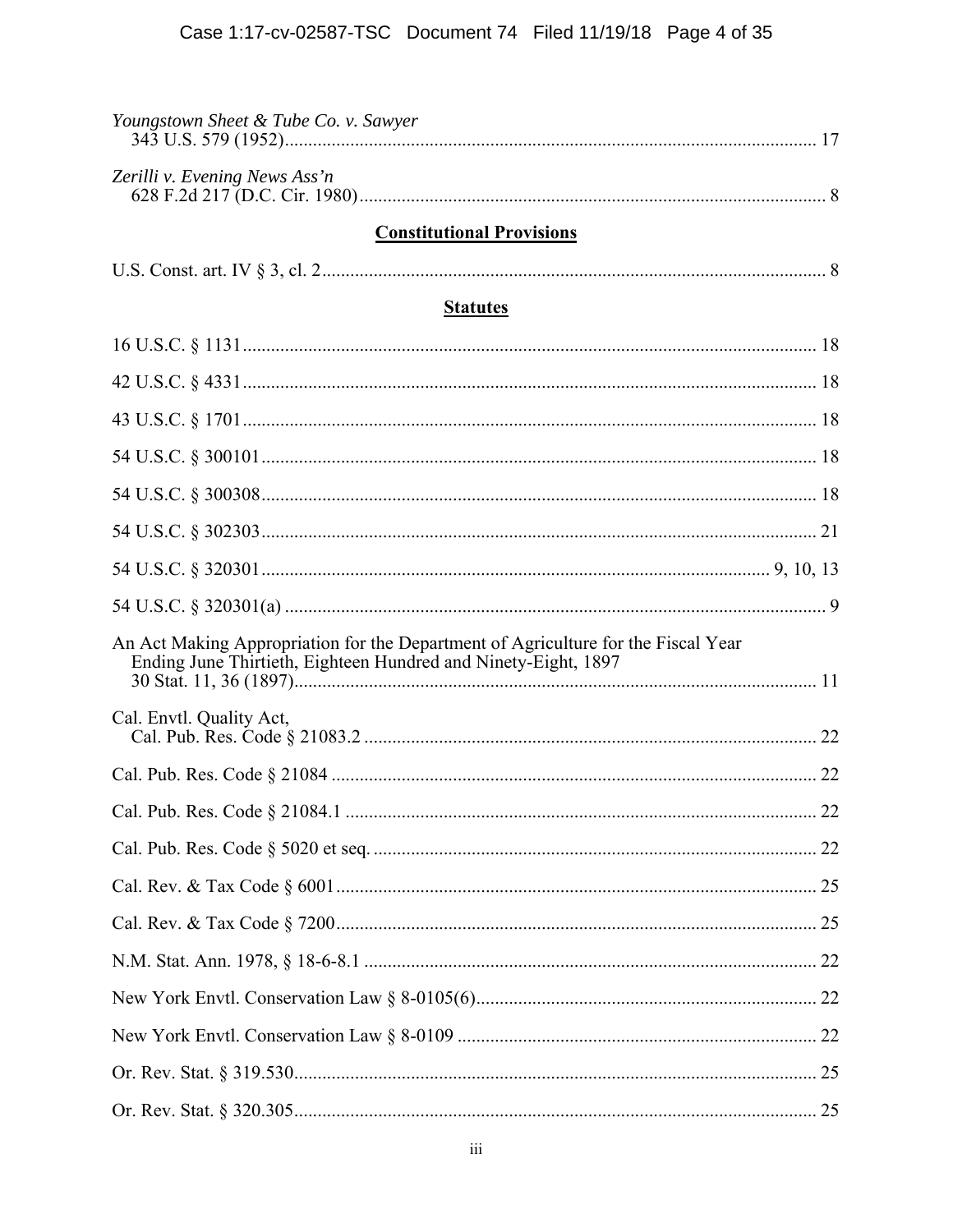<span id="page-4-0"></span>

# **Regulations**

# **Other Authorities**

| 2 Webster's Int'l Dictionary of the English Language 1225 (1907, W.T. Harris ed.)  10                                                                                     |
|---------------------------------------------------------------------------------------------------------------------------------------------------------------------------|
|                                                                                                                                                                           |
| Ben Alexander, Giant Sequoia National Monument: A Summary of Economic                                                                                                     |
| BLM, Mineral Potential Report for the Lands Now Excluded from Grand Staircase-                                                                                            |
| Envtl. Assessment for a Proposal to Amend the Redding Resource Mgmt. Plan Regarding<br>the Horseshoe Ranch Wildlife Area, U.S. Dep't of the Interior Bureau of Land Mgmt. |
| Exec. Order No. 13,792                                                                                                                                                    |
| Executive Order 13783, Promoting Energy Independence and Economic Growth                                                                                                  |
| Headwaters Economics, Updated Summary: The Importance of National Monuments to                                                                                            |
| Instruction Mem. 2018-034, Updating Oil and Gas Leasing Reform - Land Use Planning                                                                                        |
| John C. Ruple, The Trump Administration and Lessons Not Learned from Prior National                                                                                       |
| Letter to Interior Secretary Zinke and Secretary Ross from Stephen M. Coan, PhD, and                                                                                      |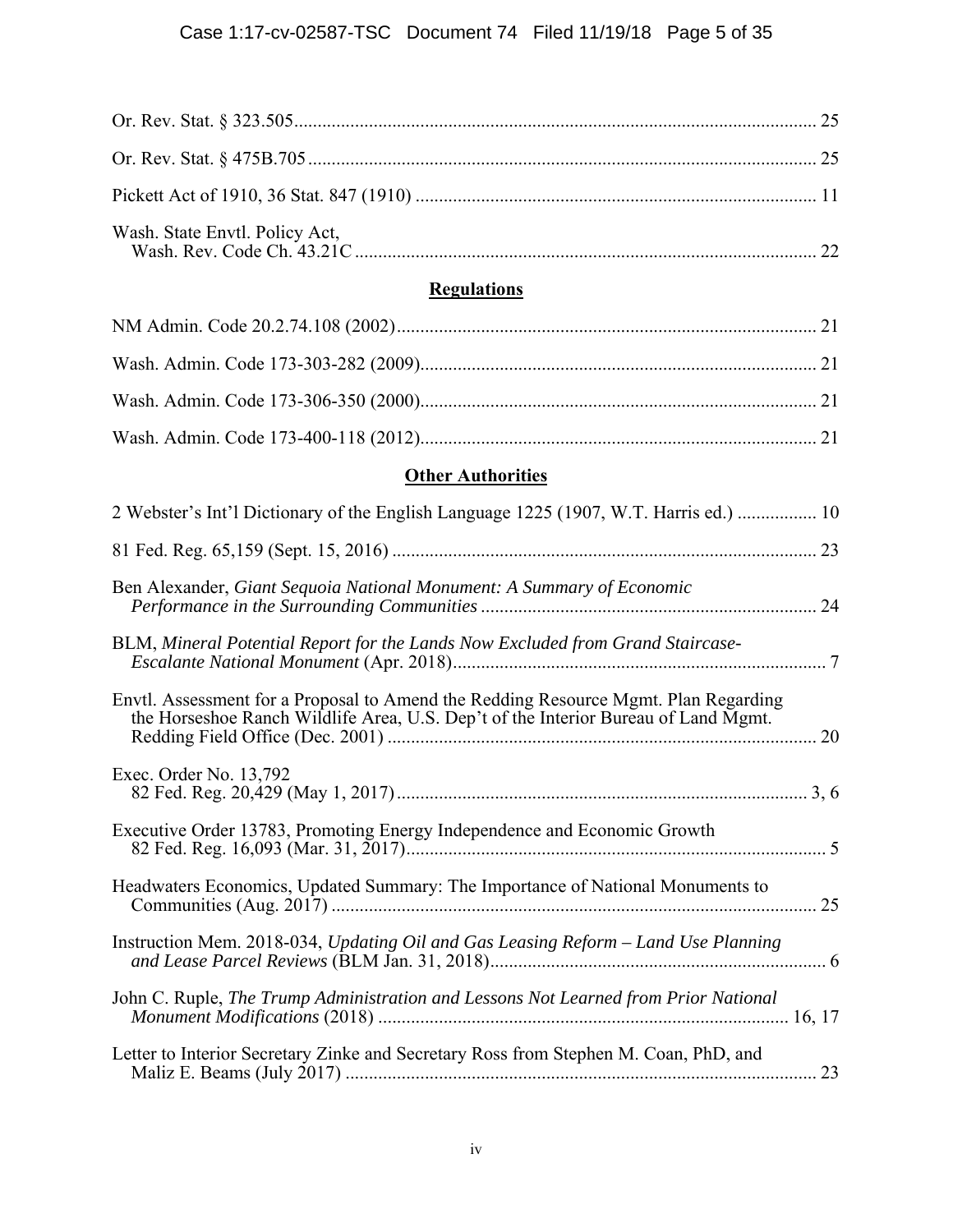<span id="page-5-0"></span>

| Mem. from Secretary Zinke to President Trump, Final Report Summarizing Findings of                                                                                      |
|-------------------------------------------------------------------------------------------------------------------------------------------------------------------------|
| Michael C. Blumm & Olivier Jamin, The Trump Public Lands Revolution: Redefining<br>"The Public" in Public Land Law                                                      |
| Nat'l Park Service, 2017 National Park Visitor Spending Effects: Economic Contributions                                                                                 |
| Notice of Intent to Prepare a Comprehensive Conservation Plan and Associated Envtl.<br>Impact Statement for Hanford Reach Nat'l Monument/Saddle Mountain Nat'l Wildlife |
| Proclamation 6920, Establishment of the Grand Staircase-Escalante National Monument,                                                                                    |
| Proclamation 9558, Establishment of the Bears Ears National Monument, 82 Fed. Reg.                                                                                      |
| Proclamation No. 9681, Modifying the Bears Ears National Monument                                                                                                       |
| Proclamation No. 9682, Modifying the Grand Staircase-Escalante National Monument                                                                                        |
| Secretarial Order No. 3348,                                                                                                                                             |
| Simon O'Connor, et al., WHALE WATCHING WORLDWIDE: TOURISM NUMBERS,<br>EXPENDITURES AND EXPANDING ECONOMIC BENEFITS, Int'l Fund for Animal Welfare,                      |
| Squillace, Biber, Bryner & Hecht, Presidents Lack the Authority to Abolish or Diminish                                                                                  |
| U.S. Dep't of the Interior, BLM, Bears Ears National Monument: Draft Monument                                                                                           |
| U.S. Dep't of the Interior, BLM, Grand Staircase-Escalante National Monument and<br>Kanab-Escalante Planning Area Draft Resource Management Plans and Environmental     |
|                                                                                                                                                                         |
|                                                                                                                                                                         |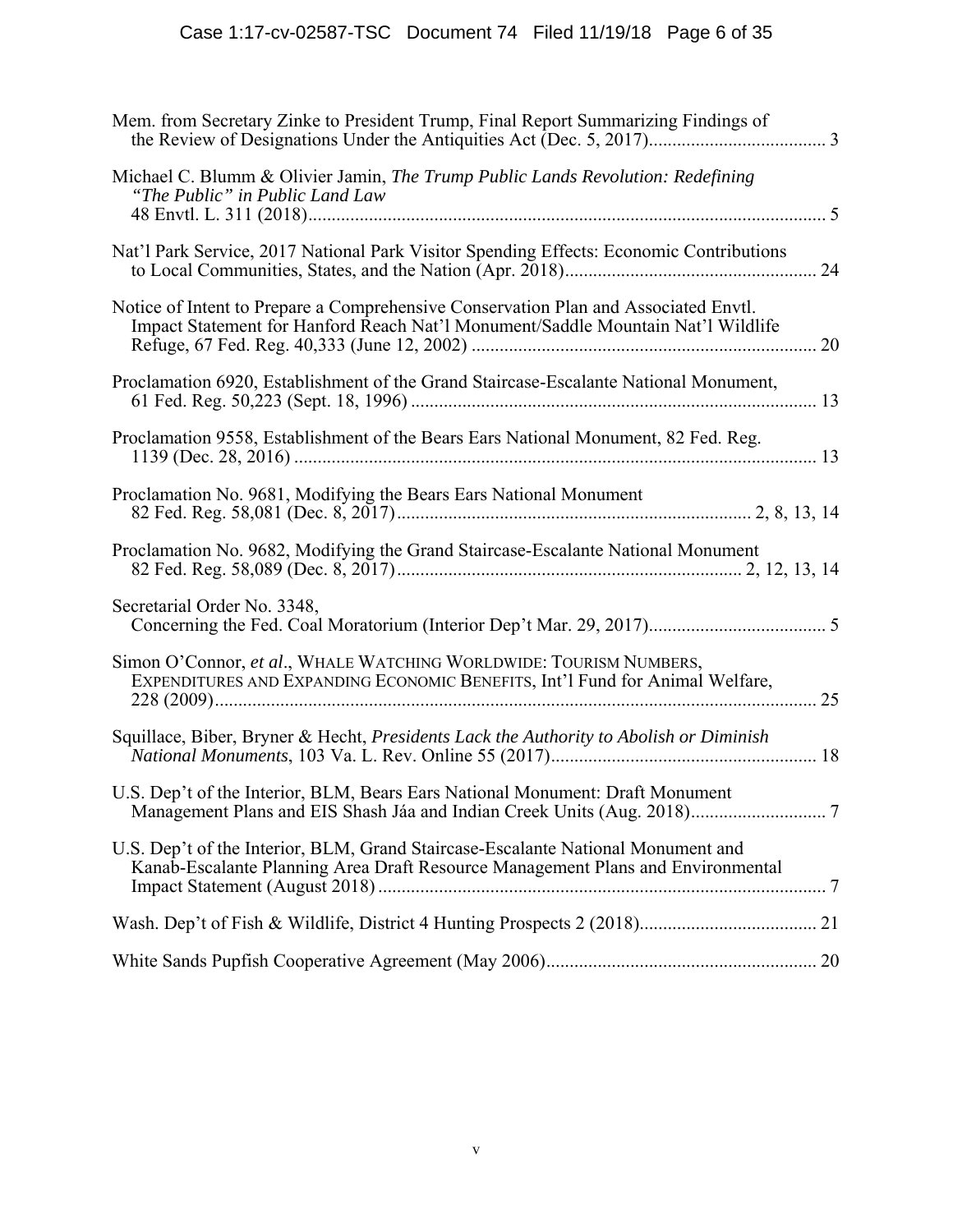### **I. INTRODUCTION**

<span id="page-6-0"></span>These consolidated cases challenge presidential proclamations making drastic and unprecedented revisions to Grand Staircase-Escalante and Bears Ears National Monuments. President Trump slashed the decades-old Grand Staircase-Escalante National Monument by half and eliminated a staggering eighty-five percent from Bears Ears National Monument—effectively rescinding a national monument for the first time in U.S. history.

The President's monument reductions overstep his authority and upend the very purposes of the Antiquities Act (Act). The Property Clause of the Constitution grants Congress alone the power to dispose of public lands. While the Act delegated a limited amount of authority to the president to preserve the nation's archeological, historic, and scientific "objects" as national monuments, Congress granted no authority to the president to revoke or reduce established national monument protections. Simply put, the Act is a one-way ratchet in favor of preservation. No rational reading of the Act allows otherwise. Federal Defendants' reliance on language in the Act stating that reservations of land be the smallest area compatible with protection of objects designated by the national monument is unavailing. This language merely limits the amount of land a president may reserve at the time of monument creation to protect objects of historic and scientific interest and ensure their proper care and management. It does not authorize future presidents to undo fixed reservations and certainly does not authorize President Trump's wholesale elimination of objects of historic and scientific interest from established monuments.

President Trump's rescissions also upset important relationships between the states and the federal government when it comes to management of federal lands. The permanent protections provided by national monuments significantly influence state management and resource allocation decisions; preserve important archeological, historic, and scientific resources used for research and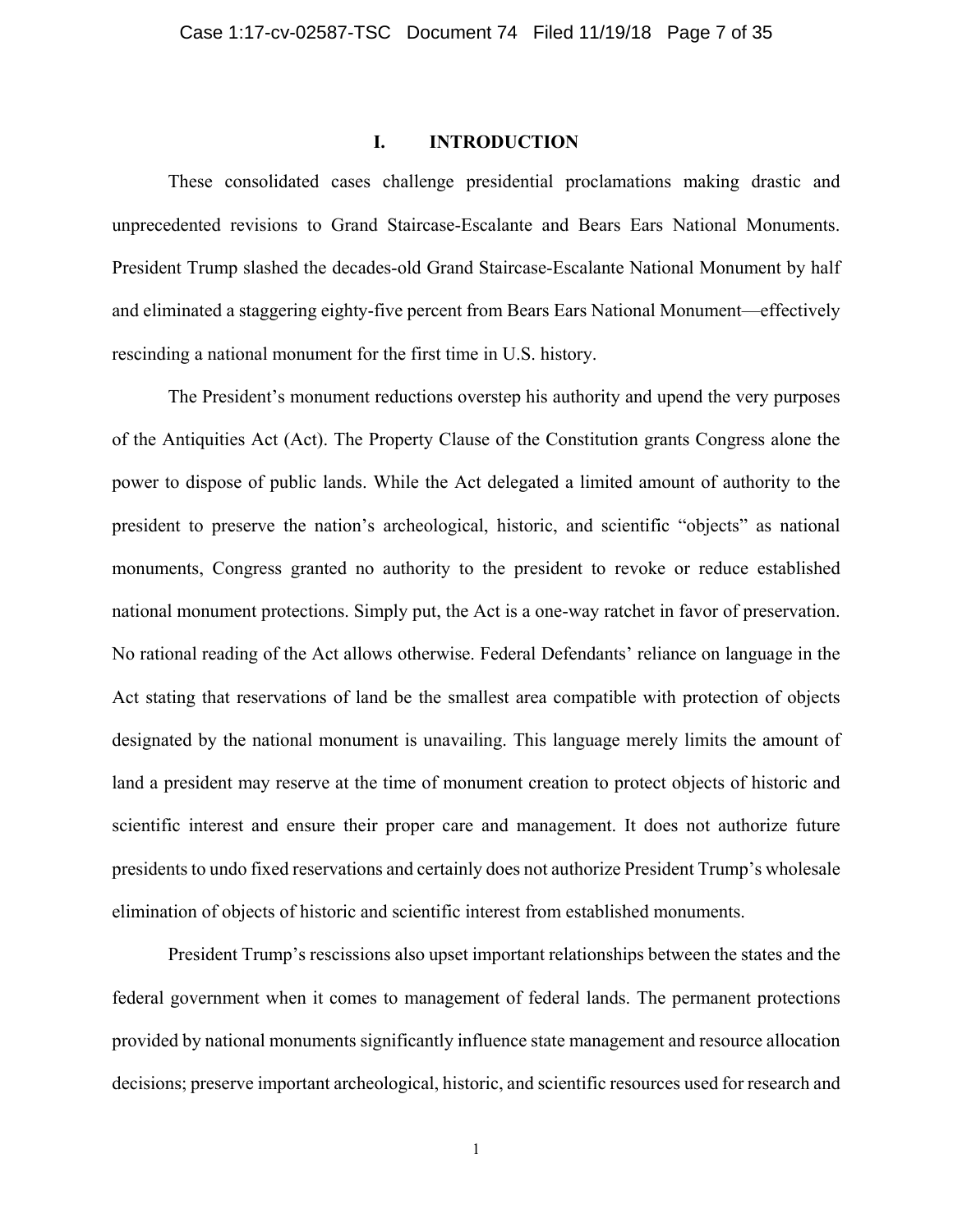<span id="page-7-0"></span>education; and create recreational and economic opportunities. President Trump's rescissions subvert these interests. For these reasons, the States of Washington, California, Hawaii, Maine, Maryland, New Mexico, New York, Oregon, Rhode Island, and Vermont, and the Commonwealth of Massachusetts (collectively "*Amici* States") urge this Court to deny Federal Defendants' motions to dismiss. $<sup>1</sup>$ </sup>

### **II. IDENTITY AND INTEREST OF AMICI CURIAE**

*Amici* States submit this brief as *amici curiae* in support of Plaintiffs under Local Civil Rule 7(o)(1) to ensure the integrity of the Antiquities Act in protecting our nation's archeological, cultural, historic, and scientific resources. Federal Defendants seek to dismiss Plaintiffs' challenges to President Trump's proclamations that unlawfully excluded 861,974 acres from Grand Staircase-Escalante National Monument and 1,150,860 acres from Bears Ears National Monument. Proclamation No. 9682, Modifying the Grand Staircase-Escalante National Monument, 82 Fed. Reg. 58,089 (Dec. 8, 2017) (signed Dec. 4, 2017) [hereinafter GSE Procl.]; Proclamation No. 9681, Modifying the Bears Ears National Monument, 82 Fed. Reg. 58,081 (Dec. 8, 2017) (signed Dec. 4, 2017) [hereinafter Bears Ears Procl.].

*Amici* States have a fundamental and unique interest in preventing President Trump's unlawful extension of executive authority over national monuments. Numerous presidentiallycreated national monuments within certain *Amici* States could be at risk if President Trump's unlawful actions are allowed to stand. Prior to the challenged proclamations, President Trump issued an Executive Order directing Interior Secretary Ryan Zinke to review presidential

<sup>&</sup>lt;sup>1</sup> With the exception of this footnote, this brief is identical to the brief filed by *Amici* States in the related cases consolidated under *Hopi Tribe, et al. v. Trump, et al.*, Case No. 17-cv-2590. "Federal Defendants" as used in this brief refers to President Donald J. Trump, Secretary Ryan Zinke, and Director Brian Steed.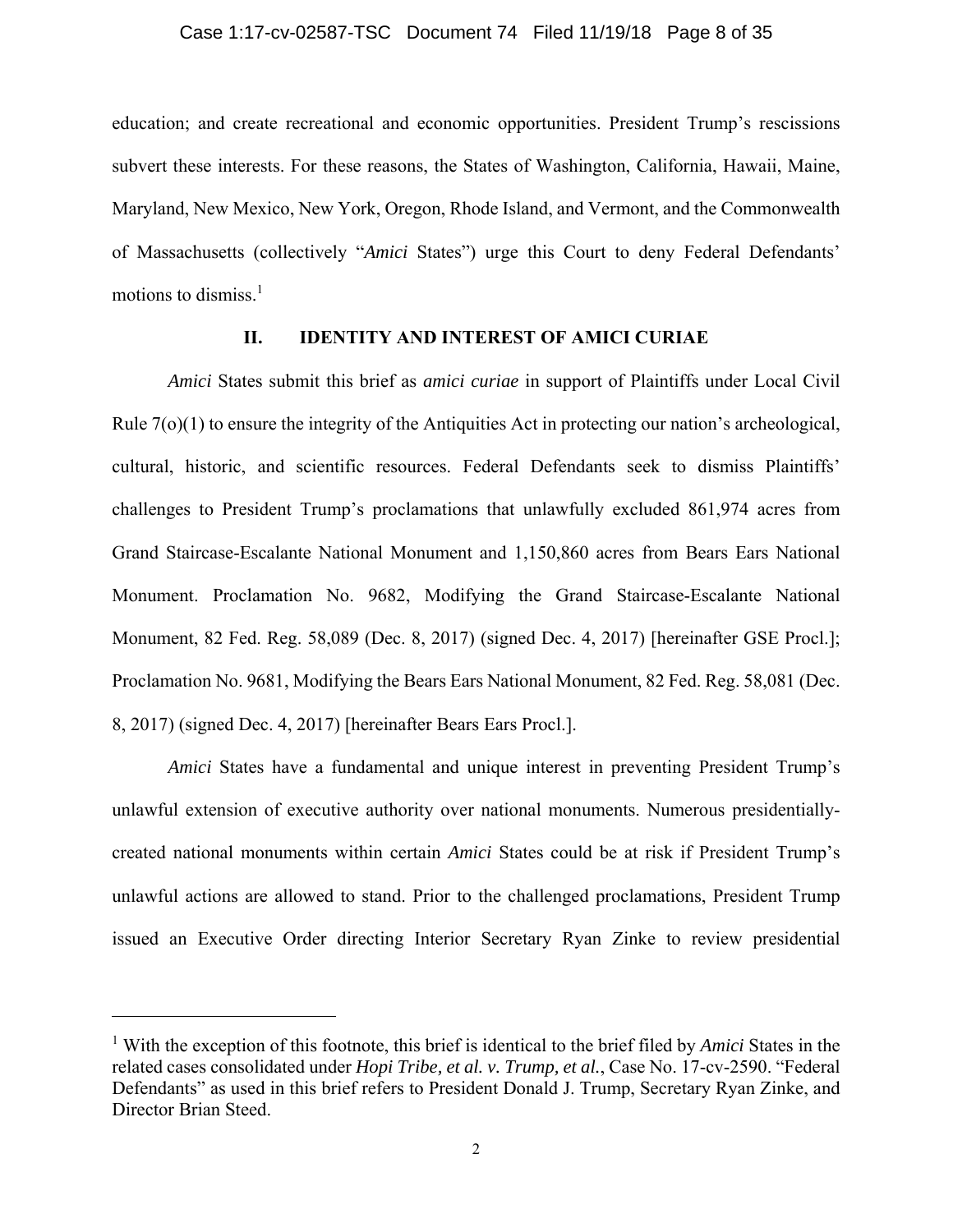### Case 1:17-cv-02587-TSC Document 74 Filed 11/19/18 Page 9 of 35

<span id="page-8-0"></span>designations or expansions of national monuments made since January 1, 1996 that exceed 100,000 acres in size. Exec. Order No. 13,792, 82 Fed. Reg. 20,429 (May 1, 2017). Secretary Zinke's review included twenty-two national monuments and four marine monuments, including Berryessa Snow Mountain, Carrizo Plain, Giant Sequoia, Mojave Trails, Sand to Snow, and San Gabriel Mountains National Monuments in California; Cascade-Siskiyou National Monument in Oregon and California; Hanford Reach National Monument in Washington; Katahdin Woods and Waters National Monument in Maine; Organ Mountains-Desert Peaks and Rio Grande del Norte National Monuments in New Mexico; Papahānaumokuākea Marine National Monument in Hawaii; and Northeast Canyons and Seamounts Marine National Monument off of the New England coast in the Atlantic Ocean. *See* Mem. from Secretary Zinke to President Trump, Final Report Summarizing Findings of the Review of Designations Under the Antiquities Act (Dec. 5, 2017) [hereinafter Zinke Final Report].<sup>2</sup> President Trump's unlawful interpretation of his authority under the Antiquities Act threatens the long-term vitality of these national monuments and subjects *all* presidentially-created national monuments, regardless of the time of creation, to the whim of future administrations.

Further, as discussed in detail in Part III.D., presidentially-created national monuments benefit *Amici* States and their residents by guiding state land and resource management decisions, contributing to essential research, and providing recreational and economic opportunities. Each of these benefits would be at risk if President Trump's unlawful actions are allowed to stand.

#### **III. ARGUMENT**

This Court should deny Federal Defendants' motions to dismiss for three reasons. First, and with respect to standing, Federal Defendants wrongly contend that elimination of national

<sup>&</sup>lt;sup>2</sup> *Available at* https://www.doi.gov/sites/doi.gov/files/uploads/revised final report.pdf.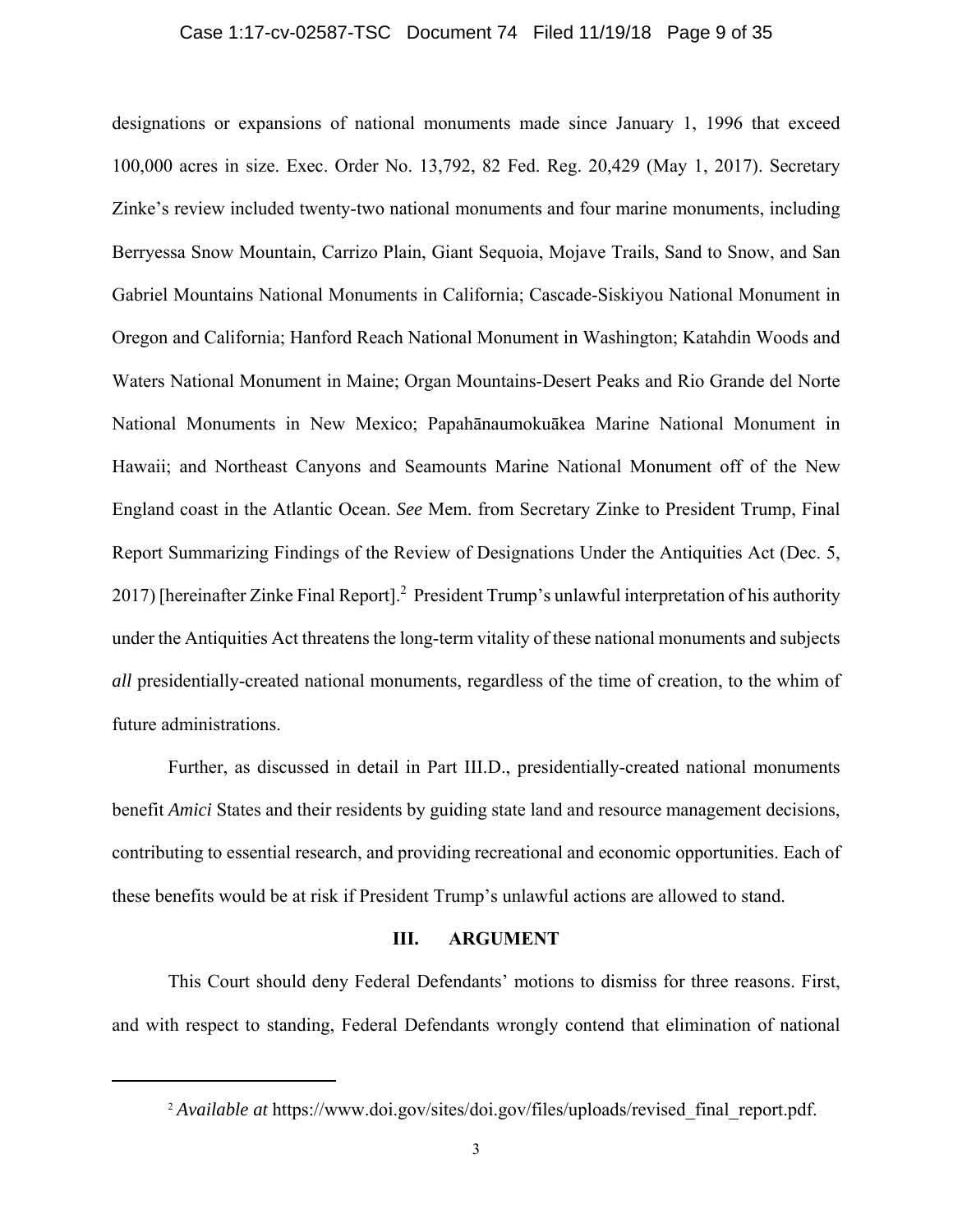### Case 1:17-cv-02587-TSC Document 74 Filed 11/19/18 Page 10 of 35

 Antiquities Act's plain language and purpose and cannot be justified by a limited number of Trump's unlawful expansion of executive authority over national monuments harms *Amici* States monument protections has no immediate impacts despite the fact that the challenged actions expose more than two million acres of formerly protected lands to development under an administration that has aggressively sought to increase resource extraction on public lands. Second, turning to the merits, President Trump's unprecedented rescissions conflict with the presidential monument modifications that occurred more than fifty-five years ago. Third, President and their residents by weakening important federal-state resource-management relationships and threatening the benefits national monuments provide to *Amici* States and their residents.

## **A. Diminishing National Monuments Exposes Previously Protected Lands and Objects to Fossil Fuel and Mineral Development**

 Federal Defendants wrongly challenge Plaintiffs' standing by claiming that removal of national monument protections from these areas will not impact their management. This claim is Especially at this early stage of litigation, where the court "must assume that the plaintiffs state a belied by the facts. Areas stripped of monument protections now are exposed to energy development and resource extraction that will significantly alter the character of lands now excluded from the monuments. *See, e.g.*, TWS Plantiffs' Opp. to Fed. Defendants' Motion to Dismiss 11–15, ECF No. 61, Case No. 17-cv-02587 (Nov. 15, 2018); NRDC Plaintiffs' Opp. to Fed. Defendants' Motion to Dismiss 4–11, ECF No. 72, Case No. 17-cv-2606 (Nov. 15, 2018). valid legal claim and accept the factual allegations in the complaint as true," Federal Defendants' arguments should be rejected. *See Am. Inst. of Certified Pub. Accountants v. IRS*, 804 F.3d 1193, 1196 (D.C. Cir. 2015) (citation omitted). In addition to the well-pleaded harms identified by Plaintiffs, the Court should be especially dubious of Federal Defendants' assertions in light of the Trump Administration's unprecedented push for resource extraction on federal lands.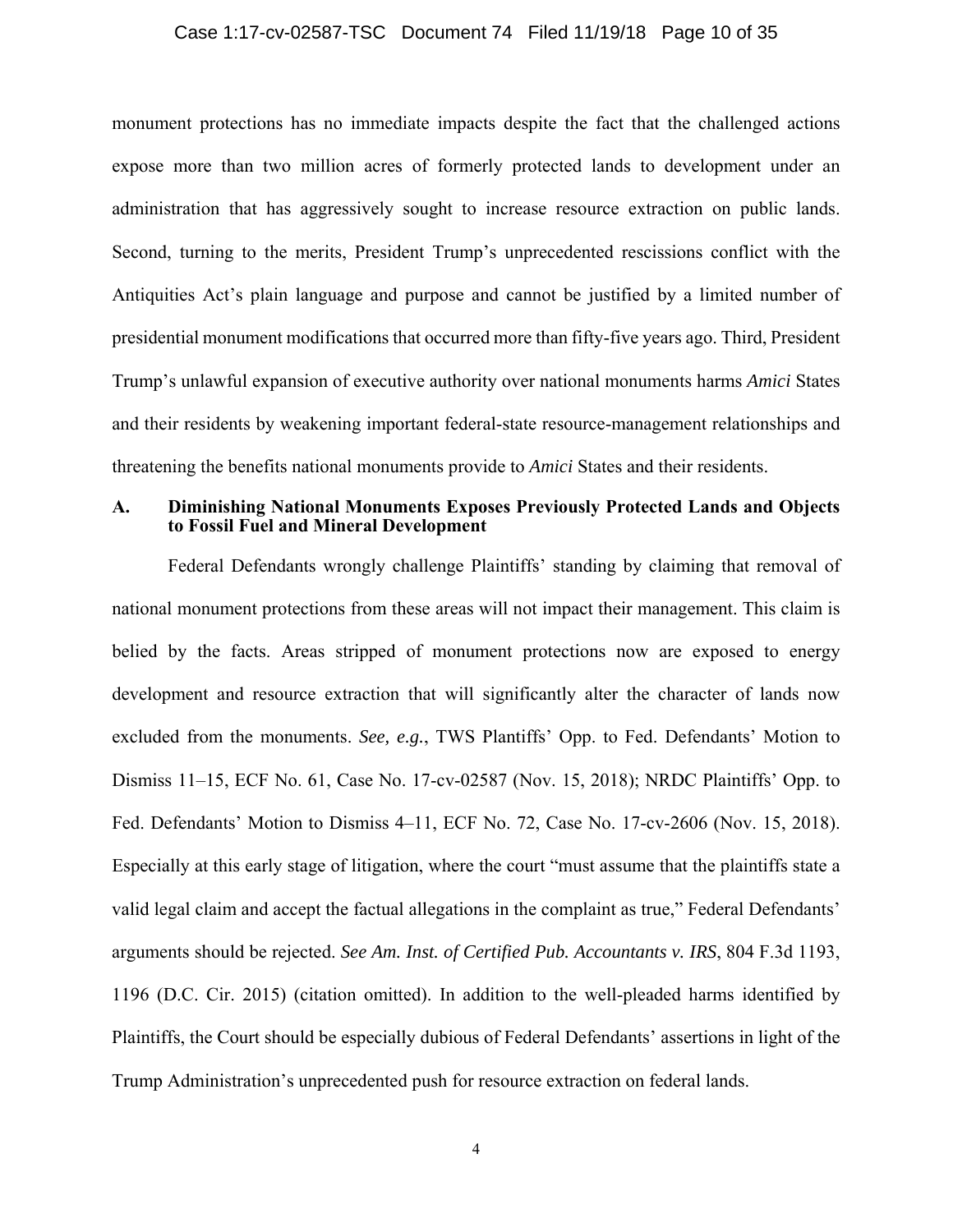### Case 1:17-cv-02587-TSC Document 74 Filed 11/19/18 Page 11 of 35

<span id="page-10-0"></span>The term "energy dominance" is a hallmark of this administration. During his campaign, then-candidate Trump promised to revive the coal industry and roll back policies that, in his view, Trump Administration in reorienting public lands management in the service of energy production, hindered the energy sector, principally fossil fuel production. Since taking office, President Trump has pushed policies that encourage resource extraction and reduce protections on public lands. Even compared against historical efforts to facilitate resource extraction, "the ambitions of the especially fossil fuel leasing," have been "breathtaking." Michael C. Blumm & Olivier Jamin, *The Trump Public Lands Revolution: Redefining "The Public" in Public Land Law*, 48 Envtl. L. 311, 349 (2018).

 that burdened, in particular, extraction of fossil fuels, *id*. Sec. 2. Critically for this case, Executive Just over two months after taking office, President Trump issued Executive Order 13783 titled "Promoting Energy Independence and Economic Growth." 82 Fed. Reg. 16,093 (Mar. 31, 2017), which sought to radically shift the balance towards permissive practices in resource development. The Executive Order directed executive branch departments and agencies to "suspend, revise, or rescind" existing regulations that burdened "the development or use of domestically produced energy resources[,]" *id*. Sec. 1(c), and required agencies to "review all existing regulations, orders, guidance documents, policies, and any other similar agency actions" Order 13783 directed Secretary Zinke to end the moratorium on coal leases on federal lands, *id*. Sec. 6, and within twenty-four hours, Secretary Zinke complied, *see* Secretarial Order No. 3348, Concerning the Fed. Coal Moratorium (Interior Dep't Mar. 29, 2017). As a result, coal deposits on lands no longer subject to national monument protections (or within other protected areas such as wilderness) are now available to be leased.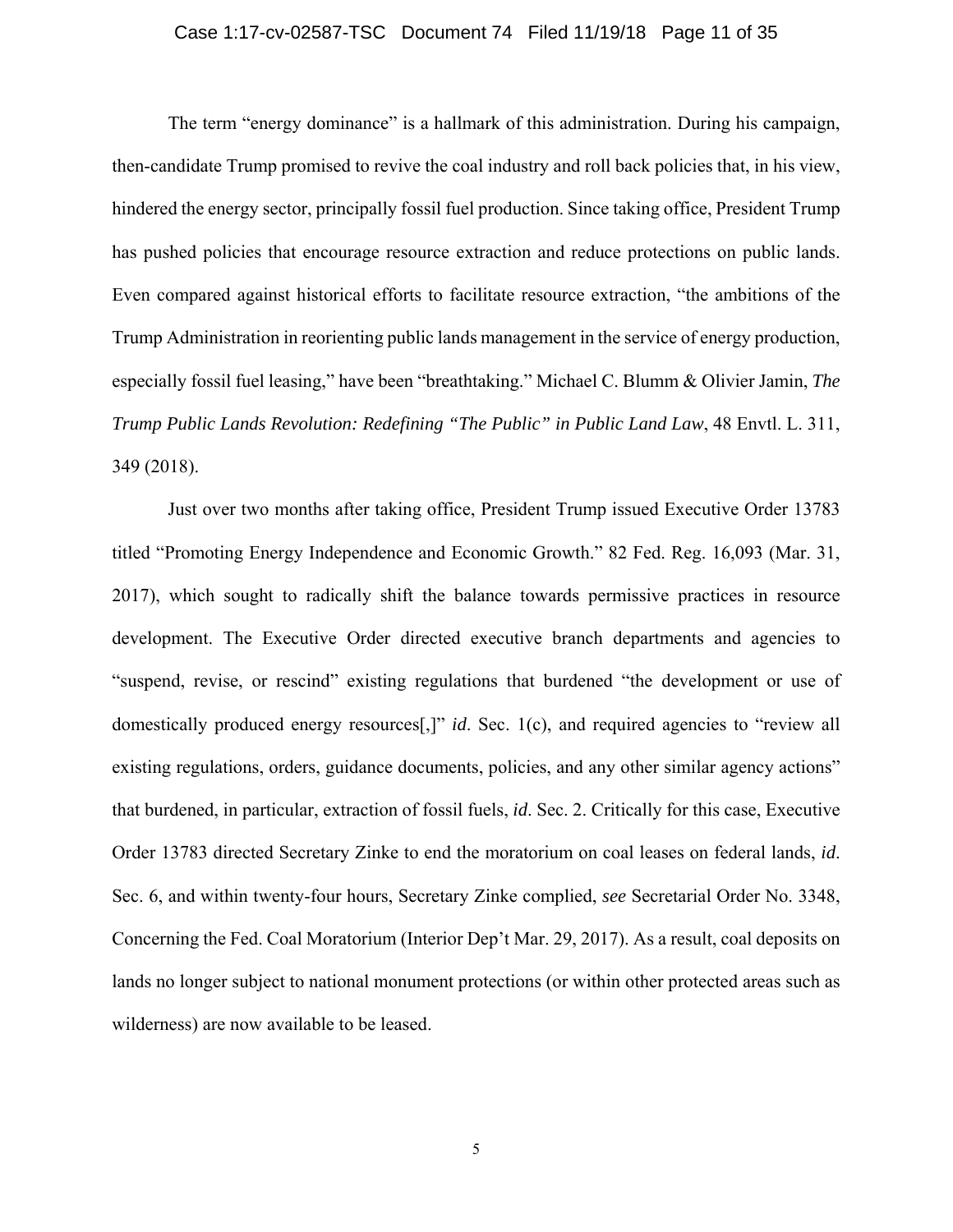### Case 1:17-cv-02587-TSC Document 74 Filed 11/19/18 Page 12 of 35

<span id="page-11-0"></span>The Interior Department and its sub-agencies next took swift action to remove other perceived impediments to extractive uses of federal lands. In January 2018, the Bureau of Land Management ("BLM") issued an Instruction Memorandum to its field offices revising oil and gas leasing policies "to alleviate unnecessary impediments and burdens, to expedite the offering of lands for lease, and to ensure quarterly oil and gas lease sales are consistently held in accordance with the Mineral Leasing Act." Instruction Mem. 2018-034, *Updating Oil and Gas Leasing Reform – Land Use Planning and Lease Parcel Reviews* (BLM Jan. 31, 2018).3 The Instruction Memorandum jettisoned policies encouraging measured and thoughtful leasing decisions, including BLM's use of Master Leasing Plans, a collaborative tool for making site-specific decisions that protect iconic scenery, natural resources, and recreational opportunities while allowing for responsible mineral development. *Id*. Secs. I & II.

In addition to shifts in general policies, the Administration's "energy dominance" policies directly target the monuments at issue in these cases. Executive Order 13792 directed Secretary Zinke to review Grand Staircase-Escalante and Bears Ears National Monuments, among others, to consider whether they were "appropriately classified" under the Antiquities Act. Exec. Order 13,792, Review of Designations Under the Antiquities Act, 82 Fed. Reg. 20,429 (May 1, 2017). The order explicitly charged that this review be conducted with an eye toward eliminating "barriers to achieving energy independence." *Id*.

These energy development and resource extraction policies have driven the management decisions on the lands at issue in this litigation. In August of this year, and in direct response to the President's proclamation reducing the Grand Staircase-Escalante National Monument, BLM issued its draft Resource Management Plans for the reduced monument area and the associated

<sup>3</sup> *Available at* [https://www.blm.gov/policy/im-2018-034.](https://www.blm.gov/policy/im-2018-034)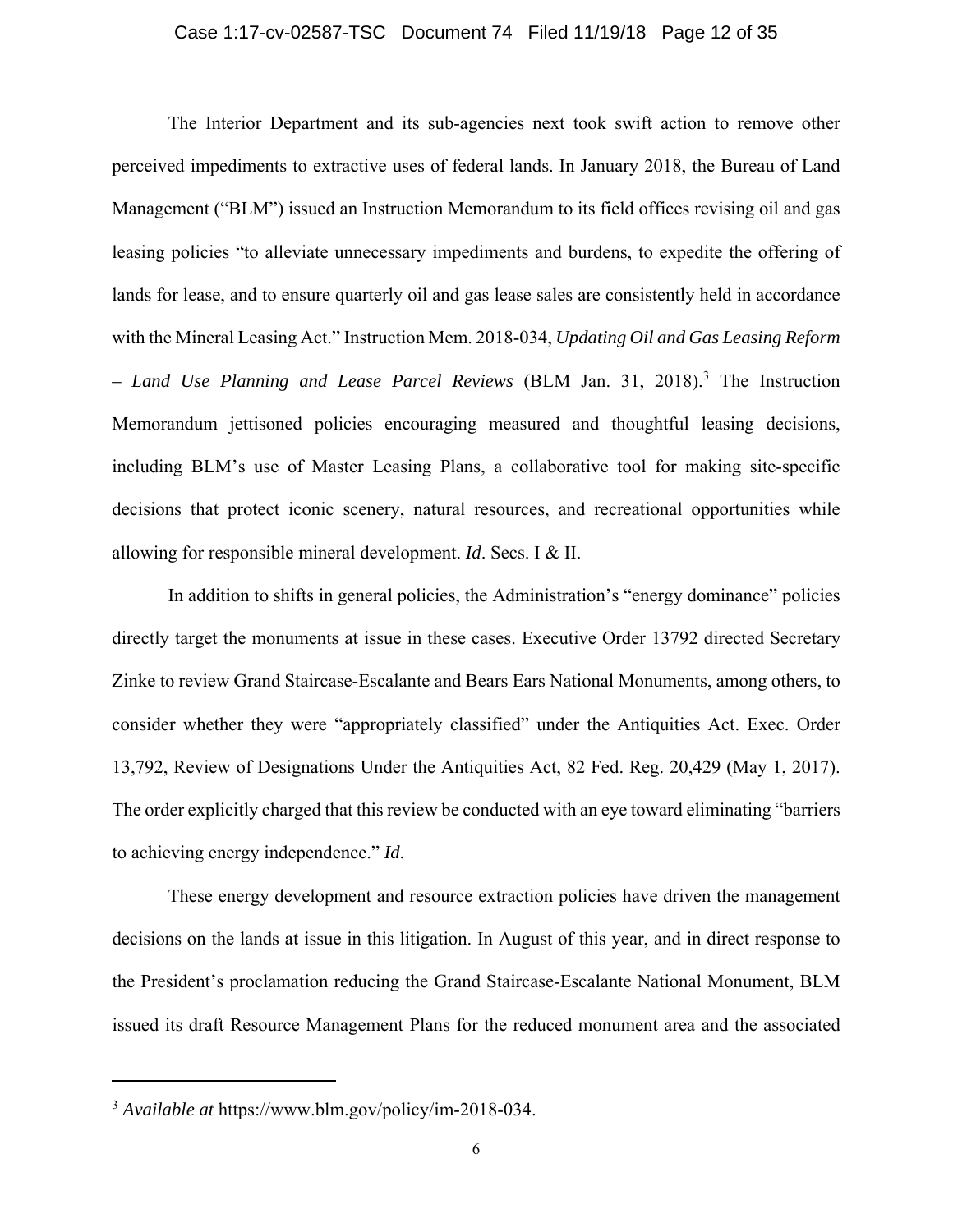### Case 1:17-cv-02587-TSC Document 74 Filed 11/19/18 Page 13 of 35

Kanab-Escalante Planning Area. The preferred alternative for management (Alternative D) "emphasizes resource uses." U.S. Dep't of the Interior, BLM, Grand Staircase-Escalante National Monument and Kanab-Escalante Planning Area Draft Resource Management Plans and Environmental Impact Statement (EIS), at ES-10 (August 2018).<sup>4</sup> Indeed, "[c]ompared to other alternatives, Alternative D conserves the least land area for physical, biological, and cultural resources; designates no [Areas of Critical Environmental Concern] … and is the *least restrictive to energy and mineral development*." *Id*. (emphasis added). In a similar plan covering areas in the reduced Bears Ears National Monument (and also drafted in response to rescission of monument protection), the preferred alternative "provides more flexibility" for uses like mining, timber harvest, grazing, and off-road vehicles. U.S. Dep't of the Interior, BLM, Bears Ears National Monument: Draft Monument Management Plans and EIS Shash Jáa and Indian Creek Units, at ES-5, Table ES-3 (Aug. 2018).<sup>5</sup>

These proposals mark a significant departure from how lands would be managed under the prior national monument designations with grave implications for sensitive areas previously subject to protection. Of the nearly 900,000 acres removed from Grand Staircase-Escalante National Monument, BLM's proposal opens nearly 700,000 acres to resource extraction, including coal, oil, and natural gas development. BLM, *Mineral Potential Report for the Lands Now Excluded from Grand Staircase-Escalante National Monument*, at 8 (Apr. 2018).<sup>6</sup> The situation is even more dire for the Bears Ears area, where only a small fraction of the original monument

<sup>4</sup> *Available at*<https://eplanning.blm.gov/epl-front>office/projects/lup/94706/155930/190910/GSENM-KEPA\_Executive\_Summary-508.pdf.

<sup>5</sup> *Available at*<https://eplanning.blm.gov/epl-front>office/projects/lup/94460/154290/188907/BENM\_Draft\_MMPs-EIS\_Executive\_Summary.pdf.

<sup>6</sup> *Available at*<https://eplanning.blm.gov/epl-front>office/projects/lup/94706/154275/188892/GSKRMP\_Mineral\_Potential\_Report\_508.pdf.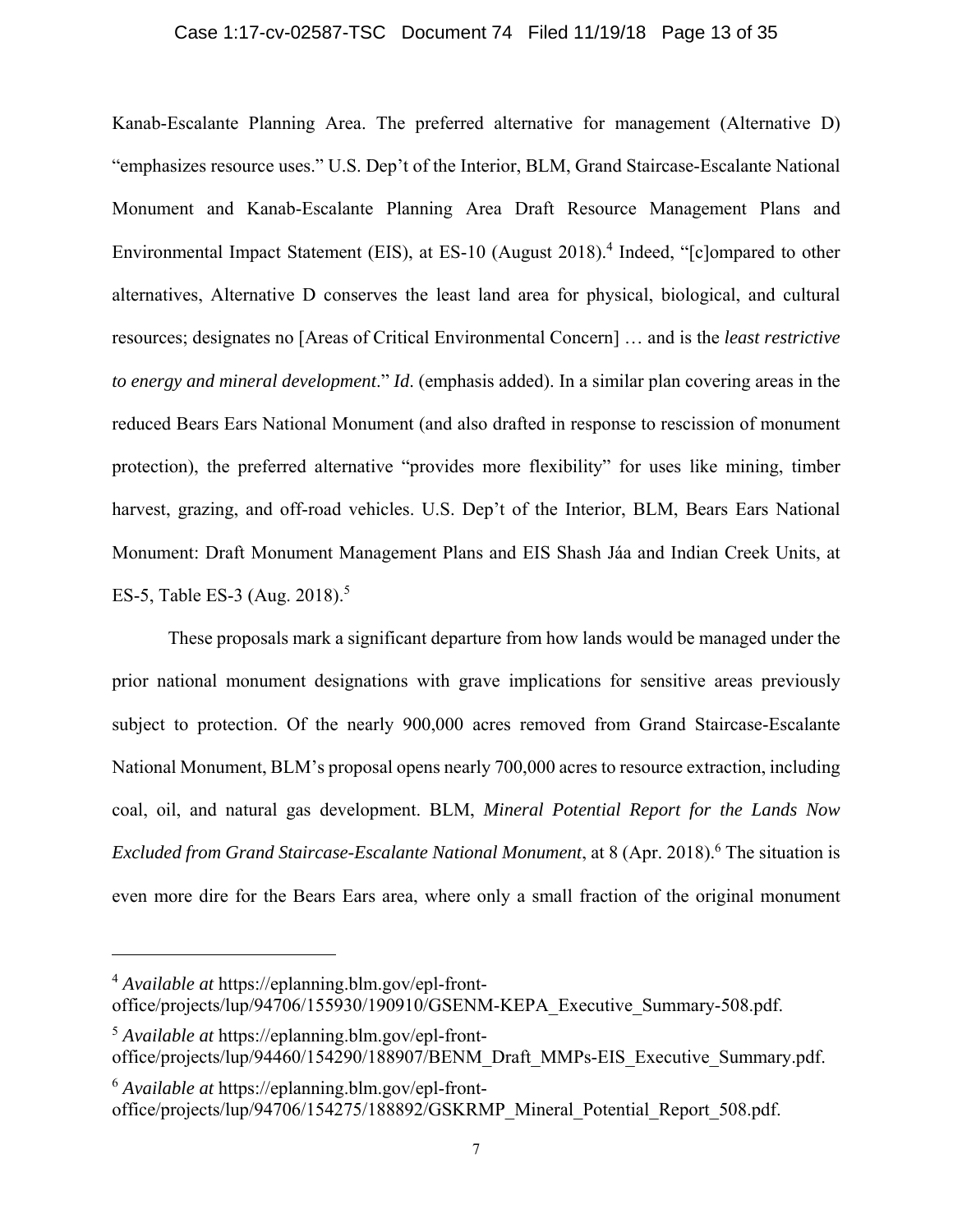### Case 1:17-cv-02587-TSC Document 74 Filed 11/19/18 Page 14 of 35

remains and eighty-five percent of the former monument is now open to resource extraction, including uranium mining that would forever alter the landscape. *See* Bears Ears Procl., 82 Fed. Reg. at 58,085 (stating that excluded lands are open to "disposition under all laws relating to mineral and geothermal leasing" and "location, entry, and patent under the mining laws").

The Administration's ongoing push for resource extraction demonstrates that serious harms are imminent, and Federal Defendants' assertions to the contrary lack merit. Plaintiffs have thus demonstrated standing, and the Court should refuse to dismiss the actions on those grounds.

### **B. The Antiquities Act Does Not Authorize President Trump's Reduction of Grand Staircase-Escalante or Bears Ears National Monuments**

Federal Defendants wrongly assert that the Antiquities Act vests President Trump with authority to shrink previously created national monuments. *See* Mem. in Support of Fed. Defendants' Motion to Dismiss 25–29, ECF No. 43-1, Case No. 1:17-cv-02587 (Oct. 1, 2018) [hereinafter GSE Fed. Br.]; Mem. in Support of Fed. Defendants' Motion to Dismiss 28–32, ECF No. 49-1, Case No. 1:17-cv-02590 (Oct. 1, 2018) [hereinafter Bears Ears Fed. Br.]. This assertion contradicts the plain language of the Antiquities Act and should be rejected.

### **1. The Plain Language of the Antiquities Act Does Not Grant the Authority Asserted by President Trump**

Where a statute has "a plain and unambiguous meaning with regard to the particular dispute in the case … [t]he inquiry ceases." *Barnhart v. Sigmon Coal Co., Inc.*, 534 U.S. 438, 450 (2002) (quoting *Robinson v. Shell Oil Co.*, 519 U.S. 337, 340 (1997)), and thus "a court must give effect to a statute's unambiguous meaning," *Zerilli v. Evening News Ass'n*, 628 F.2d 217, 220 (D.C. Cir. 1980). Here, the unambiguous plain language of the Antiquities Act demonstrates that President Trump exceeded his authority.

The Constitution's Property Clause vests Congress with power over public lands. U.S. Const. art. IV § 3, cl. 2. In passing the Antiquities Act, Congress delegated part of this authority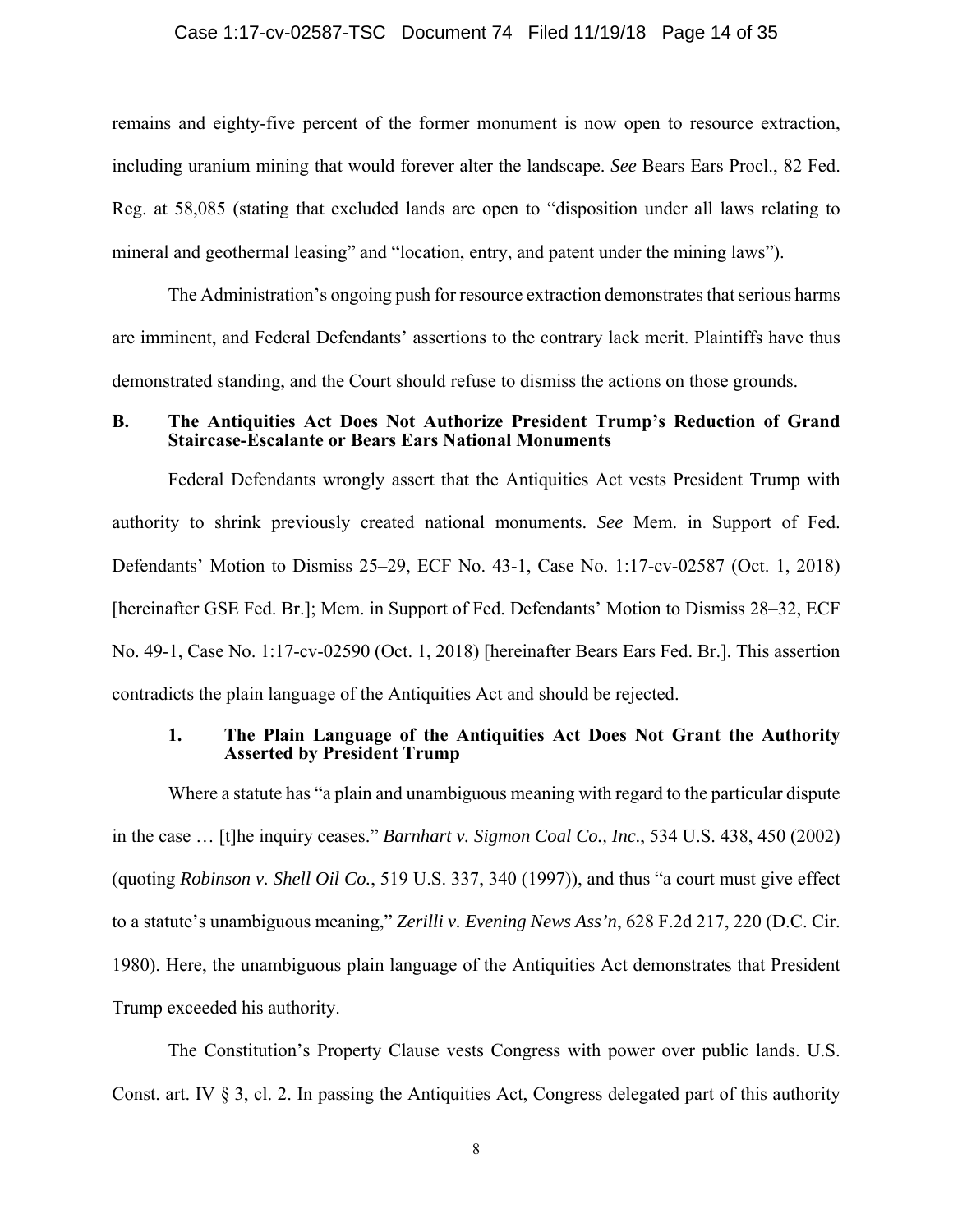### Case 1:17-cv-02587-TSC Document 74 Filed 11/19/18 Page 15 of 35

to the President. 54 U.S.C. § 320301. This delegation, however, is limited to two specific functions. First, the President may "declare by public proclamation historic landmarks, historic and prehistoric structures, and other objects of historic or scientific interest" on federal lands to be national monuments. *Id*. Second, the President may "reserve parcels of land as a part of the national monuments" so long as the area is "the smallest area compatible with the proper care and management of the objects to be protected." *Id*. The Act's language is simple and direct: it authorizes the President to create national monuments with few limitations, but it grants no authority to the president to revoke or shrink existing national monuments. President Trump's rescissions exceed this limited delegation of authority and are thus, *ultra vires*.

### **2. The "Smallest Area Compatible" Clause Does Not Authorize the President to Diminish National Monuments**

Undeterred by the absence of any express authority, Federal Defendants contend that the clause in the Antiquities Act that directs reservations of parcels to be "the smallest area compatible with the proper care and management of the objects to be protected" implies presidential authority to diminish national monuments. GSE Fed. Br. 25–29; Bears Ears Fed. Br. 28–32. No reasonable interpretation of this clause supports this argument.

### **a. The "Smallest Area Compatible" Clause Does Not Authorize Post Monument Designation Boundary Alterations**

 (JEB), 2018 WL 4853901, at \*2 (D.D.C. Oct. 5, 2018) (describing these parts of the Antiquities The "smallest area compatible" clause's plain language demonstrates that it does not authorize the president to rescind previously reserved lands. As noted above, the Antiquities Act grants a president only two specific powers: declaring objects to be protected as national monuments and, along with that declaration, "reserv[ing] parcels of land as part of the national monument." 54 U.S.C. § 320301(a), (b); *see Mass. Lobstermen's Ass'n v. Ross*, No. CV 17-406 Act). The "smallest area compatible" limitation applies only to the second step that authorizes a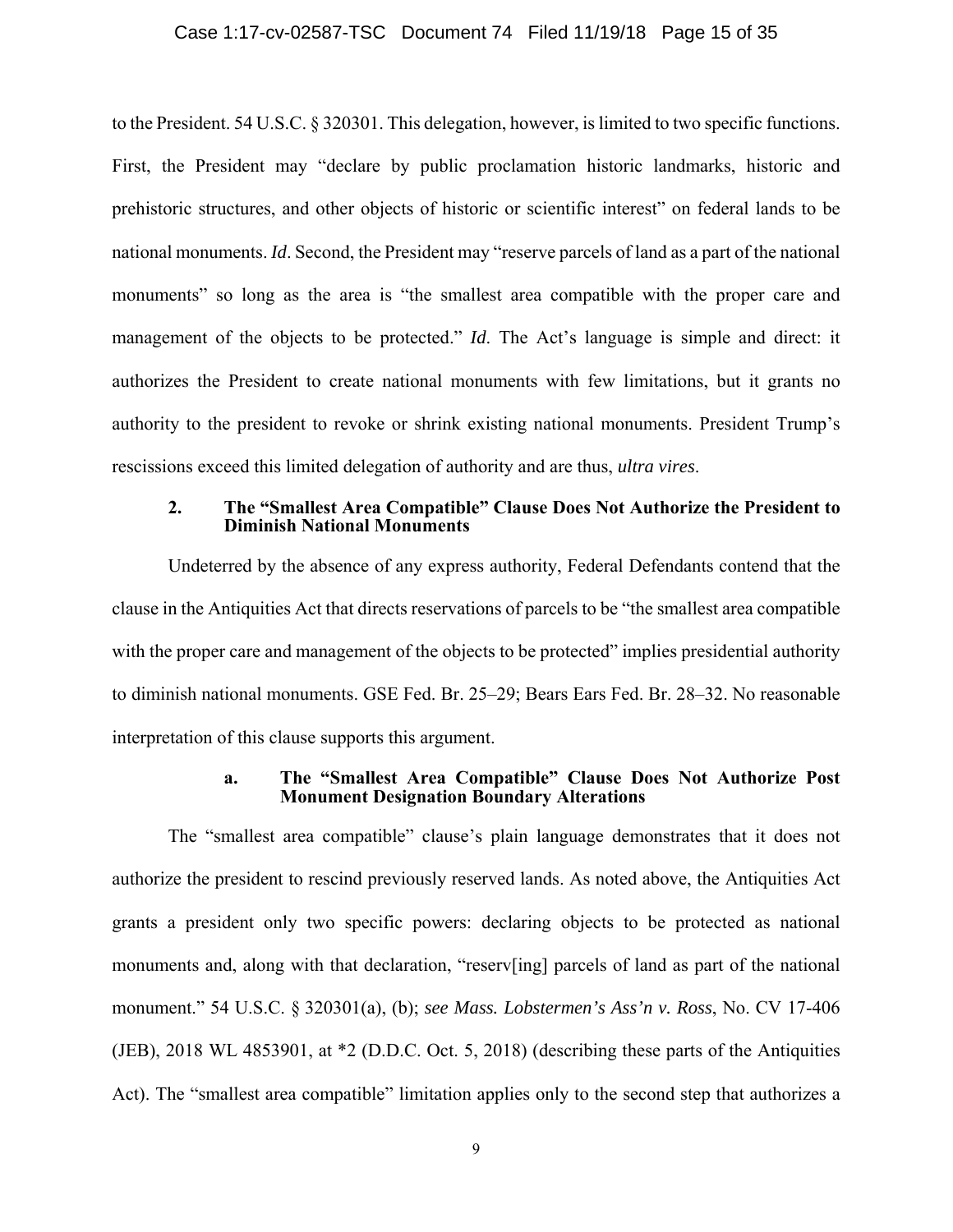### Case 1:17-cv-02587-TSC Document 74 Filed 11/19/18 Page 16 of 35

<span id="page-15-0"></span>president to reserve parcels of land. Thus, this secondary power is auxiliary to the first: the clause limits the size of surrounding area that the president may reserve when establishing national monuments to ensure proper care and management of the designated objects. 54 U.S.C. § 320301; *see Cameron v. United States*, 252 U.S. 450, 455 (1920) (recognizing a president's authority "to establish reserves *embracing* 'objects of historic or scientific interest'") (emphasis added). It does not create an independent power for a president to—years or decades after the fact—rescind monument protections or second-guess a previous president's determination of the land necessary for those protections.

Congress's use of the word "reserve" in the Act comports with this interpretation. "Reserve" means "[t]o keep back; to retain; not to deliver, make over, or disclose." 2 Webster's Int'l Dictionary of the English Language 1225 (1907, W.T. Harris ed.).<sup>7</sup> As such, the "smallest" area compatible" clause limits the size of the area that a president may "keep back" or "retain" for national monuments but does not authorize a president to shrink or "make over" a previously designated monument. Reading this clause to implicitly empower a president to diminish or erase previously created national monuments takes the phrase out of context in a way that vastly exceeds any authority Congress intended to grant. *See FDA v. Brown & Williamson Tobacco Corp.*, 529 U.S. 120, 133 (2000) ("It is a 'fundamental canon of statutory construction that the words of a statute must be read in their context and with a view to their place in the overall statutory scheme.'") (quoting *Davis v. Mich. Dept. of Treasury*, 489 U.S. 803, 809 (1989)).

To accept Federal Defendants' interpretation, this Court must conclude that Congress—in the context of landmark legislation enacted to *protect* natural and archeological wonders from destruction—intended a single clause relating to the size of land necessary for that protection to

<sup>7</sup> *Available at* <https://babel.hathitrust.org/cgi/pt?id=uiug.30112099825041;view=1up;seq=115>.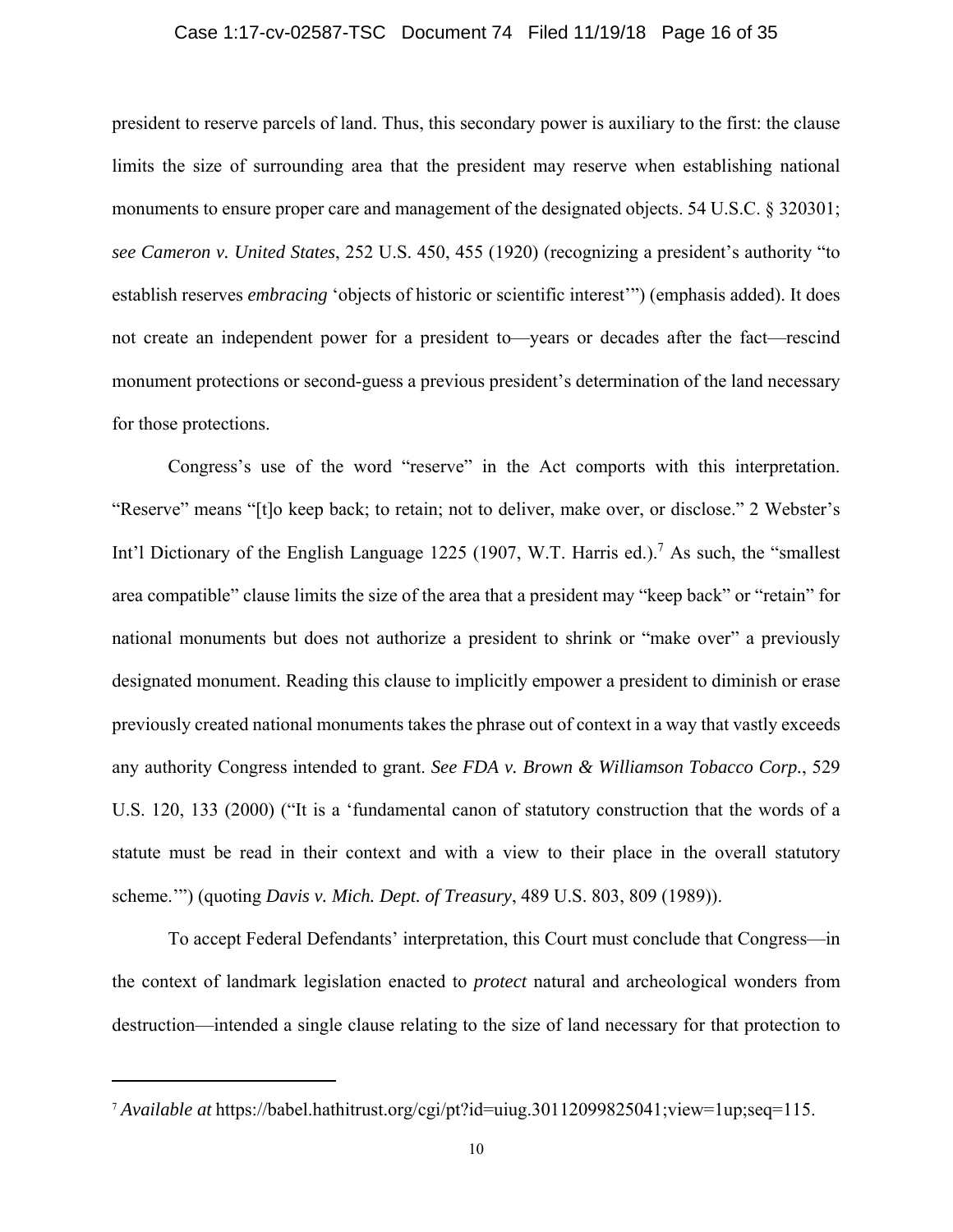### Case 1:17-cv-02587-TSC Document 74 Filed 11/19/18 Page 17 of 35

<span id="page-16-0"></span>authorize subsequent presidents to drastically curtail existing monuments. Such reasoning conflicts with the basic principle that Congress means what it says and does "not have to disguise its purpose or furtively accomplish it." *Cochnower v. U.S.*, 248 U.S. 405, 407–08 (1919) (holding that statute authorizing Treasury Secretary to "increase and fix" compensation does not include authority to decrease compensation). Courts have "no license to disregard clear language based on an intuition that Congress must have intended something broader." *Cyan, Inc. v. Beaver Cty. Emps. Ret. Fund*, 138 S. Ct. 1061, 1078 (2018) (citations and quotations marks omitted).

Had Congress intended to provide presidential authority to diminish or revoke previously created national monuments, it could have easily done so using language similar to contemporaneously enacted statutes.<sup>8</sup> Because Congress explicitly granted the president authority to revoke or modify public land withdrawals in other contexts, but did not include such language in the Antiquities Act, it would be "particularly inappropriate" to find such authority under the Act. *See Kimbrough v. U.S.*, 552 U.S. 85, 103 (2007) (declining "to read any implicit directive into … congressional silence" in the Anti-Drug Abuse Act of 1986).

### **b. President Trump's Proclamations Exceed Any Conceivable Authority Granted by the Antiquities Act**

Next, even if the Court were to conclude that the "smallest area compatible" language provides some implicit authority for a president to reduce retroactively established national monuments (which it does not), that language does not authorize the President's actions here.

<sup>&</sup>lt;sup>8</sup> For example, both the Picket Act of 1910 and the 1897 Appropriations Act expressly authorize a president to revoke or reduce previously reserved lands. Pickett Act of 1910, 36 Stat. 847 (1910) (authorizing the President to withdraw lands for certain public purposes "until revoked by him or by Act of Congress"); An Act Making Appropriation for the Department of Agriculture for the Fiscal Year Ending June Thirtieth, Eighteen Hundred and Ninety-Eight, 1897, 30 Stat. 11, 36 (1897) (authorizing the President "at any time to modify any Executive order … establishing any forest reserve").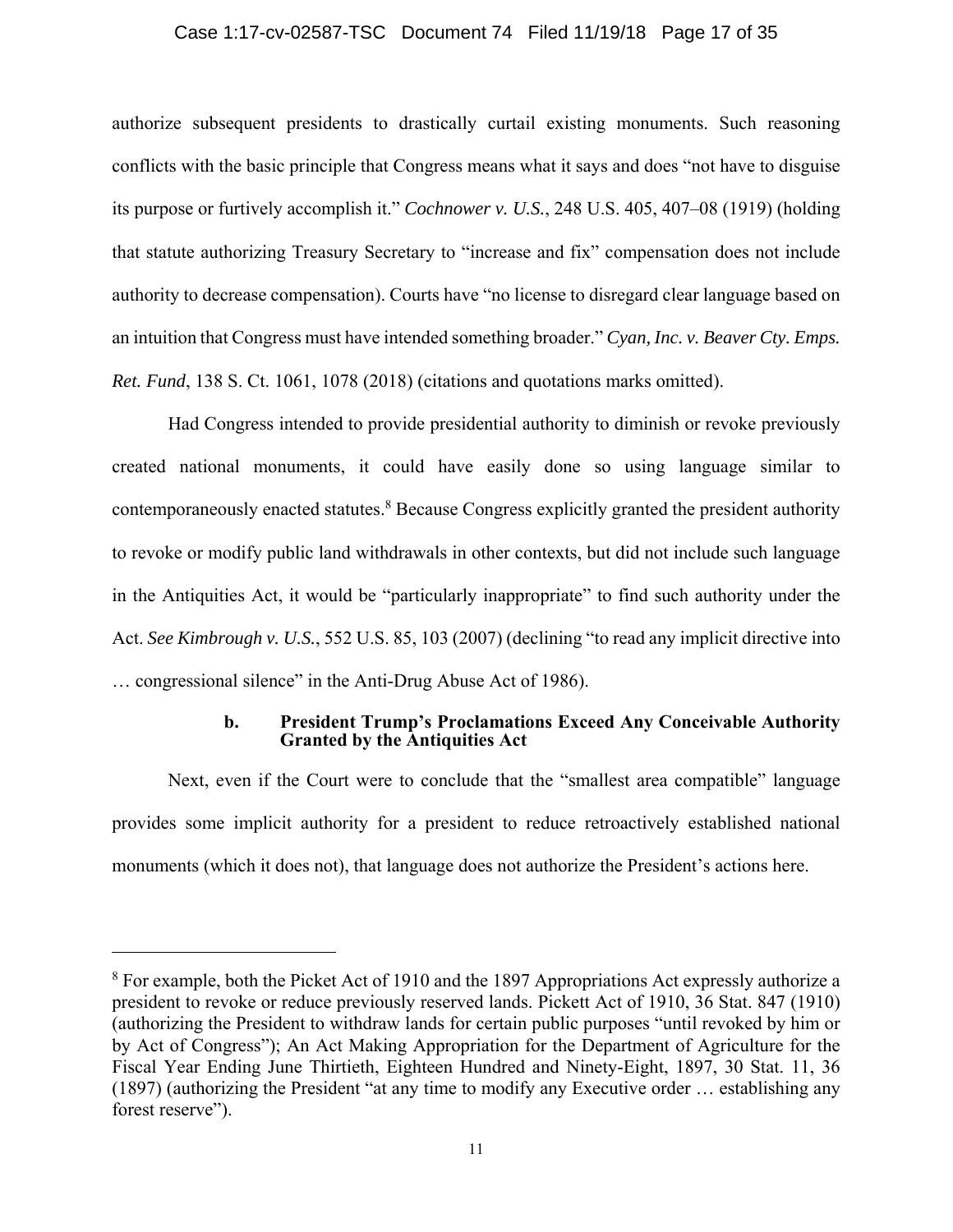### Case 1:17-cv-02587-TSC Document 74 Filed 11/19/18 Page 18 of 35

<span id="page-17-0"></span>which they appear") (emphasis in original). That is, even if the Court were to find some limited monument objects, the statute grants no presidential authority to redefine objects previously The limitation that monument reservations be the smallest area compatible with the proper care and management of protected objects cannot possibly sustain President Trump's elimination of objects previously designated as national monuments. As noted above, a president's reservation authority is auxiliary to a president's authority to designate objects as national monuments and the "smallest area compatible" clause limits only that auxiliary reservation authority. The clause places no limit on a president's authority to designate objects as national monuments. *See supra* Part III.B.2.a. Because the language restricts only the size of the area reserved to ensure protection of presidentially-designated objects, it cannot be the basis for a president's decision to remove designated objects from national monument protection. *See Shell Oil Co. v. Iowa Dep't of Revenue*, 488 U.S. 19, 25 (1988) (statutory provisions must be read "in the context of the *entire* section in presidential authority to revise monument boundaries to ensure proper care and management of designated as national monuments.

 by 861,974 acres and withdrew national monument protections from a wide swath of previously Despite this lack of authority, President Trump's challenged proclamations unlawfully rescinded national monument protections from objects of historic or scientific interest designated by prior presidents. Proclamation 9682 diminished Grand Staircase-Escalante National Monument protected objects of historic or scientific interest, including the Circle Cliffs, portions of the Waterpocket Fold, portions of the Hole-in-the-Rock Trail, Ancestral Puebloan rock art panels, historic objects left behind by Mormon pioneers, parts of "one of the richest floristic regions in the Inter-Mountain west," and other areas known for their paleontological and fossil resources. *See*  GSE Procl., 82 Fed. Reg. 58,089–90; The Wilderness Soc'y Complaint ¶¶ 98, 106, ECF No. 1,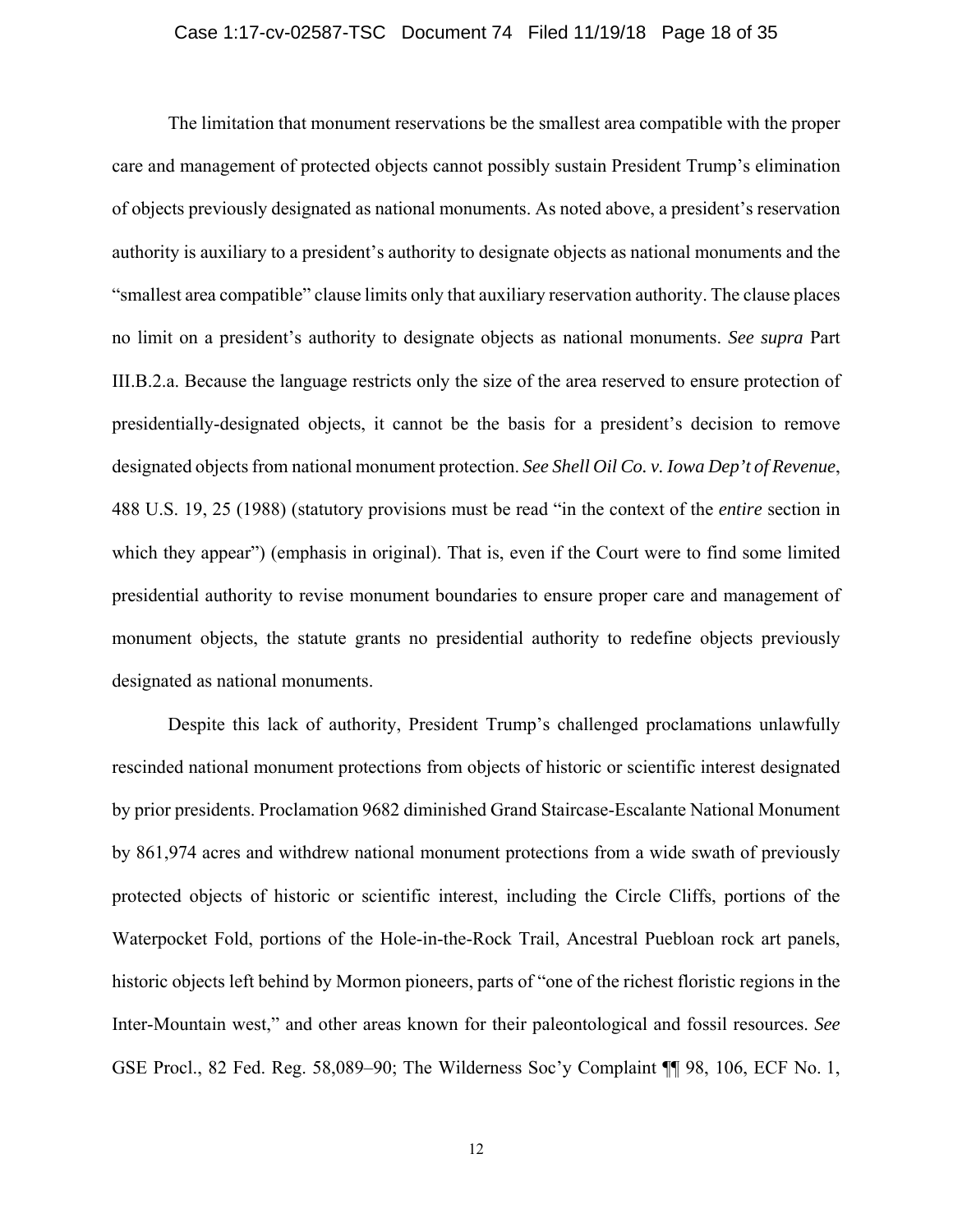#### Case 1:17-cv-02587-TSC Document 74 Filed 11/19/18 Page 19 of 35

<span id="page-18-0"></span>Case No. 1:17-cv-02587 (Dec. 4, 2017); Grand Staircase-Escalante Partners Complaint ¶ 104, ECF No. 1, Case No. 1:17-cv-02591 (Dec. 4, 2017); Proclamation 6920, Establishment of the Grand Staircase-Escalante National Monument, 61 Fed. Reg. 50,223, 50,223–27 (Sept. 18, 1996). Similarly, Proclamation 9681, diminished Bears Ears National Monument by over a million acres and excluded previously designated objects of scientific or historic interest including the San Juan River corridor, the Valley of the Gods, Cedar Mesa, Farm House Ruin, Tower Ruin, Lockhart Basin, and Fry Canyon Ruin, crucial habitat for plant and animal species, numerous paleontological resources, and other objects of historic or scientific interest. *See* Bears Ears Procl., 82 Fed. Reg. at 58,081–84; Hopi Tribe Compl. ¶ 149, ECF No. 1, Case No. 1:17-cv-02590; Utah Diné Bikéyah Compl. ¶¶ 174–75, ECF No. 1, Case No. 1:17-cv-02605 (Dec. 6, 2017); Natural Res. Defense Ctr., Compl. ¶¶ 129–30, 136, ECF No. 1, Case No. 1:17-cv-02606 (Dec. 7, 2017); Proclamation 9558, Establishment of the Bears Ears National Monument, 82 Fed. Reg. 1139–47 (Dec. 28, 2016).

President Trump's reasons for excluding these previously designated objects from national monument protections have no support in the Antiquities Act. President Trump first claims that some of the objects in the original Grand Staircase-Escalante and Bears Ears National Monuments "are not unique to the monument[s]" or are not otherwise "significant." GSE Procl., 82 Fed. Reg. at 58,090; Bears Ears Procl., 82 Fed. Reg. at 58,081. But that, again, is a determination the Act does not authorize him to make. Instead, as explained above, it is a determination that Congress placed solely in the hands of the president making the initial monument designation. And even if that were not the case, the Act requires only that objects be of "historic or scientific *interest*," not that they be "unique" or "significant." 54 U.S.C. § 320301 (emphasis added). Nothing in the Act's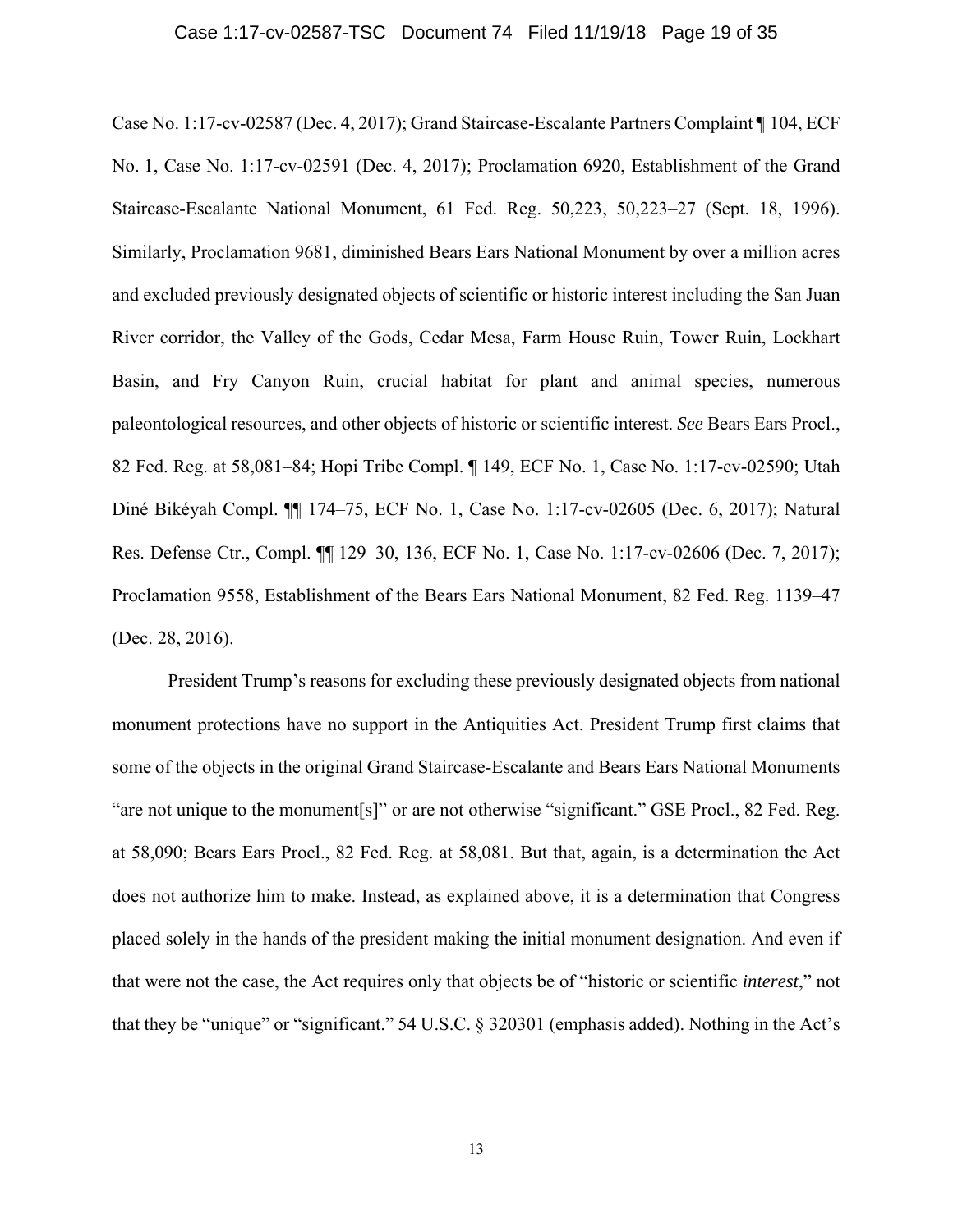### Case 1:17-cv-02587-TSC Document 74 Filed 11/19/18 Page 20 of 35

<span id="page-19-0"></span>text authorizes President Trump unilaterally to erect new barriers to monument protections that contradict the Act's plain language.

President Trump next asserts that the now-excluded objects are "not under threat of damage or destruction" or are otherwise protected by federal laws or policies. GSE Procl., 82 Fed. Reg. at 58,090, 58,093 (claiming that "many of the objects identified by Proclamation 6290" do not need protection or "are otherwise protected by Federal law"); Bears Ears Procl., 82 Fed. Reg. at 58,081, 58,084, 58,085 (claiming that many existing monument objects are otherwise protected by existing laws or policies). Once again nothing in the Act's text authorizes President Trump to eliminate previously designated objects from national monument protection, regardless of other purported protections. Further, as demonstrated above, the claim of other protections is undermined by President Trump's own policies that expose these excluded objects to impacts from energy development and resource extraction. *See supra* Part III.A. Because President Trump had no authority under the Act to unilaterally decide that objects of historic or scientific interest designated by prior presidents should not be national monuments, his actions are *ultra vires*.

President Trump's actions also cannot reasonably be justified as excluding objects not properly protected by the original monument designation. Courts recognize that the Antiquities Act appropriately protects as objects of historic or scientific interest spectacular landscapes including canyons, glacial formations, paleontological resources, precious ecosystems, and sites historically used for trails, villages, sacred purposes, art, or food processing. For example, in *Cameron v. United States*, the Supreme Court endorsed a broad reading of "objects of historic or scientific interest" and held that the Grand Canyon, in its entirety, squarely falls within the statutory language. 252 U.S. at 455–56. Since that early case, courts have continued to broadly construe "objects of historic or scientific interest." *See, e.g.*, *Tulare County v. Bush*, 306 F.3d 1138,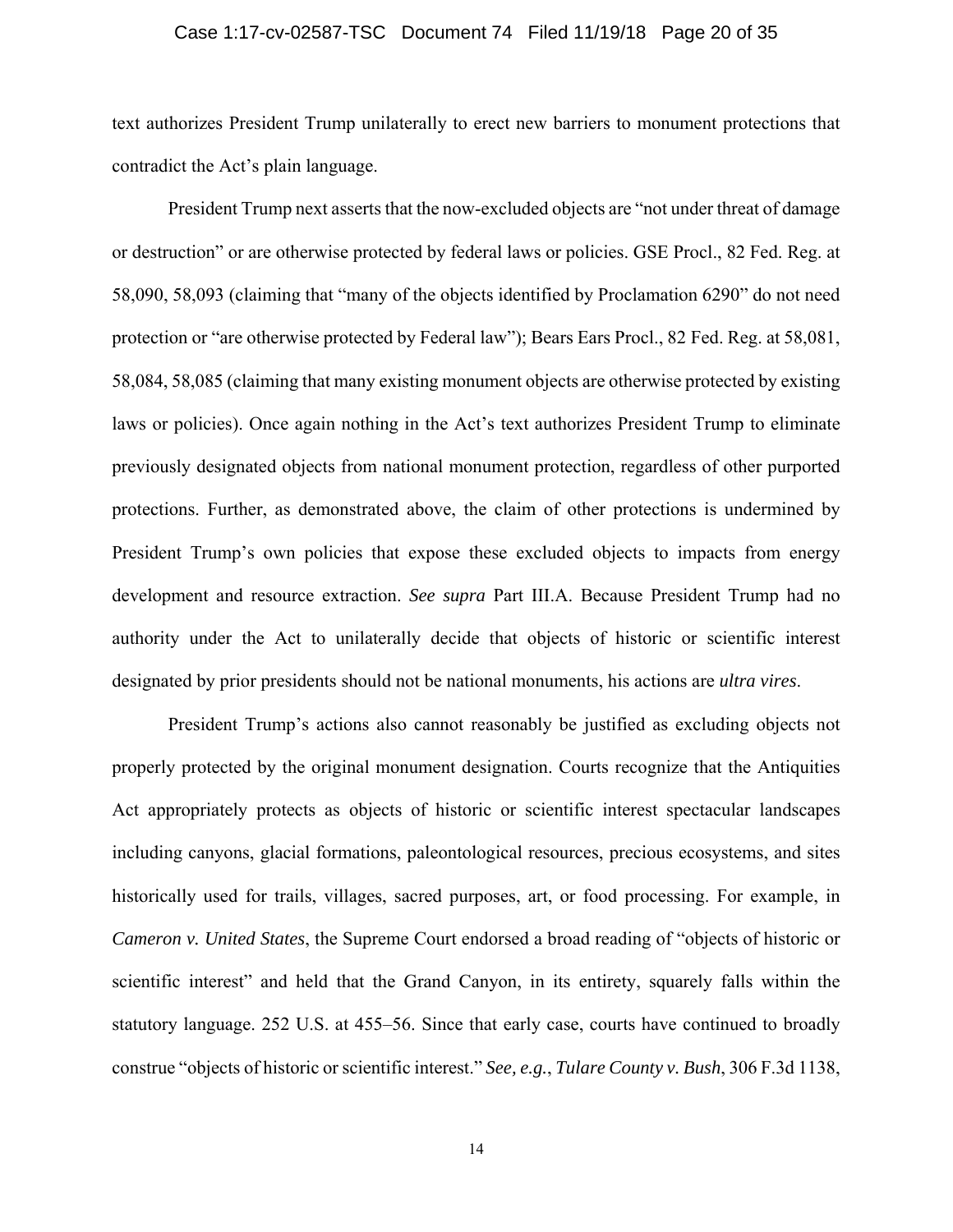### Case 1:17-cv-02587-TSC Document 74 Filed 11/19/18 Page 21 of 35

<span id="page-20-0"></span>1141–42 (D.C. Cir. 2002) (affirming dismissal of challenge to President Clinton's creation of Giant Sequoia National Monument and explaining that "[i]nclusion of such items as ecosystems and scenic vistas in the Proclamation did not contravene the terms of the statute by relying on nonqualifying features"); *Mountain States Legal Found. v. Bush*, 306 F.3d 1132, 1137 (D.C. Cir. 2002) (affirming dismissal of challenges to six national monument proclamations and finding no "infirmity" in proclamations protecting "abundant rock art sites and other archeological objects of scientific interest"). Most recently, in rejecting a challenge to Northeast Canyons and Seamounts Marine National Monument, this Court reiterated that "'objects of historic and scientific interest' properly can include not just the canyons and seamounts but also the natural resources and ecosystems in and around them." *Mass. Lobstermen's Assoc.*, 2018 WL 4853901, at \*14 (quotations omitted). Here, in contrast, President Trump unlawfully excised many of the same types of objects previously recognized by federal courts as properly falling within the broad purview of the Antiquities Act. President Trump lacked authority to take this action.

### **C. Federal Defendants' Congressional Acquiescence Argument Fails**

Federal Defendants' congressional acquiescence argument rests on the flawed proposition that eighteen monument boundary revisions—all occurring more than half a century ago—justify President Trump's unprecedented monument reductions. This argument conflicts with the plain language of the Antiquities Act, fails to show a longstanding, unbroken practice of presidential action, and disrupts national policies to preserve the nation's historic and scientific resources.

Federal Defendants' congressional acquiescence argument lacks textual support. "[I]n the absence of textual ambiguity, the suggestion of congressional acquiescence cannot change the plain meaning of enacted text." *Citizens for Responsibility & Ethics in Wash. v. Fed. Election Comm'n.*, 904 F. 3d 1014, 1018 (D.C. Cir. 2018). Here, as explained above, the plain language of the Antiquities Act grants no presidential authority to revise national monuments or to remove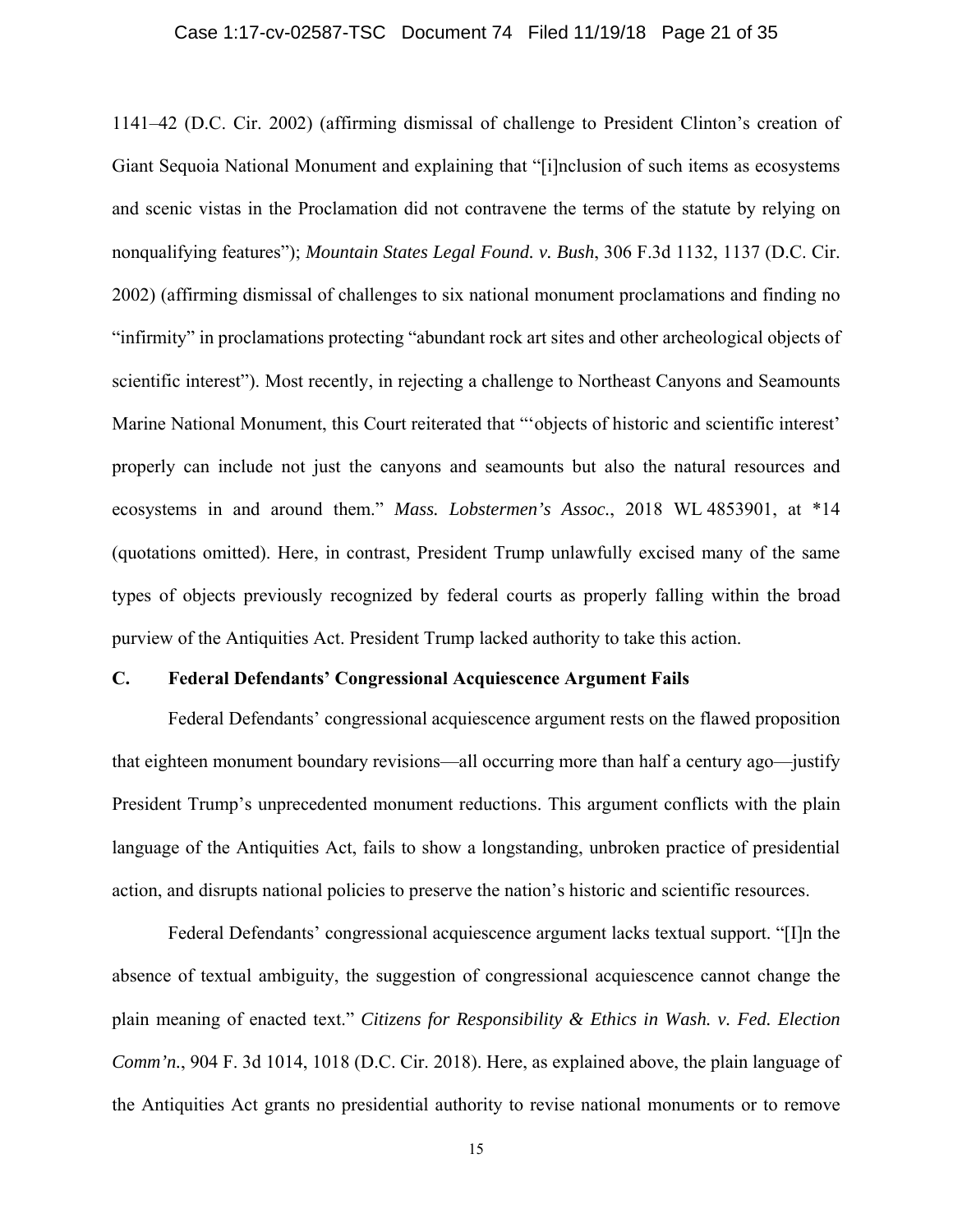### Case 1:17-cv-02587-TSC Document 74 Filed 11/19/18 Page 22 of 35

objects from protection. On this ground alone, Federal Defendants' congressional acquiesce argument fails.

Federal Defendants also overstate the supposed "longstanding and extensive history of presidential modifications of monument boundaries." GSE Fed. Br. 29; Bears Ears Fed. Br. 33. Although previous presidents have modified national monuments, the last modification occurred in 1963, when President Kennedy reduced Bandelier National Monument in New Mexico by just over 1,000 acres. Proclamation 3539, Revising the Boundaries of the Bandelier National Monument, New Mexico (removing 3,925 acres from and adding 2,882 acres to the monument). In the ensuing fifty-five years, no president has eliminated land from a national monument. GSE Fed Br. 7 n.4 (listing national monument reductions); Bears Ears Fed Br. 7 n.4 (same) (GSE); John C. Ruple, *The Trump Administration and Lessons Not Learned from Prior National Monument Modifications,* 71 (2018) (reviewing national monument reductions).<sup>9</sup>

Given the relatively few instances of presidential reductions and the absence of any such reductions in more than half a century, Federal Defendants' congressional acquiescence argument rests on facts distinct from those presented in *United States v. Midwest Oil Co.*, 236 U.S. 459 (1915), which upheld the president's executive withdrawal of public lands containing petroleum deposits to prevent private acquisition of those lands. There, while the Supreme Court recognized congressional acquiescence to executive withdrawals of public lands, the Court identified a continuing practice occurring over an eighty-year period during which presidents issued at least 252 executive orders reserving or withdrawing public lands, including over 100 withdrawals known to Congress and several withdrawals occurring within a few years of the executive order

<sup>&</sup>lt;sup>9</sup> Harvard Environmental Law Review, Vol. 43; University of Utah College of Law Research Paper Forthcoming, *available at* SSRN:<https://ssrn.com/abstract=3272594>.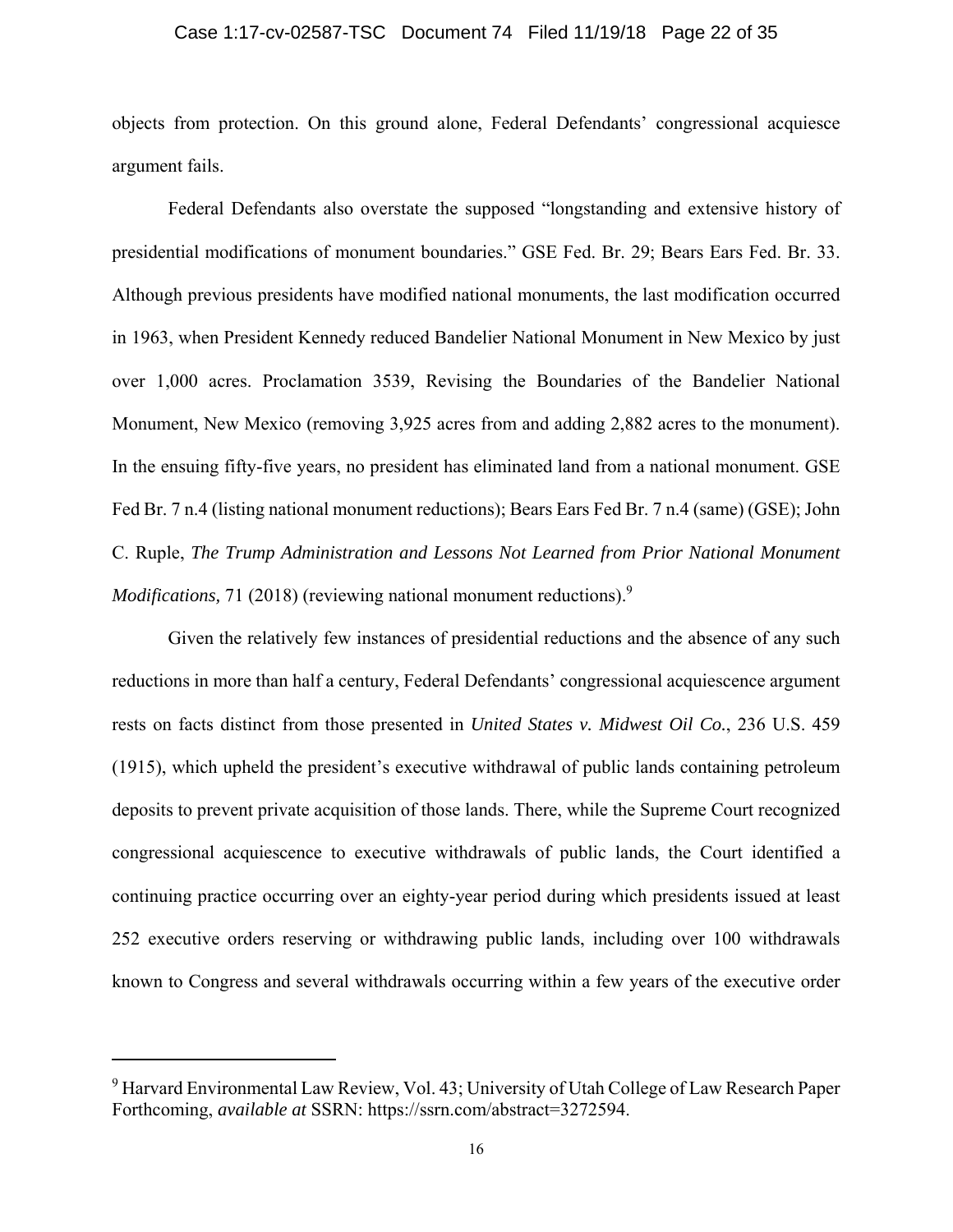### Case 1:17-cv-02587-TSC Document 74 Filed 11/19/18 Page 23 of 35

challenged in that case. *Midwest Oil Co.*, 236 U.S. at 469–71, 478–81. In contrast, the situation here does not constitute the "systematic, unbroken, executive practice, long pursued to the knowledge of Congress and never before questioned" on which the Supreme Court previously found congressional acquiescence. *Dames & Moore v. Regan*, 453 U.S. 654, 680–86 (1981) (quoting *Youngstown Sheet & Tube Co. v. Sawyer*, 343 U.S. 579, 610–11 (1952) (Frankfurter, J., [concurring\)\).](https://concurring)).10)10 As in *Youngstown Sheet & Tube Co.*, "[t]he contrast between the circumstances of [*Midwest Oil*] and this one helps to draw a clear line between authority not explicitly conferred yet authorized to be exercised by the President and the denial of such authority." 343 U.S. at 610–11 (1952) (Frankfurter, J., concurring).

President Trump's actions also fundamentally differ from previous presidential monument revisions. Whereas the majority of those modifications preserved the purpose of the original monument protections by making only minor boundary adjustments to fix errors, improve resource protections, or clarify monument boundaries, President Trump's proclamations removed half of Grand Staircase-Escalante National Monument, eliminated eighty-five percent of Bears Ears National Monument, and excised numerous objects of historic and scientific interest from national monument status.<sup>11</sup> These actions are thus "distinct<sup>[]</sup> in principle" from prior modifications. *Midwest Oil Co.*, 236 U.S. at 475–76. Even if Congress acquiesced to some limited and constrained degree of presidential monument modification authority, it does not follow that Congress acquiesced to President Trump's drastic actions here.

<sup>10</sup> Similarly, unlike *Massachusetts Lobstermen's Association* where this Court found compelling a past presidential practice of reserving submerged lands as national monuments, this case does not present a situation where the Supreme Court, or any court, previously affirmed a president's asserted authority to revise monument boundaries. 2018 WL 4853901, at \*6.

<sup>11</sup> *See generally* John Ruple, *supra* Part III.C (providing a detailed review of all presidential national monument reductions).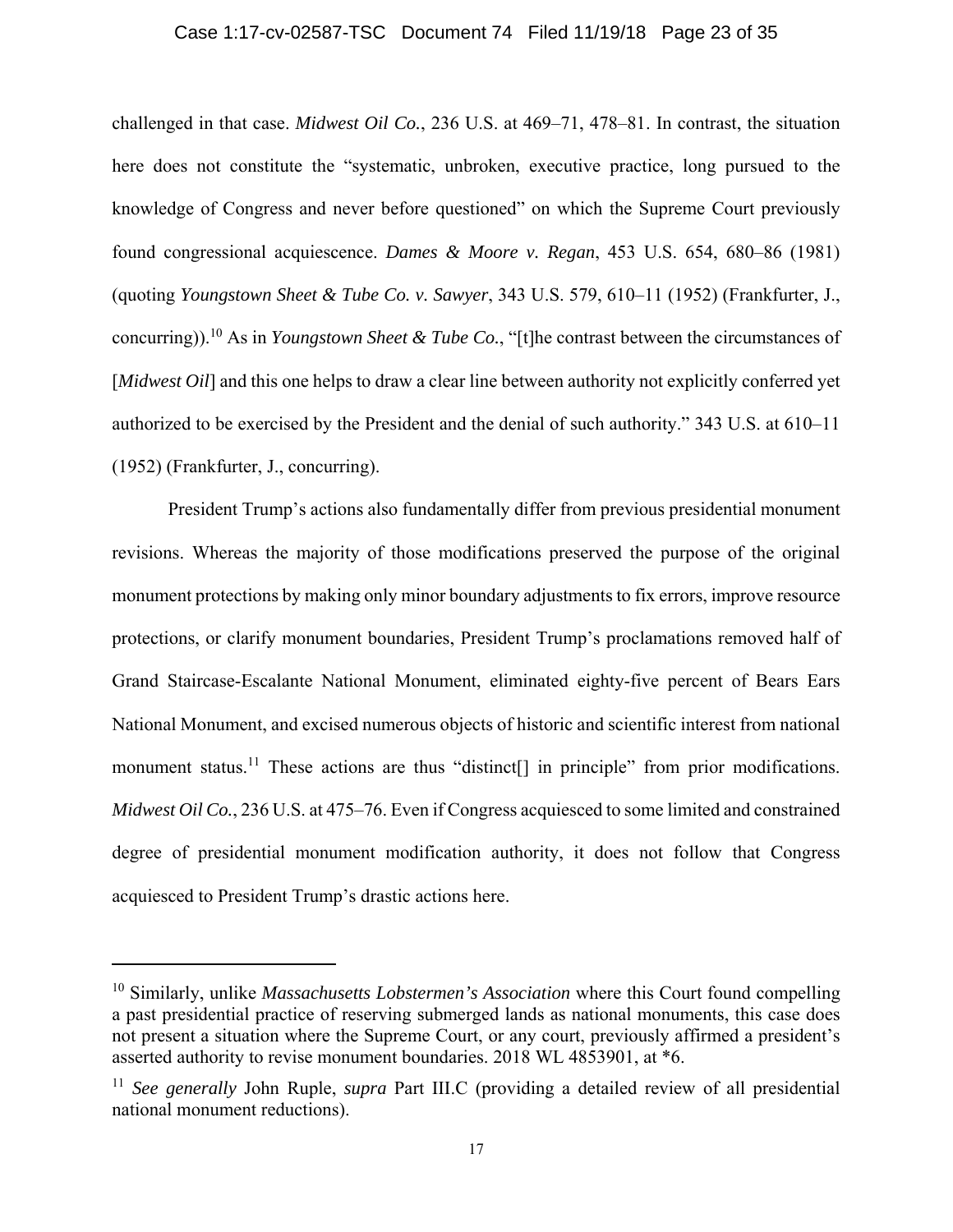### Case 1:17-cv-02587-TSC Document 74 Filed 11/19/18 Page 24 of 35

<span id="page-23-0"></span> National Environmental Policy Act, declaring for the first time a national environmental policy Finally, applying congressional acquiescence would undermine decades of congressional efforts to protect the nation's historic and natural treasures. In the fifty-five years since the last monument revision, Congress repeatedly prioritized preserving the nation's historic and natural resources, particularly those resources located on federal public lands. In 1964, Congress passed the Wilderness Act creating a National Wilderness Preservation System declaring the need "to assure than an increasing population … does not occupy and modify all areas within the United States …, leaving no lands designated for preservation and protection in their natural condition." 16 U.S.C. § 1131. Congress followed with the National Historic Preservation Act of 1966, declaring a policy to administer federally owned or controlled historic properties, including prehistoric or historic sites or objects, "in a spirit of stewardship for the inspiration and benefit of present and future generations." 54 U.S.C. §§ 300101, 300308. In 1970, Congress passed the that seeks, among other things, to "preserve important historic, cultural, and natural aspects of our national heritage." 42 U.S.C. § 4331. And in the Federal Land Policy and Management Act of 1976 (FLPMA), Congress emphasized that public lands should be "managed in a manner that will protect the quality of scientific, historical, ecological, environmental, air and atmospheric, water resource, and archeological values." 43 U.S.C. § 1701. FLPMA further clarified that only Congress can revoke or downsize a national monument. By excluding the Antiquities Act from FLPMA's consolidation of other laws governing Presidential authority to make, modify or revoke land withdrawals, Congress left unchanged the President's "one-way" authority to create national monuments, and made clear its intent to constrain executive branch power to modify or revoke them, a power reserved to Congress. *See* Squillace, Biber, Bryner & Hecht, *Presidents Lack the Authority to Abolish or Diminish National Monuments*, 103 Va. L. Rev. Online 55, 59–64 (2017).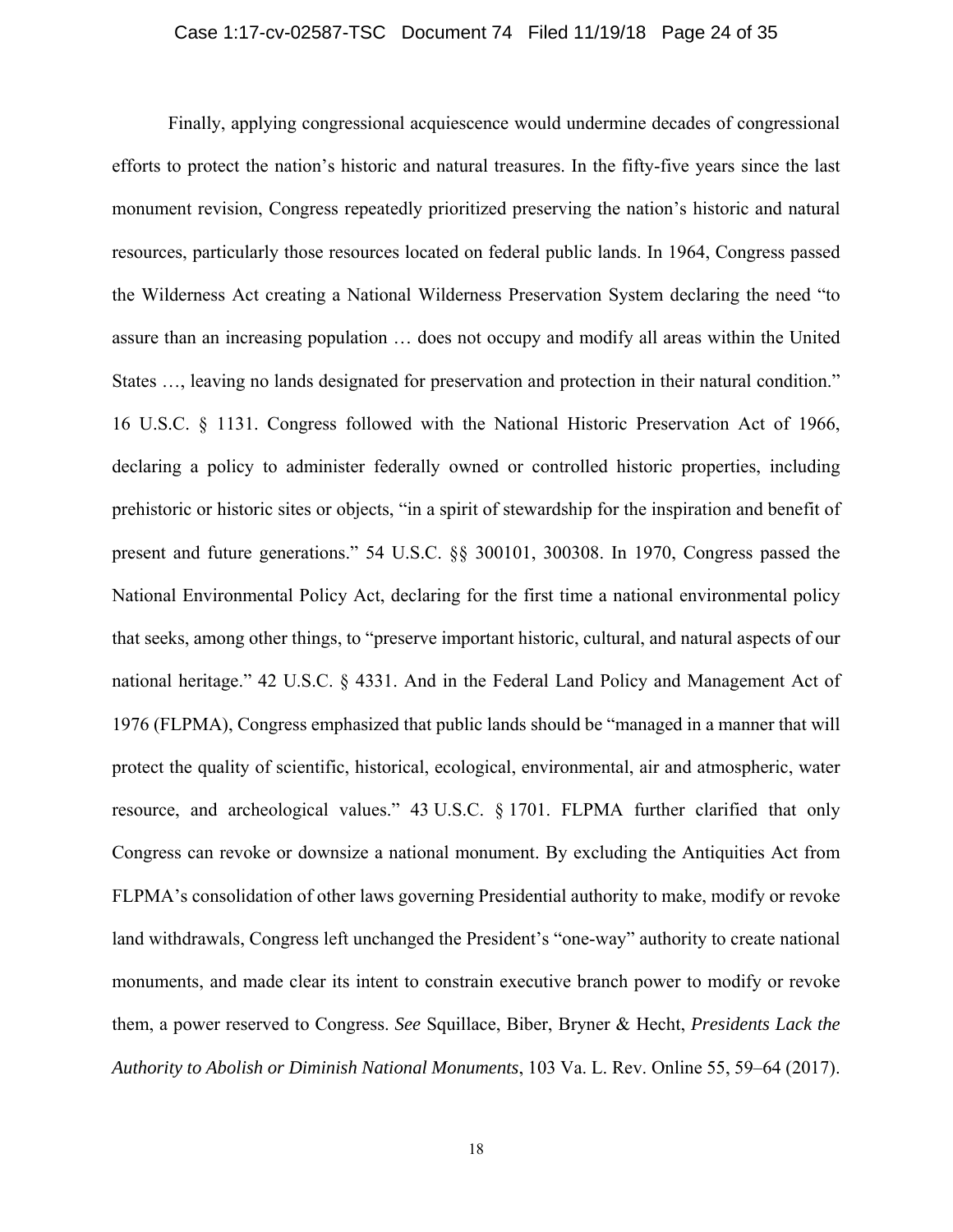### Case 1:17-cv-02587-TSC Document 74 Filed 11/19/18 Page 25 of 35

<span id="page-24-0"></span>Following the enactment of these laws promoting preservation and conservation, no president until now has reduced—let alone virtually eliminated—a national monument. And for good reason: eliminating national monument protections for countless archeological, historic, and scientific objects both contradicts the text and purpose of the Antiquities Act and undermines decades of Congressional efforts to preserve the nation's historic and scientific heritage. Congressional acquiescence, if it should ever be given substantial weight, is a poor fit for such reversals of Congressional priorities.

### **D. States Are Harmed by President Trump's Unlawful Expansion of Presidential Authority**

 Antiquities Act, any president at any time could remove national monument protections from large President Trump's assertion of power over national monuments threatens the permanence of all presidentially-created national monuments. Under President Trump's interpretation of the swaths of public lands that now preserve some of the nation's most iconic landscapes and seascapes, indispensable historic and scientific resources, and essential ecosystems. These protected areas are an essential component of state resource management decisions, an important resource for academic and professional research, and a recreational hub and economic driver for *Amici* State residents and communities. President Trump's rescissions harm these interests.

### **1. President Trump's Actions Destroy Decades of State Reliance on the Permanence of Presidential Monument Proclamations**

 The longstanding interpretation of the Antiquities Act to allow a president only to designate national monuments is critical to the relationship between federal and state governments in land and resource management. Many *Amici* States have made important policy and resource management decisions on the understanding that a president cannot rescind monument protections.

 Antiquities Act as a backdrop to ongoing cooperative agreements with federal agencies for wildlife Several *Amici* States rely on the long-term protections historically provided by the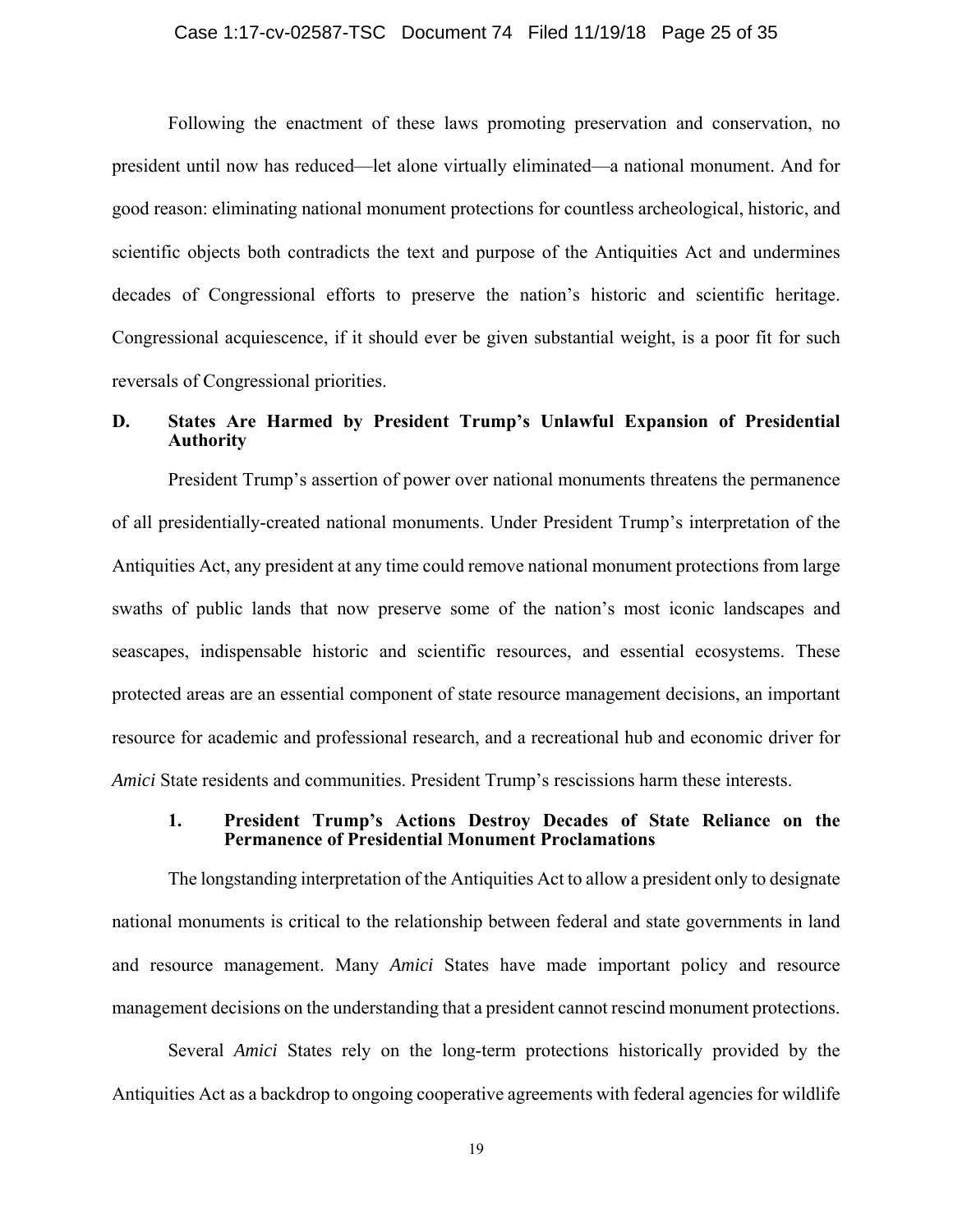### Case 1:17-cv-02587-TSC Document 74 Filed 11/19/18 Page 26 of 35

<span id="page-25-0"></span>and land management. New Mexico has a cooperative agreement with several federal agencies to ensure the protection of the White Sands Pupfish, which New Mexico lists as a threatened species and which only occurs on federal land including White Sands National [Monument.](https://Monument.12)<sup>12</sup> Similarly, the California Department of Fish and Wildlife entered into a memorandum of understanding with the BLM concerning cooperative management of the Horseshoe Ranch Wildlife area located within Cascade-Siskiyou National Monument. *See* Envtl. Assessment for a Proposal to Amend the Redding Resource Mgmt. Plan Regarding the Horseshoe Ranch Wildlife Area, U.S. Dep't of the Interior Bureau of Land Mgmt. Redding Field Office, 2 (Dec. [2001\).](https://2001).13)<sup>13</sup> And the Washington Department of Fish and Wildlife administers and jointly manages approximately 800 acres of Hanford Reach National Monument through a permit with the Department of Energy. *See* Notice of Intent to Prepare a Comprehensive Conservation Plan and Associated Envtl. Impact Statement for Hanford Reach Nat'l Monument/Saddle Mountain Nat'l Wildlife Refuge, 67 Fed. Reg. 40,333, 40,333–34 (June 12, 2002). Incentive for such cooperative efforts between state and federal agencies would be weakened if monument status were ephemeral.

States also make considerable investments in infrastructure related to national monument access within or near their borders. For example, Washington State has invested nearly eight million dollars to facilitate recreational access to two presidentially-created national monuments, Hanford Reach National Monument and San Juan Islands National Monument. These grants demonstrate the intertwined state and federal management that is essential to the successful

<sup>12</sup> *See* White Sands Pupfish Cooperative Agreement (May 2006), *available at*  <http://www.wildlife.state.nm.us/download/conservation/species/fish/management-recovery>plans/White-Sands-Pupfish-Cooperative-Agreement.pdf

<sup>&</sup>lt;sup>13</sup> *Available at [https://www.blm.gov/ca/pdfs/redding\\_pdfs/HRWA\\_EA1.pdf](https://www.blm.gov/ca/pdfs/redding_pdfs/HRWA_EA1.pdf).*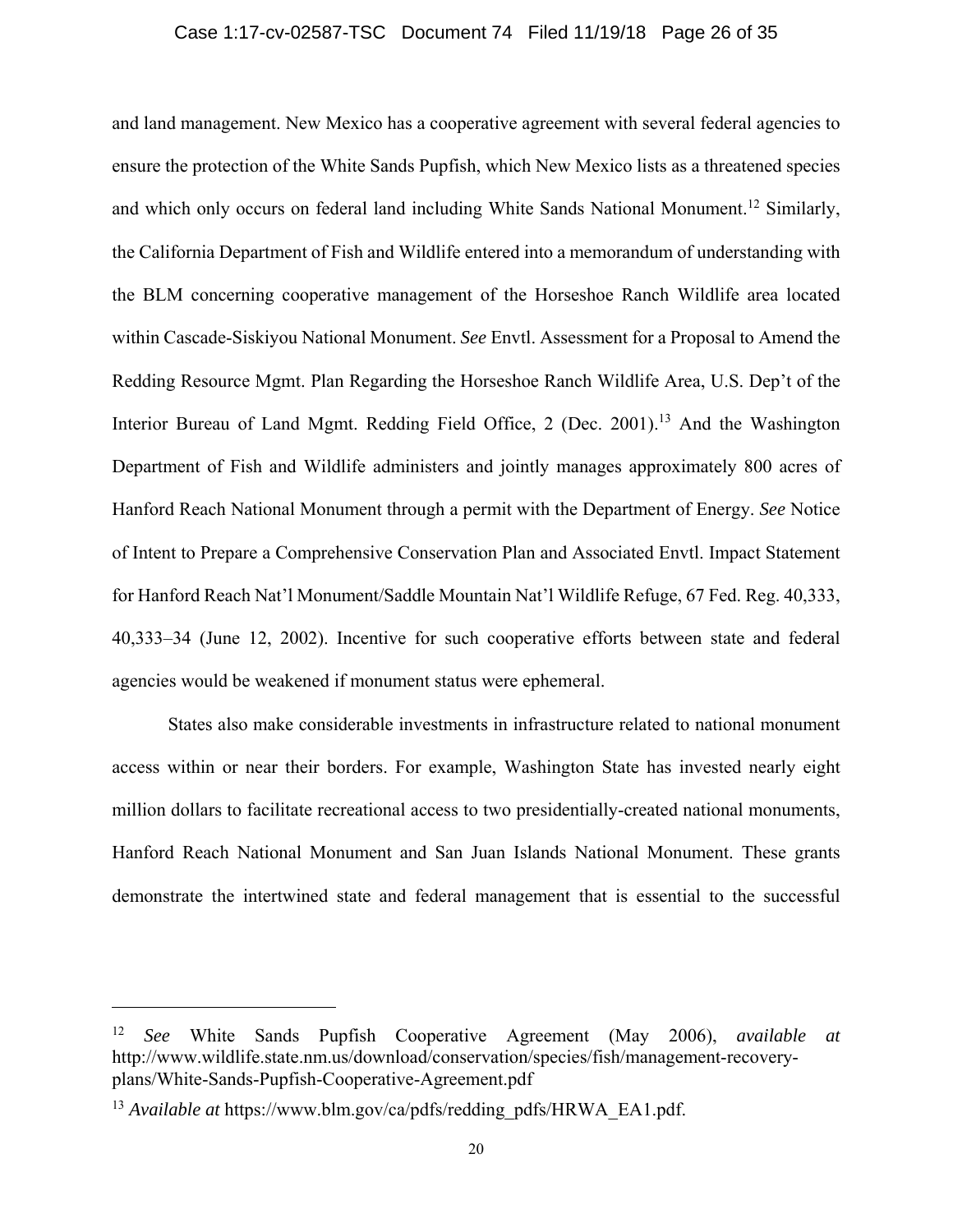### Case 1:17-cv-02587-TSC Document 74 Filed 11/19/18 Page 27 of 35

<span id="page-26-0"></span>conservation of national monuments. If a president could revoke all or part of these national monuments at any time, then states will likely be much more cautious about such investments.

States further adopt statutes, regulations, and policies making specific reference to national monument designations, with the understanding that they shall be in accordance with law. State regulations dealing with incinerator ash siting, dangerous waste management facilities, and air pollution sources refer specifically to national monuments—and not as temporary or contingent land designations, but rather as enduring reservations. *See, e.g.*, Wash. Admin. Code 173-306-350 (2000) (incinerator ash); 173-303-282 (2009) (dangerous waste); 173-400-118 (2012) (air pollution); NM Admin. Code 20.2.74.108 (2002) (listing areas that must be designated for Class I or II protections under the Clean Air Act, including Bandelier, El Malpais, and White Sands National Monuments). Washington State also accounts for protections in Hanford Reach National Monument when determining hunting prospects in the state. *See* Wash. Dep't of Fish & Wildlife, District 4 Hunting Prospects 2 (2018) (noting that bull elk numbers are high near Hanford Reach National Monument due to protections on federal lands during hunting season), 9 (discussing pheasant habitat in the monument).<sup>14</sup> Were this court to hold that a president may revoke a national monument designation, it would render these siting and area designation rules transitory and unreliable and undermine ongoing efforts to develop meaningful plans for the management of state wildlife and resources.

The permanence of presidentially designated national monuments also informs state compliance with federal and state laws designed to protect historic and archeological resources. The National Historic Preservation Act directs states to establish a State Historic Preservation Office to administer state historic preservation programs and to consult with federal agencies on

<sup>14</sup> Available at [https://wdfw.wa.gov/hunting/prospects/2018/district04.pdf.](https://wdfw.wa.gov/hunting/prospects/2018/district04.pdf)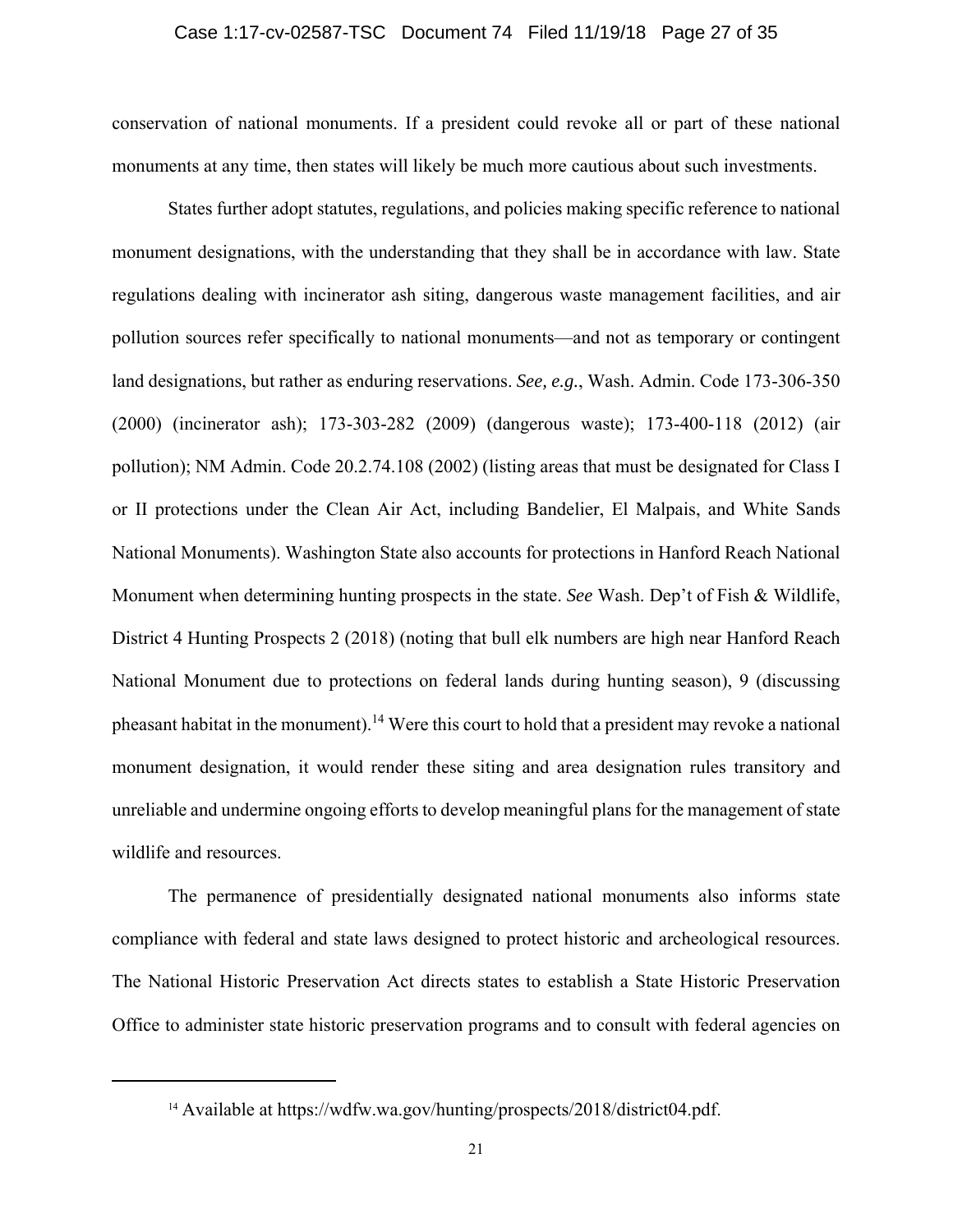### Case 1:17-cv-02587-TSC Document 74 Filed 11/19/18 Page 28 of 35

<span id="page-27-0"></span> 0109. Washington State law also requires any site listed in the state historic registry to be compromise *Amici* States' ability to effectuate the goals of state and federal laws in preserving our federal actions that may affect historic property. 54 U.S.C. § 302303. Similarly, state environmental review and historic preservation laws require review of potential impacts to state historic resources, *see e.g.*, Wash. State Envtl. Policy Act, Wash. Rev. Code Ch. 43.21C; Cal. Pub. Res. Code § 5020 et seq.; Cal. Envtl. Quality Act, Cal. Pub. Res. Code §§ 21083.2, 21084, 21084.1; N.M. Stat. Ann. 1978, § 18-6-8.1; New York Envtl. Conservation Law §§ 8-0105(6), 8 considered when evaluating projects under the Washington State Environmental Policy Act. Pursuant to these legal requirements, the Washington Department of Archaeological and Historic Preservation works cooperatively with the Hanford Reach National Monument to comply with the National Historic Preservation Act and the Monument's management plan to protect three state archaeological districts. Allowing President Trump to unilaterally rescind national monument protections for large swaths of land previously recognized for their historic import would nation's historic and ecological treasures.

### **2. National Monument Protections Support Academic Research and Public Education**

 and records that now reside at the Museum of Anthropology at Washington State University to the National monuments also play an important role in *Amici* States by providing critical research opportunities for scientists seeking to understand the past and to predict the future of our states and our nation. Many public and private institutions in *Amici* States utilize in their research objects of historic or scientific interest protected by presidentially-created national monuments. For example, Washington State University Professor Emeritus Bill Lipe has conducted field work in the Cedar Mesa area of the Bears Ears National Monument that resulted in extensive collections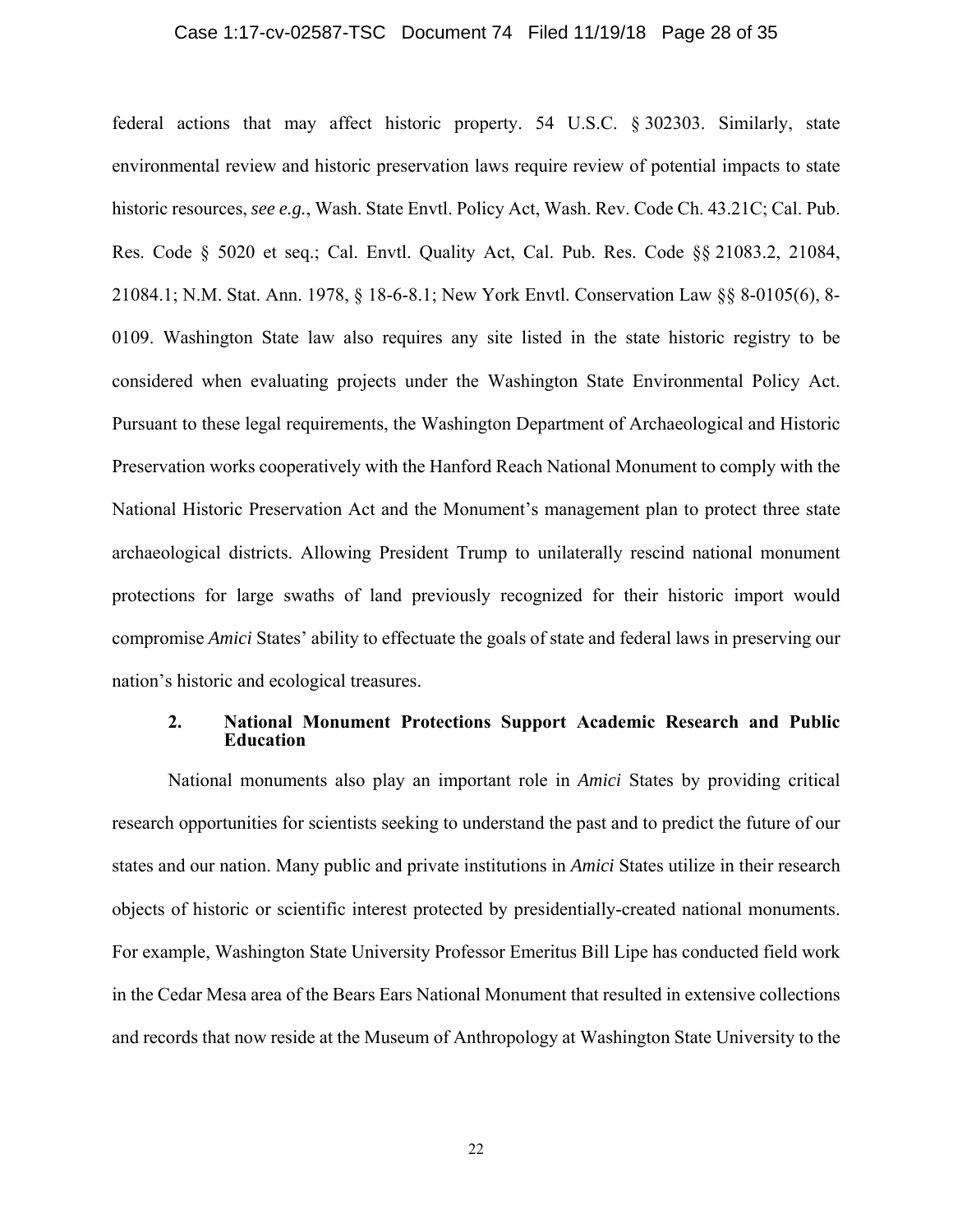### Case 1:17-cv-02587-TSC Document 74 Filed 11/19/18 Page 29 of 35

<span id="page-28-0"></span>benefit of academics, students, and the public.<sup>15</sup> Similarly, the area protected by Northeast Canyons and Seamounts Marine National Monument has "long been of intense scientific interest" to government and academic oceanographic institutions. *See* Proclamation of President Barak Obama, 81 Fed. Reg. 65,159 (Sept. 15, 2016). The monument "create[s] natural laboratories for scientists to monitor and explore the impacts of climate change,"<sup>16</sup> and promotes further study of how the protected ocean ecosystem allows marine species to grow and spread outside the monument's borders, helping to rejuvenate commercially and recreationally important fish stocks, endangered whales, and other marine species.<sup>17</sup> In addition, Hawaii's Bishop Museum and the University of Hawaii recently received grant funding to study the structure and function of one of the world's last remaining pristine coral reef ecosystems protected by the Papahānaumokuākea Marine National [Monument.](https://Monument.18)<sup>18</sup> Allowing President Trump to unilaterally rescind monument protections threatens to undermine this research that is essential to the preservation, conservation, and understanding of our nation's historical and biological heritage.

### **3. National Monuments Provide Important Recreational Opportunities and Economic Benefits for** *Amici* **States and Their Residents**

National monuments further provide unparalleled recreational opportunities to state residents and visitors and enhance the economies of nearby communities which benefit from tourism to and protection of these iconic areas. Allowing rescission of national monuments would adversely impact communities and *Amici* States that benefit from the recreational and economic

<sup>15</sup> *See materials collected at* Washington State University Libraries, Cedar Mesa Project (<https://research.libraries.wsu.edu/xmlui/handle/2376/735>).

<sup>16</sup> *See* <https://obamawhitehouse.archives.gov/the-press-office/2016/09/15/fact-sheet-president>obama-continue-global-leadership-combatting-climate.

 $17$  Letter to Interior Secretary Zinke and Secretary Ross from Stephen M. Coan, PhD, and Maliz E. Beams (July 2017), [https://www.nrdc.org/sites/default/files/mystic-ne-aquarium-letter.pdf.](https://www.nrdc.org/sites/default/files/mystic-ne-aquarium-letter.pdf)

<sup>18</sup> <https://www.nfwf.org/whoweare/mediacenter/pr/Pages/hawaii-research-team-is-awarded-for>exploration-of-papahanaumokuakea-to-benefit-future-conservation-efforts-2018-0426.aspx.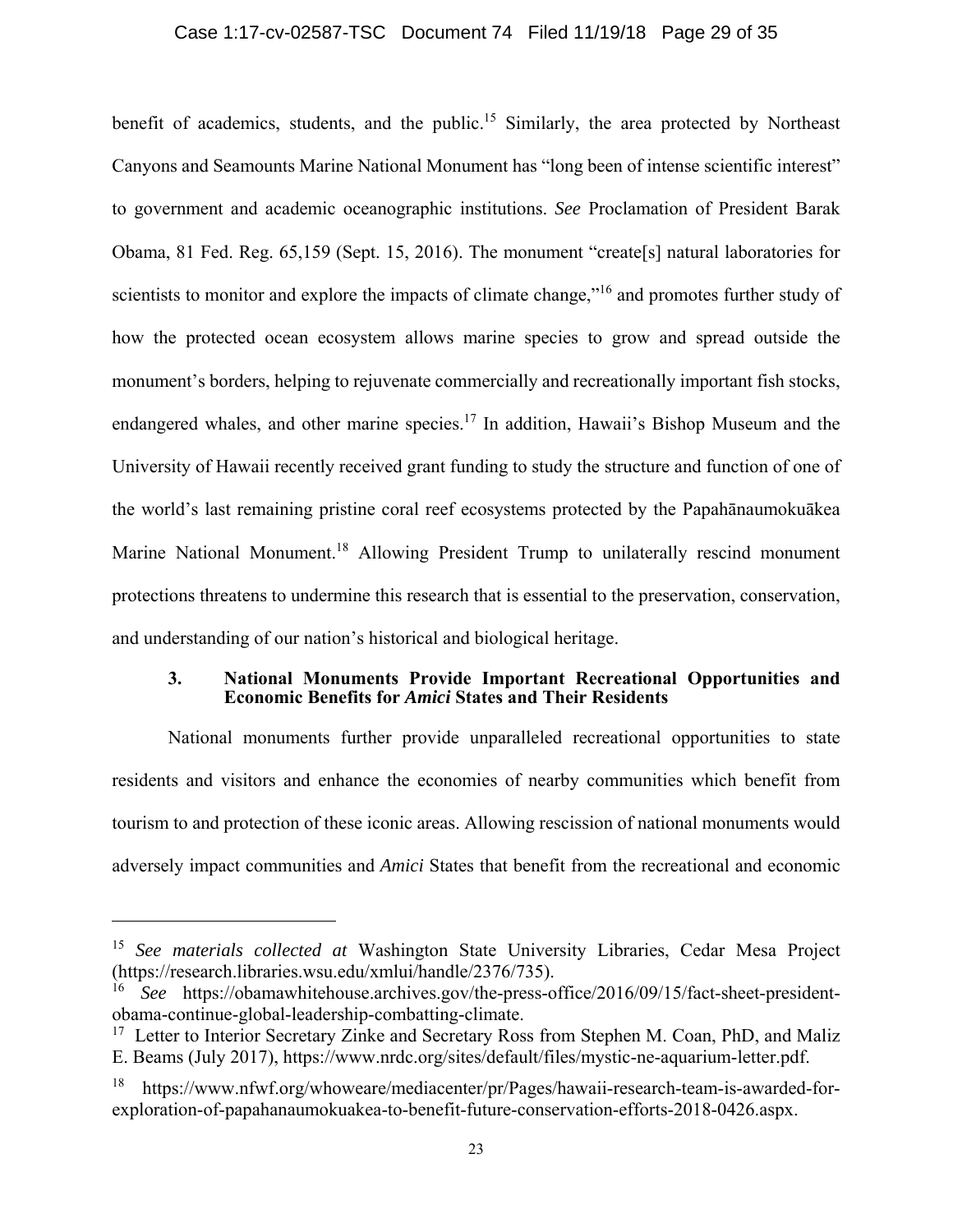<span id="page-29-0"></span>opportunities provided by national monuments.

Innumerable outdoor recreation opportunities in and near national monuments support vibrant tourism industries. Millions of people visit national monuments annually to take advantage of a wide range of outdoor activities. At Giant Sequoia National Monument in California, where majestic trees live for as long as 3,000 years and soar as high as a football field is long, throngs of visitors hike, camp, fish, ride horses and mountain bikes, birdwatch, and so much more. Visitors to Hanford Reach National Monument, which protects vital habitat in southwest Washington, can hunt mule deer and elk, fish for salmon and bass, and view abundant wildflowers and wildlife. And in Massachusetts, thriving whale and seabird populations protected by Northeast Canyons and Seamounts Marine National Monument provide opportunities for excellent wildlife watching.

These recreational opportunities support numerous local businesses, allowing communities surrounding monuments to thrive economically.<sup>19</sup> The National Park Service's 2017 Report on the "Economic Contributions to Local Communities, States, and the Nation" shows that Park Service managed national monuments, including several in *Amici* States, receive multitudes of visitors each year that contribute to local economies and add jobs to communities. *See* Nat'l Park Service, 2017 National Park Visitor Spending Effects: Economic Contributions to Local Communities, States, and the Nation, Tbl. 3 (Apr. 2018).<sup>20</sup> Similarly, a recent study by Headwaters Economics that analyzed seventeen monuments in western states, including several in *Amici* States, found that monument designations "help nearby communities diversify economically while increasing

<sup>19</sup> *See* Ben Alexander, *Giant Sequoia National Monument: A Summary of Economic Performance in the Surrounding Communities*, Spring 2017, <https://headwaterseconomics.org/wp>content/uploads/Sequoia.pdf.

<sup>20</sup> *Available at* 

[https://www.nps.gov/nature/customcf/NPS\\_Data\\_Visualization/docs/NPS\\_2017\\_Visitor\\_Spendi](https://www.nps.gov/nature/customcf/NPS_Data_Visualization/docs/NPS_2017_Visitor_Spendi) ng\_Effects.pdf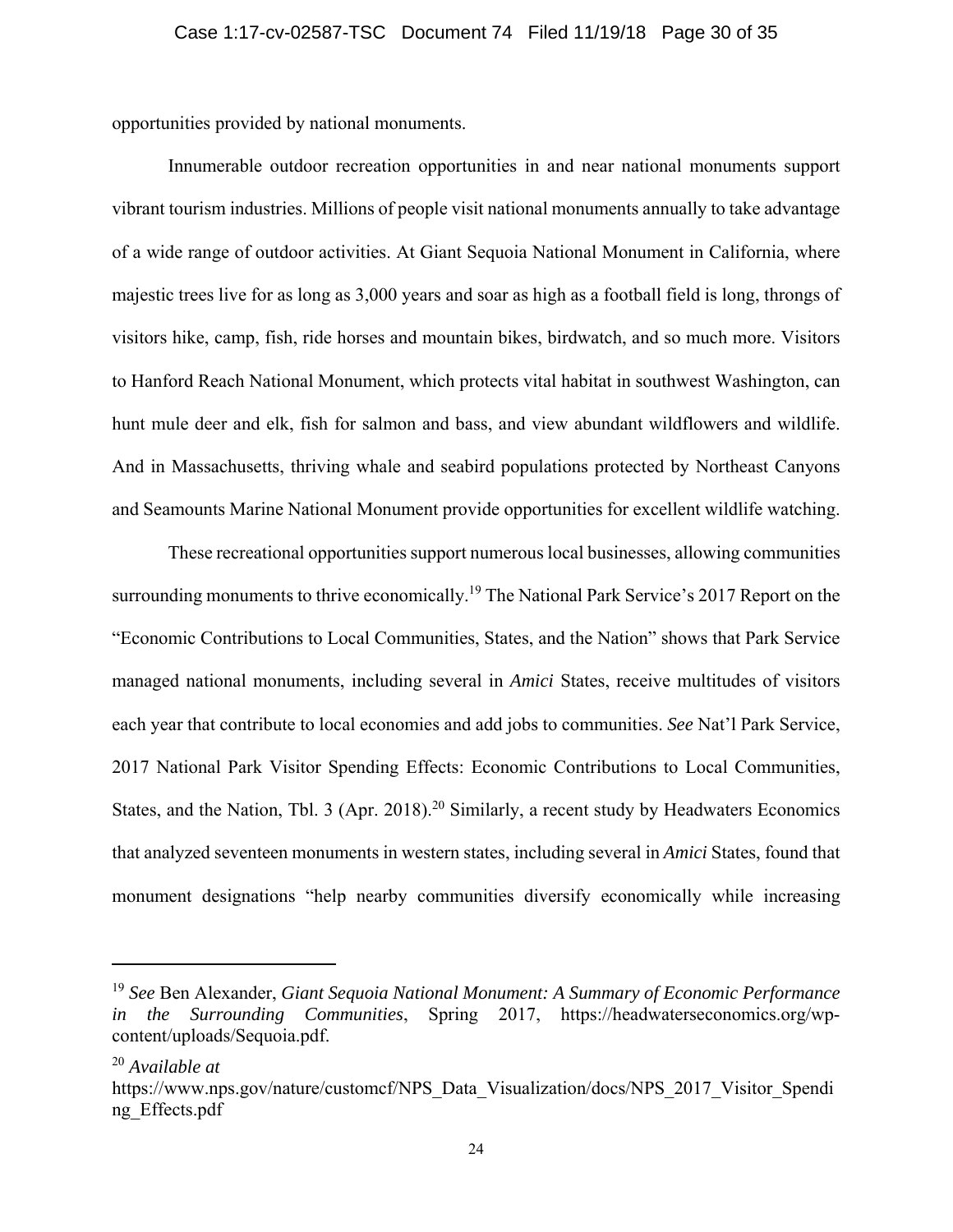### Case 1:17-cv-02587-TSC Document 74 Filed 11/19/18 Page 31 of 35

quality of life and recreational opportunities that make communities more attractive for new residents, businesses, and investment." Headwaters Economics, Updated Summary: The Importance of National Monuments to Communities (Aug. [2017\).](https://2017).21)<sup>21</sup> Whale watching off the New England coast is also an important economic driver, generating, in 2008 alone, approximately \$126 million in revenue.<sup>22</sup> Moreover, the tourism supported by national monuments provides direct benefits to states through increased revenue from lodging taxes, *see, e.g.,* Cal. Rev. & Tax Code § 7200; Or. Rev. Stat. § 320.305, gas taxes, *see, e.g.,* Or. Rev. Stat. § 319.530, and sales taxes, *see, e.g.,* Cal. Rev. & Tax Code § 6001; Or. Rev. Stat. § 323.505; Or. Rev. Stat. § 475B.705. Allowing a president to remove national monument protections with the stroke of a pen would disrupt these economic benefits and alter recreational opportunities for communities near and visitors to national monuments.

### **IV. CONCLUSION**

President Trump's unlawful assertion of power over national monuments has no logical end-point. If the current rescissions are allowed to stand, this President—or future presidents could slash national monument protections for each and every previously-designated monument in the country, essentially rendering the Antiquities Act a nullity and causing significant harm to *Amici* States' interests. Given the nationwide and potentially far-reaching implications of President Trump's rescissions, this Court should deny Federal Defendants' motions to dismiss.

<sup>21</sup> *Available at* <https://headwaterseconomics.org/public-lands/protected-lands/national>monuments/#factsheets.

<sup>22</sup> Simon O'Connor, *et al*., WHALE WATCHING WORLDWIDE: TOURISM NUMBERS, EXPENDITURES AND EXPANDING ECONOMIC BENEFITS, Int'l Fund for Animal Welfare, 228 (2009), [https://www.mmc.gov/wp-content/uploads/whale\\_watching\\_worldwide.pdf](https://www.mmc.gov/wp-content/uploads/whale_watching_worldwide.pdf).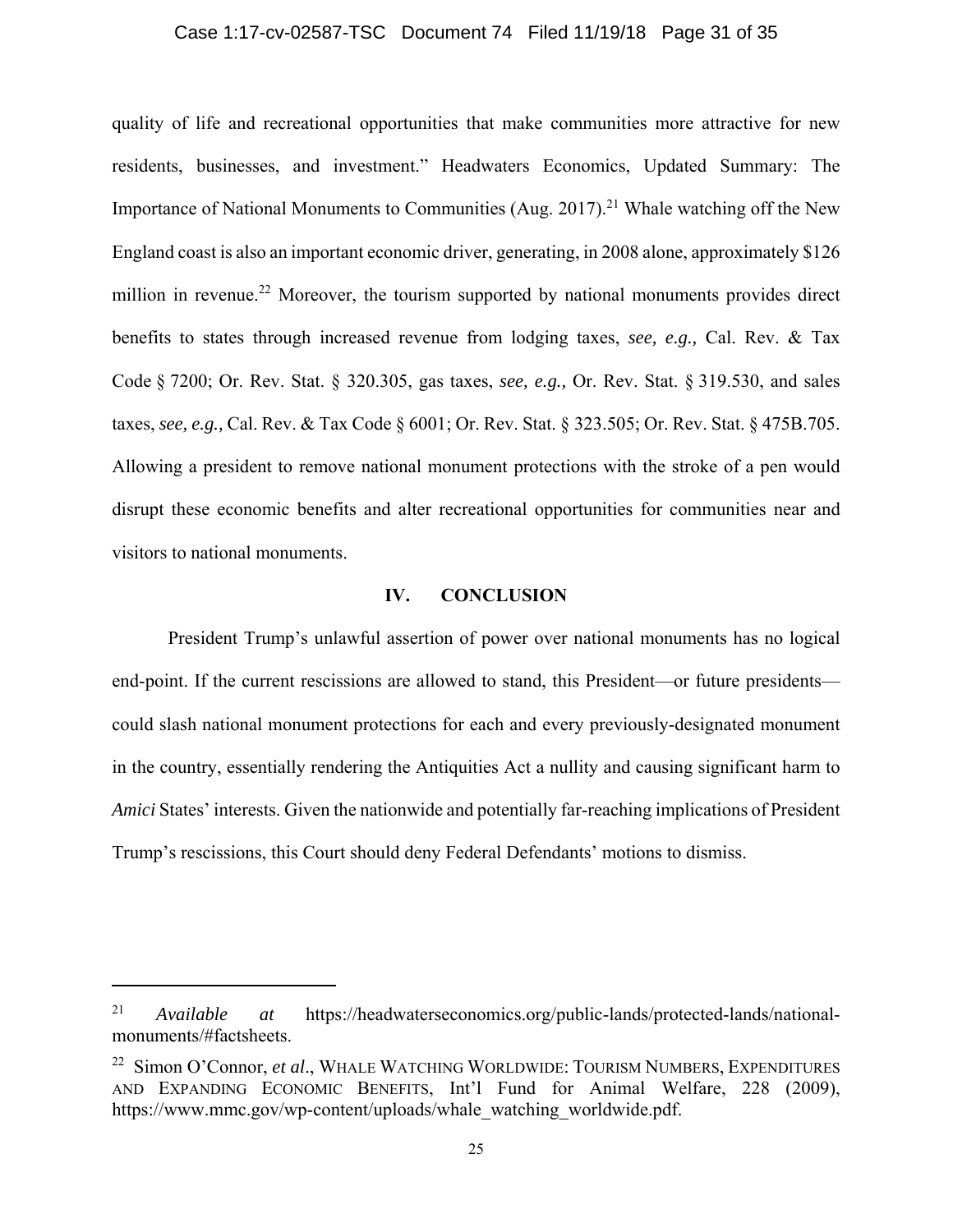RESPECTFULLY SUBMITTED this 19th day of November, 2018.

ROBERT W. FERGUSON Attorney General

s/ Aurora R. Janke WILLIAM R. SHERMAN, WSBA #29365 KELLY T. WOOD, WSBA # 40067 Assistant Attorneys General AURORA R. JANKE, WSBA # 45862 Special Assistant Attorney General Counsel for Environmental Protection [auroraj@atg.wa.gov](mailto:auroraj@atg.wa.gov) 

*Attorneys for Amicus Curiae State of Washington* 

## ADDITIONAL COUNSEL:

For the STATE OF CALIFORNIA

XAVIER BECERRA Attorney General of the State of California DAVID A. ZONANA Supervising Deputy Attorney General GEORGE TORGUN, California Bar No. 222085 ANDREW WIENER, California Bar No. 282414 *Deputy Attorneys General Attorneys for State of California, by and through Xavier Becerra, Attorney General*  1515 Clay Street Oakland, CA 94612-0550 Telephone: (510) 879-1975 Fax:  $(510)$  622-2270 Email: [Andrew.Wiener@doj.ca.gov](mailto:Andrew.Wiener@doj.ca.gov) 

For the STATE OF HAWAII

RUSSELL A. SUZUKI Attorney General of the State of Hawaiʻi 425 Queen Street Honolulu, HI 96813 (808) 586-1500

For the STATE OF MAINE

JANET T. MILLS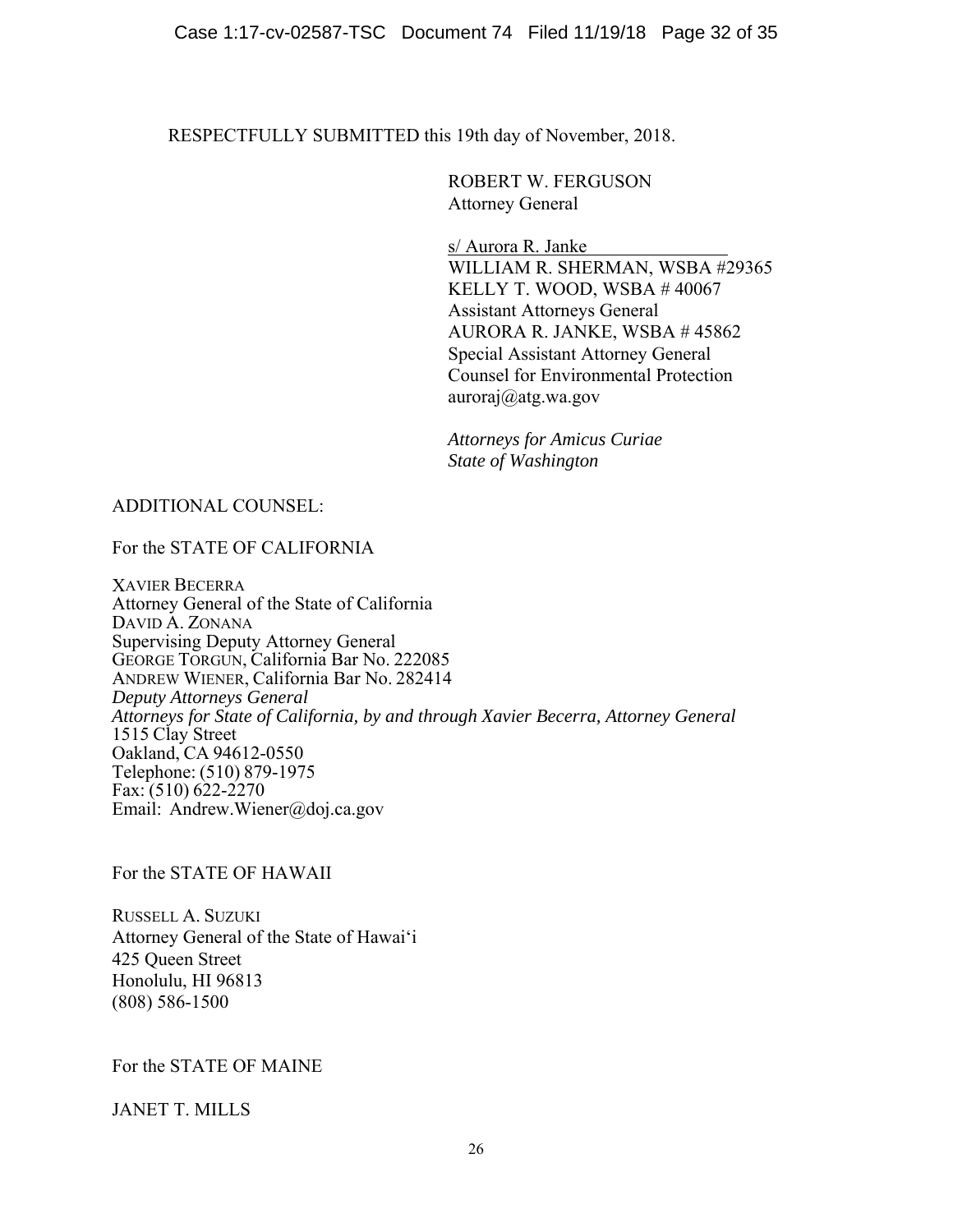Attorney General GERALD D. REID Assistant Attorney General Chief, Natural Resources Division 6 State House Station Augusta, ME 4333-0006 Tel.: (207)626-8545 [Jerry.reid@maine.gov](mailto:Jerry.reid@maine.gov)

For the STATE OF MARYLAND

Brian E. Frosh Attorney General of Maryland 200 Saint Paul Place Baltimore, Maryland 21202 (410) 576-6300

For the COMMONWEALTH OF MASSACHUSETTS

MAURA HEALEY Attorney General CHRISTOPHE COURCHESNE Assistant Attorney General and Chief MATTHEW IRELAND Assistant Attorney General Environmental Protection Division Office of the Attorney General One Ashburton Place, 18th Floor Boston, Massachusetts 02108 Tel: (617) 727-2200 Email: [matthew.ireland@state.ma.us](mailto:matthew.ireland@state.ma.us)

For the STATE OF NEW MEXICO

Hector Balderas Attorney General of the State of New Mexico William Grantham, NM Bar No. 15585 Nicholas M. Sydow, NM Bar No. 132608 Assistant Attorneys General *Attorneys for State of New Mexico, by and through Hector Balderas, Attorney General*  201 Third St. NW, Suite 300 Albuquerque, NM 87102 Telephone: (505) 717-3571 Fax: (505) 490-4880 Email: [nsydow@nmag.gov](mailto:nsydow@nmag.gov)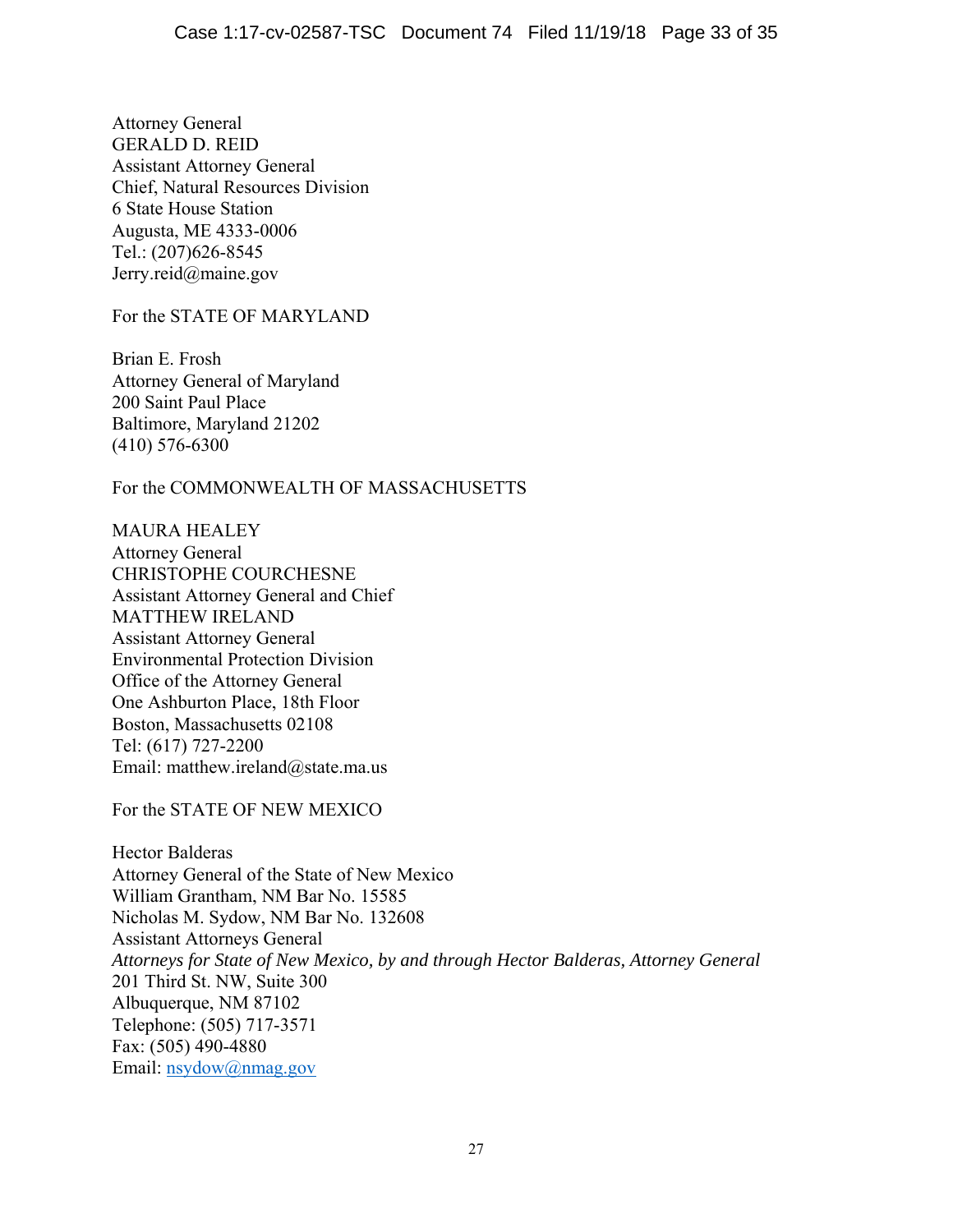For the STATE OF NEW YORK

BARBARA D. UNDERWOOD Attorney General of New York TIMOTHY HOFFMAN MATTHEW J. SINKMAN Assistant Attorneys General Evironmental Protection Bureau 28 Liberty Street New York, New York 10005 (212) 416-8446

For the STATE OF OREGON

ELLEN F. ROSENBLUM Attorney General PAUL GARRAHAN Attorney-in-Charge, Natural Resources Section Oregon Department of Justice 1162 Court St. NE, Salem, OR 97301-4096 (503) 947-4593 [paul.garrahan@doj.state.or.us](mailto:paul.garrahan@doj.state.or.us) 

For the STATE OF RHODE ISLAND

PETER F. KILMARTIN Attorney General GREGORY S. SCHULTZ, RI Bar No. 5570 Special Assistant Attorney General 150 South Main Street Providence, RI 02903 Tel.: (401) 274-4400 [gschultz@riag.ri.gov](mailto:gschultz@riag.ri.gov)

For the STATE OF VERMONT

THOMAS J. DONOVAN, JR. Attorney General NICHOLAS F. PERSAMPIERI Assistant Attorney General Office of the Attorney General 109 State Street Montpelier, VT 05609 (802) 828-3186 [nick.persampieri@vermont.gov](mailto:nick.persampieri@vermont.gov)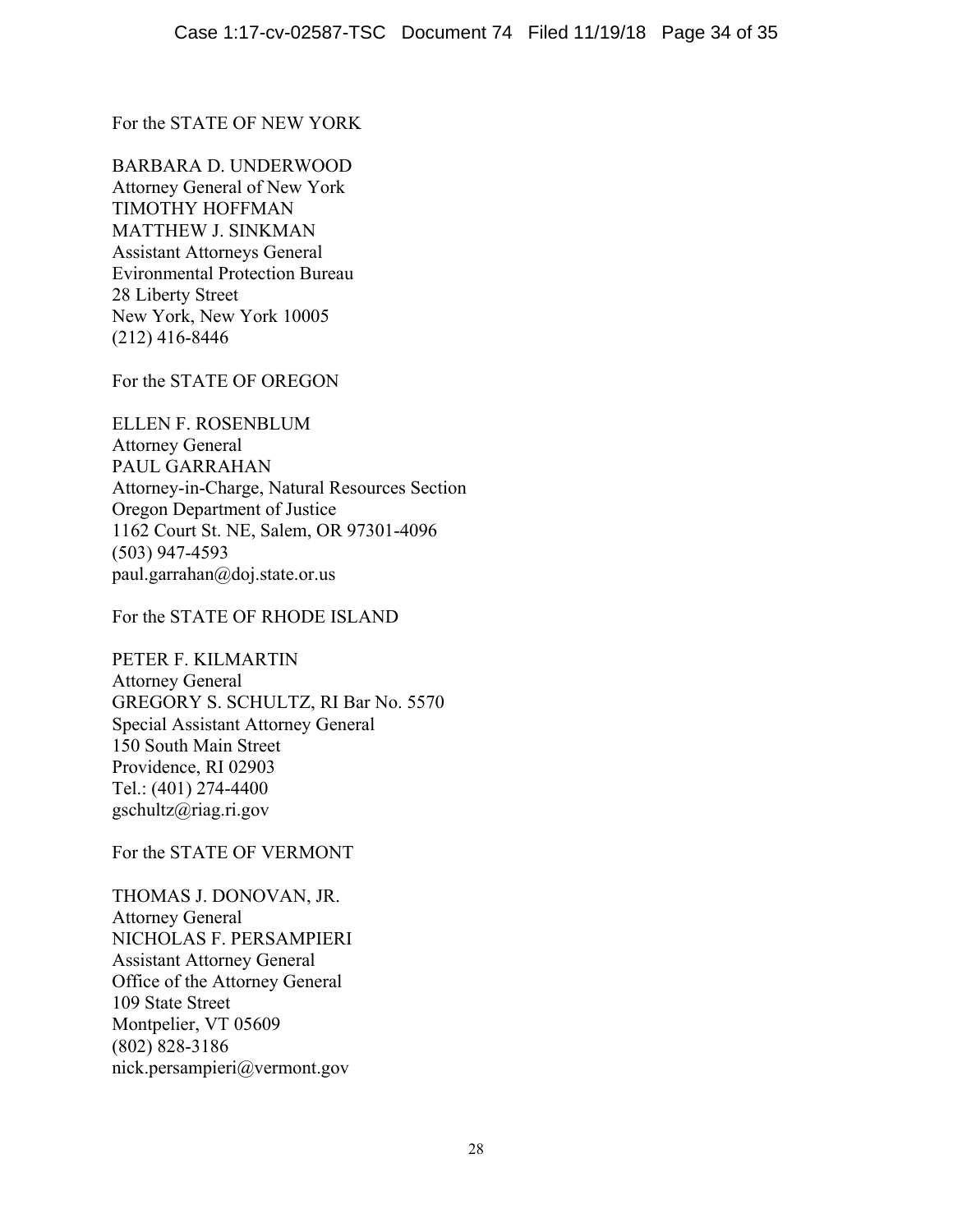## **CERTIFICATE OF SERVICE**

I hereby certify that on November 19, 2018, I electronically filed the foregoing document with the Clerk of the Court using the CM/ECF System, which will send notification of the filing to all parties.

> /s/ Aurora R. Janke WILLIAM R. SHERMAN, WSBA #29365 KELLY T. WOOD, WSBA # 40067 Assistant Attorneys General AURORA R. JANKE, WSBA # 45862 Special Assistant Attorney General Counsel for Environmental Protection [auroraj@atg.wa.gov](mailto:auroraj@atg.wa.gov)

*Attorneys for Amicus Curiae State of Washington*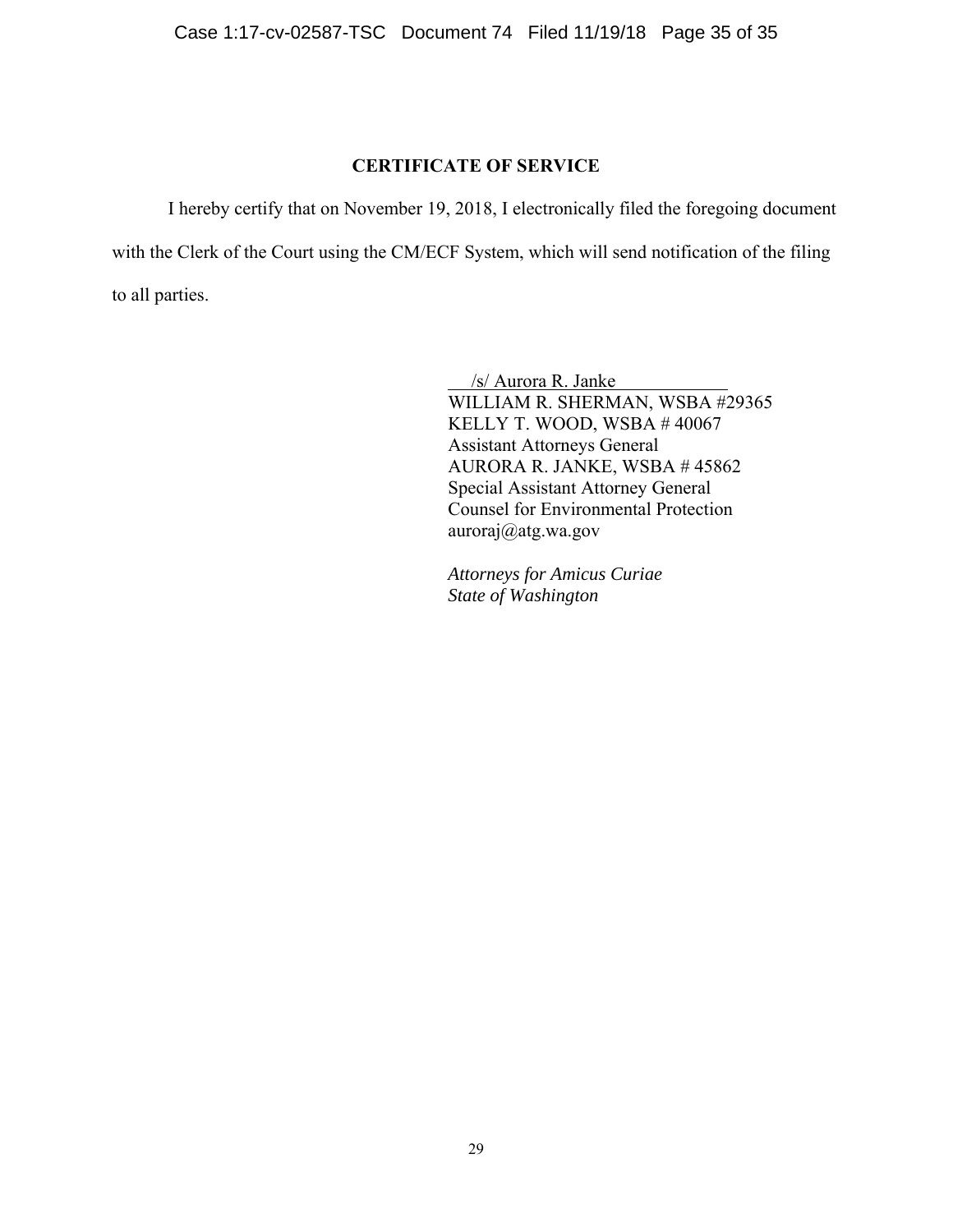ROBERT FERGUSON Attorney General of Washington WILLIAM R. SHERMAN, WSBA #29365 KELLY T. WOOD, WSBA # 40067 Assistant Attorneys General AURORA R. JANKE, WSBA # 45862 Special Assistant Attorney General Counsel for Environmental Protection 800 Fifth Avenue, Suite 2000 Seattle, WA 98104 Telephone: (206) 442-4485 Fax: (206) 587-5088

## **UNITED STATES DISTRICT COURT FOR THE DISTRICT OF COLUMBIA**

| HOPI TRIBE, et al.,                                        |                                                         |
|------------------------------------------------------------|---------------------------------------------------------|
| Plaintiffs,                                                | Case No. 17-cv-02590 (TSC)                              |
| V.                                                         |                                                         |
| DONALD J. TRUMP, et al.,                                   |                                                         |
| Defendants.                                                |                                                         |
|                                                            |                                                         |
| UTAH DINÉ BIKÉYAH, et al.,                                 |                                                         |
| Plaintiffs,                                                | Case No. 17-cv-02605 (TSC)                              |
| V.                                                         |                                                         |
| DONALD J. TRUMP, et al.,                                   |                                                         |
| Defendants.                                                |                                                         |
| <b>NATURAL RESOURCES DEFENSE</b><br>COUNCIL, INC., et al., |                                                         |
| Plaintiffs,                                                | Case No. 17-cv-02606 (TSC)<br><b>CONSOLIDATED CASES</b> |
| V.                                                         |                                                         |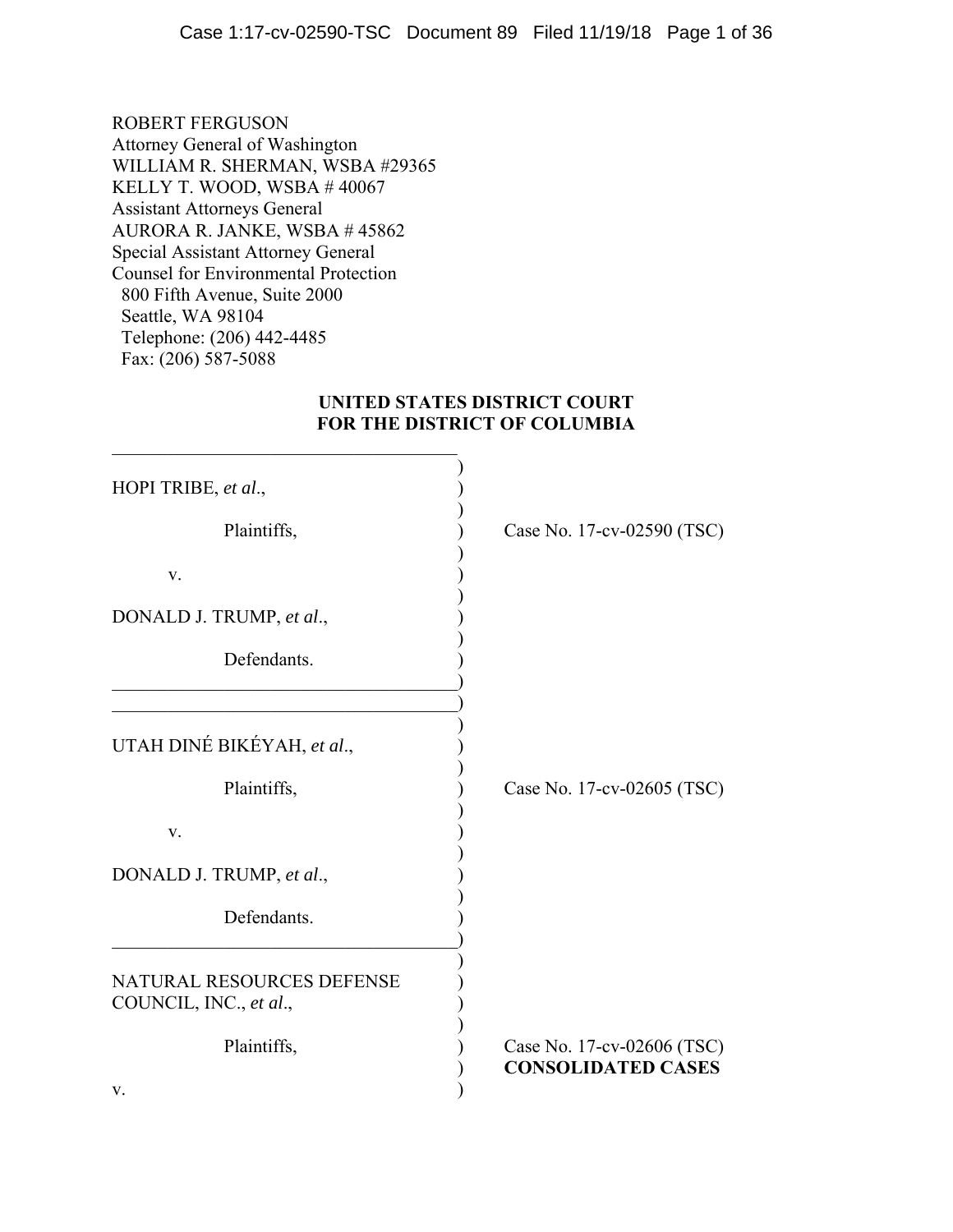)

)

DONALD J. TRUMP, *et al.*,

Defendants.  $\qquad \qquad \Box$ 

*AMICUS CURIAE* **BRIEF OF THE STATES OF WASHINGTON, CALIFORNIA, HAWAII, MAINE, MARYLAND, NEW MEXICO, NEW YORK, OREGON, RHODE ISLAND, AND VERMONT, AND THE COMMONWEALTH OF MASSACHUSETTS IN SUPPORT OF PLAINTIFFS' OPPOSITION TO FEDERAL DEFENDANTS' MOTION TO DISMISS**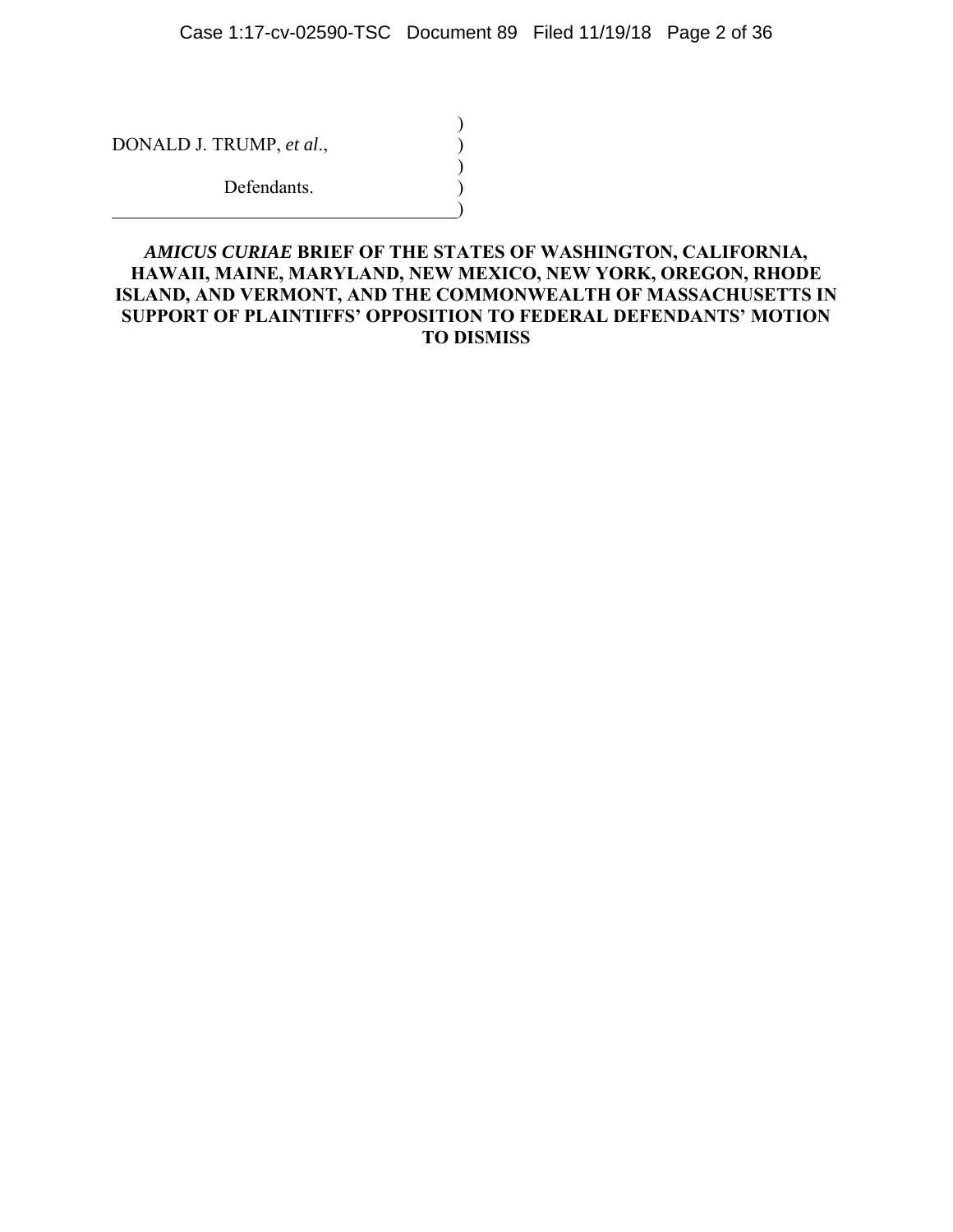## **TABLE OF CONTENTS**

| I.  |           |    |                                                                                   |  |  |
|-----|-----------|----|-----------------------------------------------------------------------------------|--|--|
| Π.  |           |    |                                                                                   |  |  |
| Ш.  |           |    |                                                                                   |  |  |
|     | A.        |    | Diminishing National Monuments Exposes Previously Protected Lands and             |  |  |
|     | <b>B.</b> |    | The Antiquities Act Does Not Authorize President Trump's Reduction of Grand       |  |  |
|     |           | 1. | The Plain Language of the Antiquities Act Does Not Grant the Authority            |  |  |
|     |           | 2. | The "Smallest Area Compatible" Clause Does Not Authorize the President            |  |  |
|     |           |    | The "Smallest Area Compatible" Clause Does Not Authorize Post<br>a.               |  |  |
|     |           |    | President Trump's Proclamations Exceed Any Conceivable Authority<br>$\mathbf b$ . |  |  |
|     | $C$ .     |    | Federal Defendants' Congressional Acquiescence Argument Fails 15                  |  |  |
|     | D.        |    | States Are Harmed by President Trump's Unlawful Expansion of Presidential         |  |  |
|     |           | 1. | President Trump's Actions Destroy Decades of State Reliance on the                |  |  |
|     |           | 2. | National Monument Protections Support Academic Research and Public                |  |  |
|     |           | 3. | National Monuments Provide Important Recreational Opportunities and               |  |  |
| IV. |           |    |                                                                                   |  |  |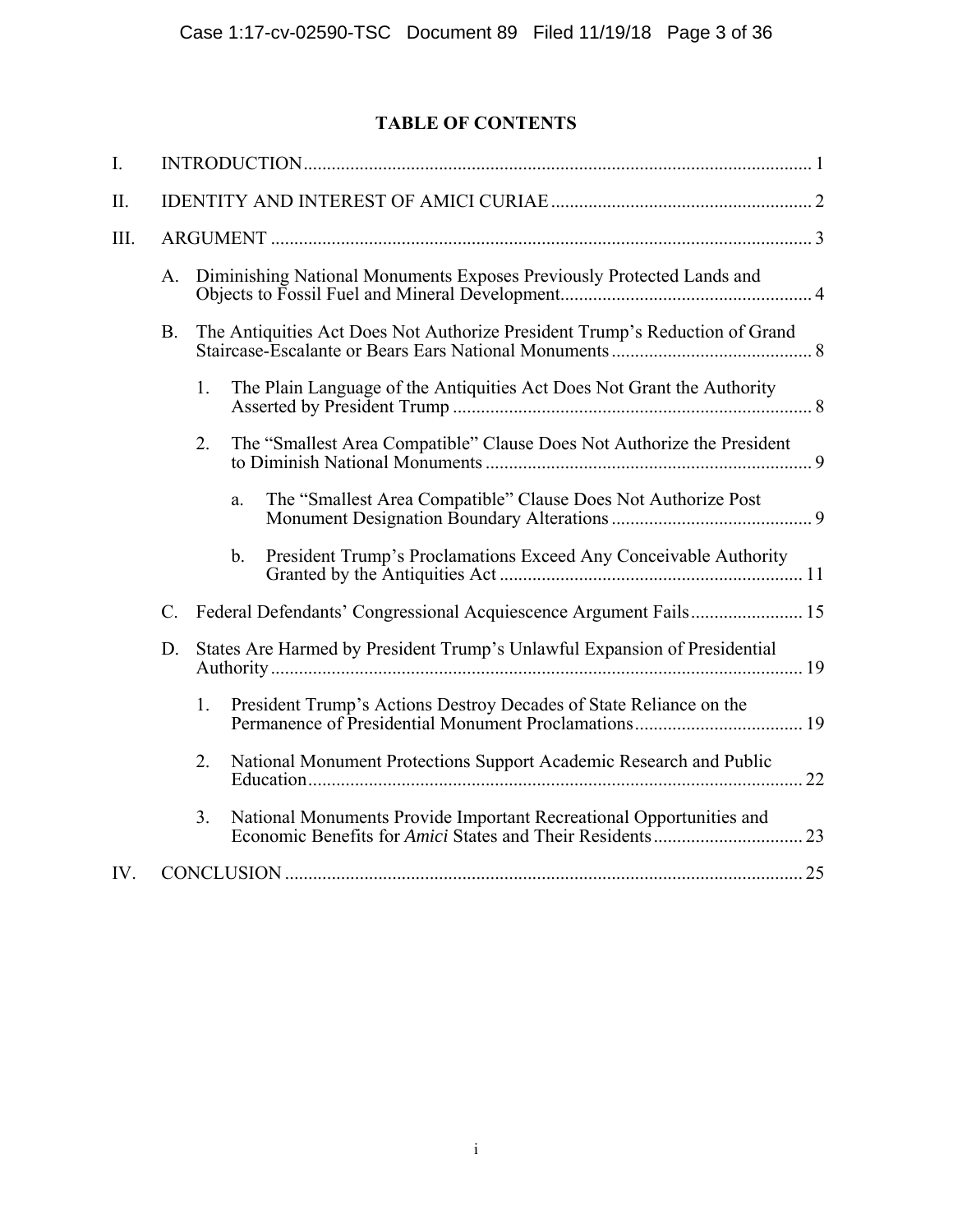## **TABLE OF AUTHORITIES**

## **Cases**

| Am. Inst. of Certified Pub. Accountants v. IRS                         |
|------------------------------------------------------------------------|
| Barnhart v. Sigmon Coal Co., Inc.                                      |
| Cameron v. United States                                               |
| Citizens for Responsibility & Ethics in Wash. v. Fed. Election Comm'n. |
| Cochnower v. U.S.                                                      |
| Cyan, Inc. v. Beaver Cty. Emps. Ret. Fund                              |
| Dames & Moore v. Regan                                                 |
| Davis v. Mich. Dept. of Treasury                                       |
| FDA v. Brown & Williamson Tobacco Corp.                                |
| Kimbrough v. U.S.                                                      |
| Mass. Lobstermen's Ass'n v. Ross                                       |
| Mountain States Legal Found. v. Bush                                   |
| Robinson v. Shell Oil Co.                                              |
| Shell Oil Co. v. Iowa Dep't of Revenue                                 |
| Tulare County v. Bush                                                  |
| United States v. Midwest Oil Co.                                       |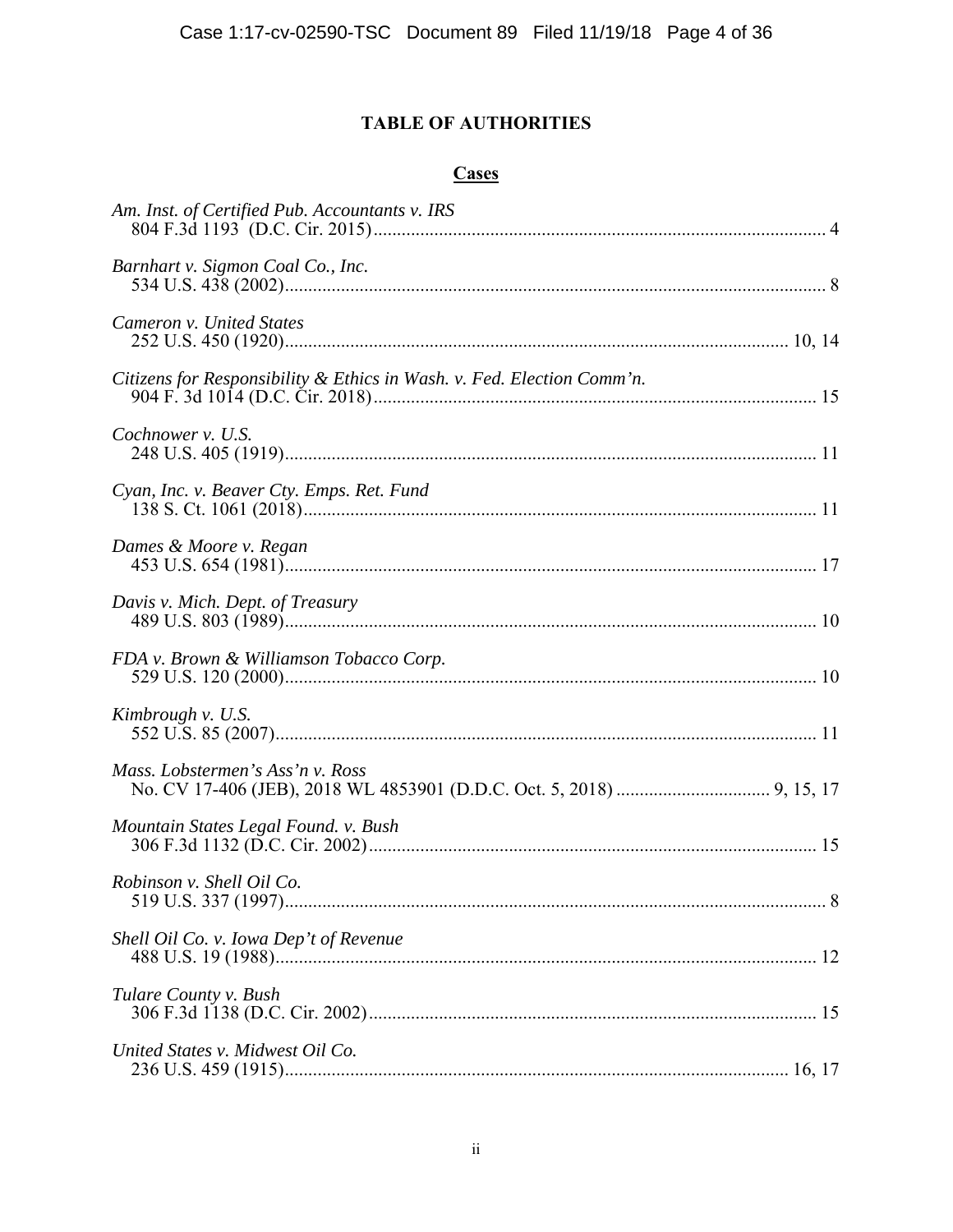| Youngstown Sheet & Tube Co. v. Sawyer                                                                                                               |  |
|-----------------------------------------------------------------------------------------------------------------------------------------------------|--|
| Zerilli v. Evening News Ass'n                                                                                                                       |  |
| <b>Constitutional Provisions</b>                                                                                                                    |  |
|                                                                                                                                                     |  |
| <b>Statutes</b>                                                                                                                                     |  |
|                                                                                                                                                     |  |
|                                                                                                                                                     |  |
|                                                                                                                                                     |  |
|                                                                                                                                                     |  |
|                                                                                                                                                     |  |
|                                                                                                                                                     |  |
|                                                                                                                                                     |  |
|                                                                                                                                                     |  |
| An Act Making Appropriation for the Department of Agriculture for the Fiscal Year<br>Ending June Thirtieth, Eighteen Hundred and Ninety-Eight, 1897 |  |
| Cal. Envtl. Quality Act,                                                                                                                            |  |
|                                                                                                                                                     |  |
|                                                                                                                                                     |  |
|                                                                                                                                                     |  |
|                                                                                                                                                     |  |
|                                                                                                                                                     |  |
|                                                                                                                                                     |  |
|                                                                                                                                                     |  |
|                                                                                                                                                     |  |
|                                                                                                                                                     |  |
|                                                                                                                                                     |  |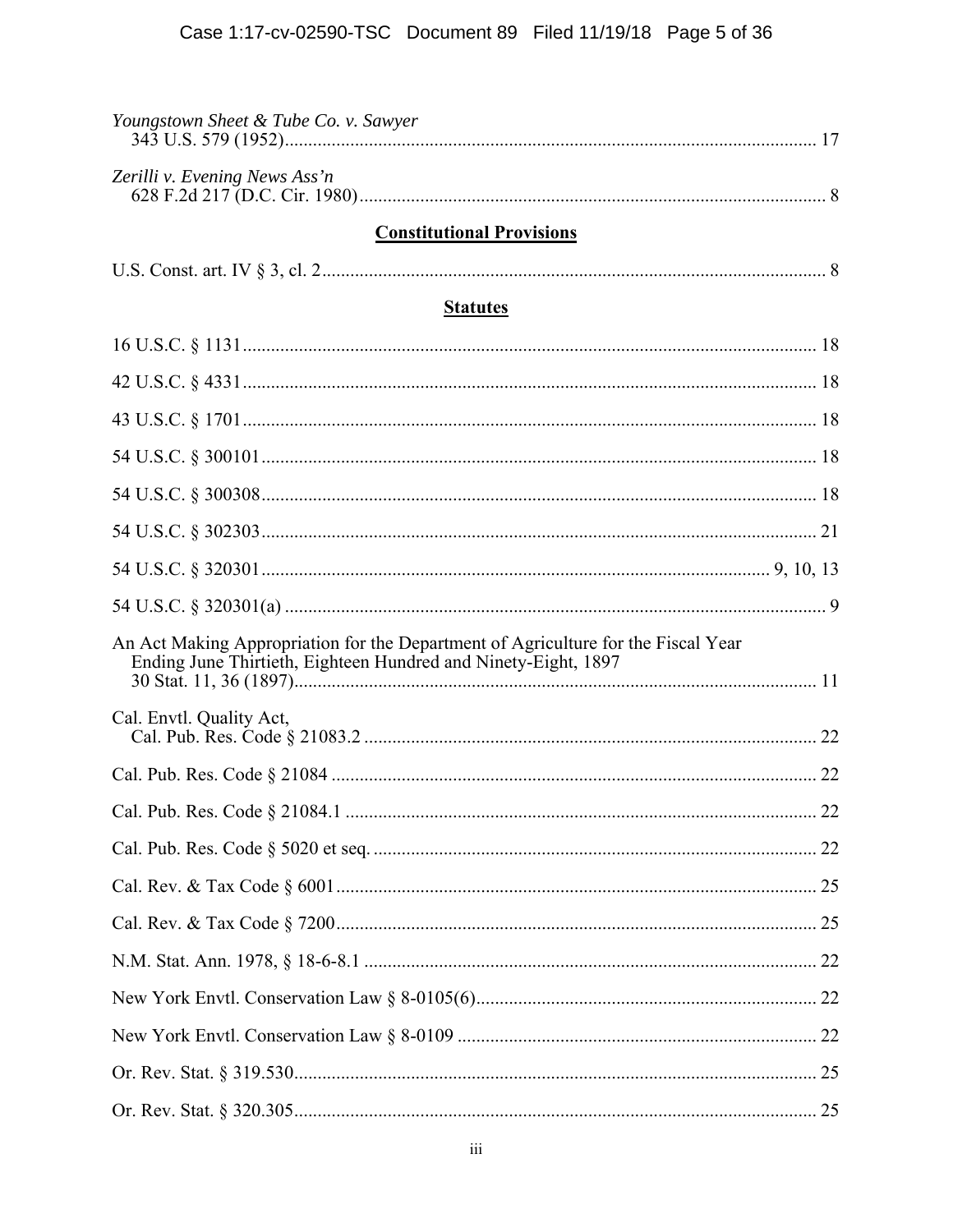## **Regulations**

# **Other Authorities**

| 2 Webster's Int'l Dictionary of the English Language 1225 (1907, W.T. Harris ed.)  10                                                                                     |
|---------------------------------------------------------------------------------------------------------------------------------------------------------------------------|
|                                                                                                                                                                           |
| Ben Alexander, Giant Sequoia National Monument: A Summary of Economic                                                                                                     |
| BLM, Mineral Potential Report for the Lands Now Excluded from Grand Staircase-                                                                                            |
| Envtl. Assessment for a Proposal to Amend the Redding Resource Mgmt. Plan Regarding<br>the Horseshoe Ranch Wildlife Area, U.S. Dep't of the Interior Bureau of Land Mgmt. |
| Exec. Order No. 13,792                                                                                                                                                    |
| Executive Order 13783, Promoting Energy Independence and Economic Growth                                                                                                  |
| Headwaters Economics, Updated Summary: The Importance of National Monuments to                                                                                            |
| Instruction Mem. 2018-034, Updating Oil and Gas Leasing Reform - Land Use Planning                                                                                        |
| John C. Ruple, The Trump Administration and Lessons Not Learned from Prior National                                                                                       |
| Letter to Interior Secretary Zinke and Secretary Ross from Stephen M. Coan, PhD, and                                                                                      |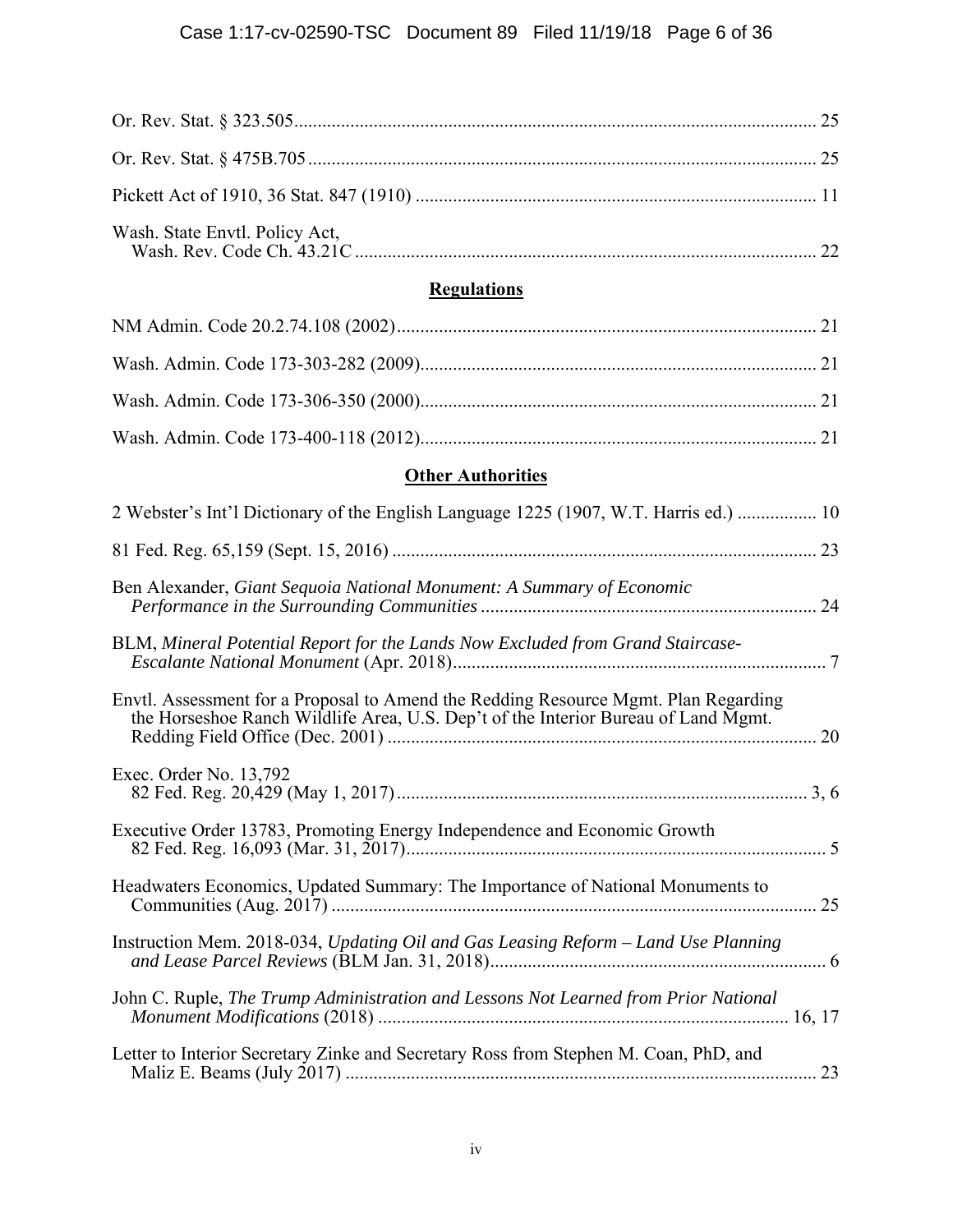| Mem. from Secretary Zinke to President Trump, Final Report Summarizing Findings of                                                                                      |
|-------------------------------------------------------------------------------------------------------------------------------------------------------------------------|
| Michael C. Blumm & Olivier Jamin, The Trump Public Lands Revolution: Redefining<br>"The Public" in Public Land Law                                                      |
| Nat'l Park Service, 2017 National Park Visitor Spending Effects: Economic Contributions                                                                                 |
| Notice of Intent to Prepare a Comprehensive Conservation Plan and Associated Envtl.<br>Impact Statement for Hanford Reach Nat'l Monument/Saddle Mountain Nat'l Wildlife |
| Proclamation 6920, Establishment of the Grand Staircase-Escalante National Monument,                                                                                    |
| Proclamation 9558, Establishment of the Bears Ears National Monument, 82 Fed. Reg.                                                                                      |
| Proclamation No. 9681, Modifying the Bears Ears National Monument                                                                                                       |
| Proclamation No. 9682, Modifying the Grand Staircase-Escalante National Monument                                                                                        |
| Secretarial Order No. 3348,                                                                                                                                             |
| Simon O'Connor, et al., WHALE WATCHING WORLDWIDE: TOURISM NUMBERS,<br>EXPENDITURES AND EXPANDING ECONOMIC BENEFITS, Int'l Fund for Animal Welfare,                      |
| Squillace, Biber, Bryner & Hecht, Presidents Lack the Authority to Abolish or Diminish                                                                                  |
| U.S. Dep't of the Interior, BLM, Bears Ears National Monument: Draft Monument                                                                                           |
| U.S. Dep't of the Interior, BLM, Grand Staircase-Escalante National Monument and<br>Kanab-Escalante Planning Area Draft Resource Management Plans and Environmental     |
|                                                                                                                                                                         |
|                                                                                                                                                                         |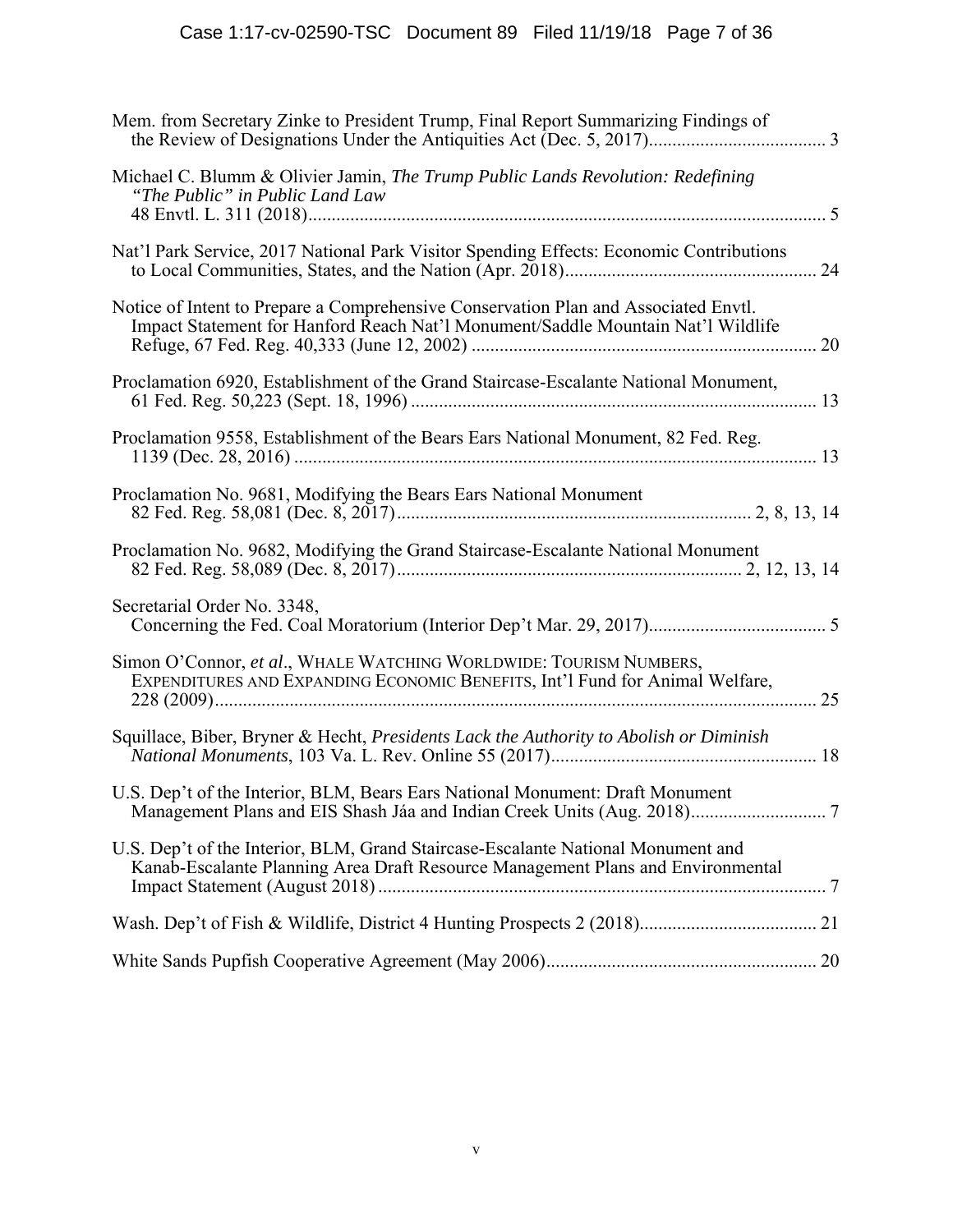### **I. INTRODUCTION**

These consolidated cases challenge presidential proclamations making drastic and unprecedented revisions to Grand Staircase-Escalante and Bears Ears National Monuments. President Trump slashed the decades-old Grand Staircase-Escalante National Monument by half and eliminated a staggering eighty-five percent from Bears Ears National Monument—effectively rescinding a national monument for the first time in U.S. history.

The President's monument reductions overstep his authority and upend the very purposes of the Antiquities Act (Act). The Property Clause of the Constitution grants Congress alone the power to dispose of public lands. While the Act delegated a limited amount of authority to the president to preserve the nation's archeological, historic, and scientific "objects" as national monuments, Congress granted no authority to the president to revoke or reduce established national monument protections. Simply put, the Act is a one-way ratchet in favor of preservation. No rational reading of the Act allows otherwise. Federal Defendants' reliance on language in the Act stating that reservations of land be the smallest area compatible with protection of objects designated by the national monument is unavailing. This language merely limits the amount of land a president may reserve at the time of monument creation to protect objects of historic and scientific interest and ensure their proper care and management. It does not authorize future presidents to undo fixed reservations and certainly does not authorize President Trump's wholesale elimination of objects of historic and scientific interest from established monuments.

President Trump's rescissions also upset important relationships between the states and the federal government when it comes to management of federal lands. The permanent protections provided by national monuments significantly influence state management and resource allocation decisions; preserve important archeological, historic, and scientific resources used for research and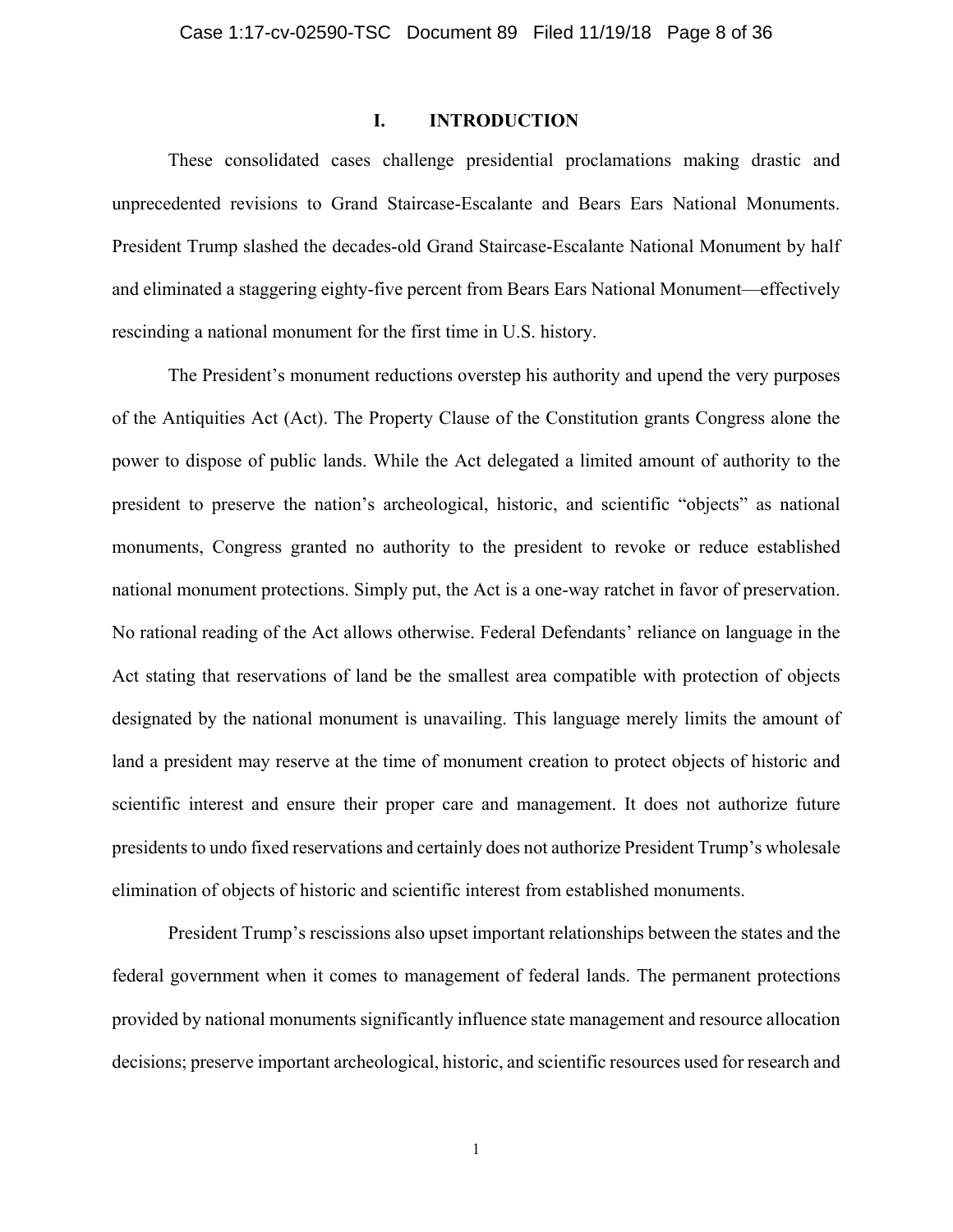education; and create recreational and economic opportunities. President Trump's rescissions subvert these interests. For these reasons, the States of Washington, California, Hawaii, Maine, Maryland, New Mexico, New York, Oregon, Rhode Island, and Vermont, and the Commonwealth of Massachusetts (collectively "*Amici* States") urge this Court to deny Federal Defendants' motions to dismiss. $<sup>1</sup>$ </sup>

### **II. IDENTITY AND INTEREST OF AMICI CURIAE**

*Amici* States submit this brief as *amici curiae* in support of Plaintiffs under Local Civil Rule 7(o)(1) to ensure the integrity of the Antiquities Act in protecting our nation's archeological, cultural, historic, and scientific resources. Federal Defendants seek to dismiss Plaintiffs' challenges to President Trump's proclamations that unlawfully excluded 861,974 acres from Grand Staircase-Escalante National Monument and 1,150,860 acres from Bears Ears National Monument. Proclamation No. 9682, Modifying the Grand Staircase-Escalante National Monument, 82 Fed. Reg. 58,089 (Dec. 8, 2017) (signed Dec. 4, 2017) [hereinafter GSE Procl.]; Proclamation No. 9681, Modifying the Bears Ears National Monument, 82 Fed. Reg. 58,081 (Dec. 8, 2017) (signed Dec. 4, 2017) [hereinafter Bears Ears Procl.].

*Amici* States have a fundamental and unique interest in preventing President Trump's unlawful extension of executive authority over national monuments. Numerous presidentiallycreated national monuments within certain *Amici* States could be at risk if President Trump's unlawful actions are allowed to stand. Prior to the challenged proclamations, President Trump issued an Executive Order directing Interior Secretary Ryan Zinke to review presidential

<sup>&</sup>lt;sup>1</sup> With the exception of this footnote, this brief is identical to the brief filed by *Amici* States in the related cases consolidated under *The Wilderness Society, et al. v. Trump, et al*., Case No. 17-cv-02587 (TSC). "Federal Defendants" as used in this brief refers to President Donald J. Trump, Secretary Ryan Zinke, Director Brian Steed, Secretary Sonny Perdue, and Chief Vicki Christiansen.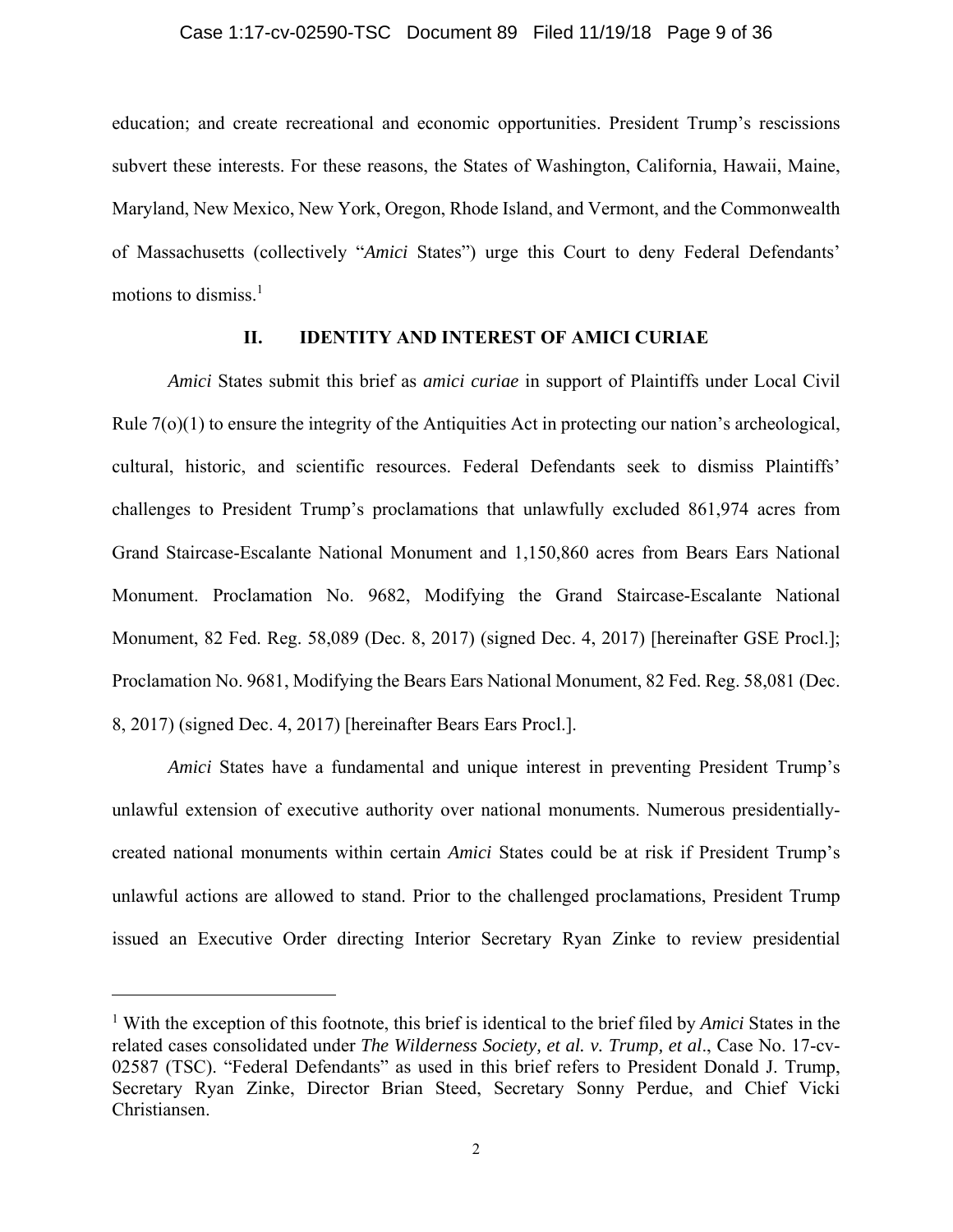### Case 1:17-cv-02590-TSC Document 89 Filed 11/19/18 Page 10 of 36

designations or expansions of national monuments made since January 1, 1996 that exceed 100,000 acres in size. Exec. Order No. 13,792, 82 Fed. Reg. 20,429 (May 1, 2017). Secretary Zinke's review included twenty-two national monuments and four marine monuments, including Berryessa Snow Mountain, Carrizo Plain, Giant Sequoia, Mojave Trails, Sand to Snow, and San Gabriel Mountains National Monuments in California; Cascade-Siskiyou National Monument in Oregon and California; Hanford Reach National Monument in Washington; Katahdin Woods and Waters National Monument in Maine; Organ Mountains-Desert Peaks and Rio Grande del Norte National Monuments in New Mexico; Papahānaumokuākea Marine National Monument in Hawaii; and Northeast Canyons and Seamounts Marine National Monument off of the New England coast in the Atlantic Ocean. *See* Mem. from Secretary Zinke to President Trump, Final Report Summarizing Findings of the Review of Designations Under the Antiquities Act (Dec. 5, 2017) [hereinafter Zinke Final Report].<sup>2</sup> President Trump's unlawful interpretation of his authority under the Antiquities Act threatens the long-term vitality of these national monuments and subjects *all* presidentially-created national monuments, regardless of the time of creation, to the whim of future administrations.

Further, as discussed in detail in Part III.D., presidentially-created national monuments benefit *Amici* States and their residents by guiding state land and resource management decisions, contributing to essential research, and providing recreational and economic opportunities. Each of these benefits would be at risk if President Trump's unlawful actions are allowed to stand.

#### **III. ARGUMENT**

This Court should deny Federal Defendants' motions to dismiss for three reasons. First, and with respect to standing, Federal Defendants wrongly contend that elimination of national

<sup>&</sup>lt;sup>2</sup> *Available at* https://www.doi.gov/sites/doi.gov/files/uploads/revised final report.pdf.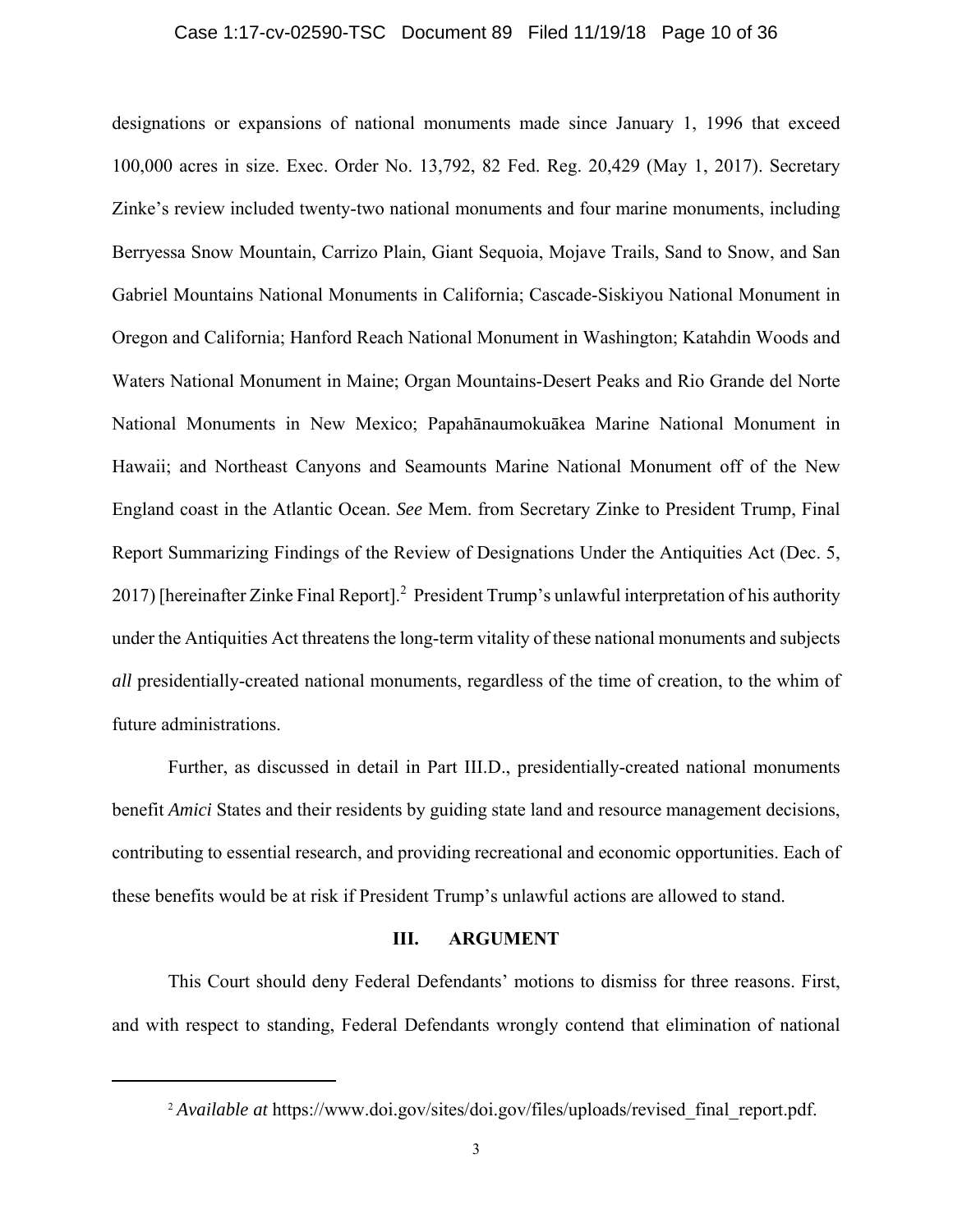### Case 1:17-cv-02590-TSC Document 89 Filed 11/19/18 Page 11 of 36

 Antiquities Act's plain language and purpose and cannot be justified by a limited number of Trump's unlawful expansion of executive authority over national monuments harms *Amici* States monument protections has no immediate impacts despite the fact that the challenged actions expose more than two million acres of formerly protected lands to development under an administration that has aggressively sought to increase resource extraction on public lands. Second, turning to the merits, President Trump's unprecedented rescissions conflict with the presidential monument modifications that occurred more than fifty-five years ago. Third, President and their residents by weakening important federal-state resource-management relationships and threatening the benefits national monuments provide to *Amici* States and their residents.

## **A. Diminishing National Monuments Exposes Previously Protected Lands and Objects to Fossil Fuel and Mineral Development**

 Federal Defendants wrongly challenge Plaintiffs' standing by claiming that removal of national monument protections from these areas will not impact their management. This claim is Especially at this early stage of litigation, where the court "must assume that the plaintiffs state a belied by the facts. Areas stripped of monument protections now are exposed to energy and mineral development and resource extraction that will significantly alter the character of lands now excluded from the monuments. *See, e.g.*, TWS Plantiffs' Opp. to Fed. Defendants' Motion to Dismiss 11–15, ECF No. 61, Case No. 17-cv-02587 (Nov. 15, 2018); NRDC Plaintiffs' Opp. to Fed. Defendants' Motion to Dismiss 4–11, ECF No. 72, Case No. 17-cv-2606 (Nov. 15, 2018). valid legal claim and accept the factual allegations in the complaint as true," Federal Defendants' arguments should be rejected. *See Am. Inst. of Certified Pub. Accountants v. IRS*, 804 F.3d 1193, 1196 (D.C. Cir. 2015) (citation omitted). In addition to the well-pleaded harms identified by Plaintiffs, the Court should be especially dubious of Federal Defendants' assertions in light of the Trump Administration's unprecedented push for resource extraction on federal lands.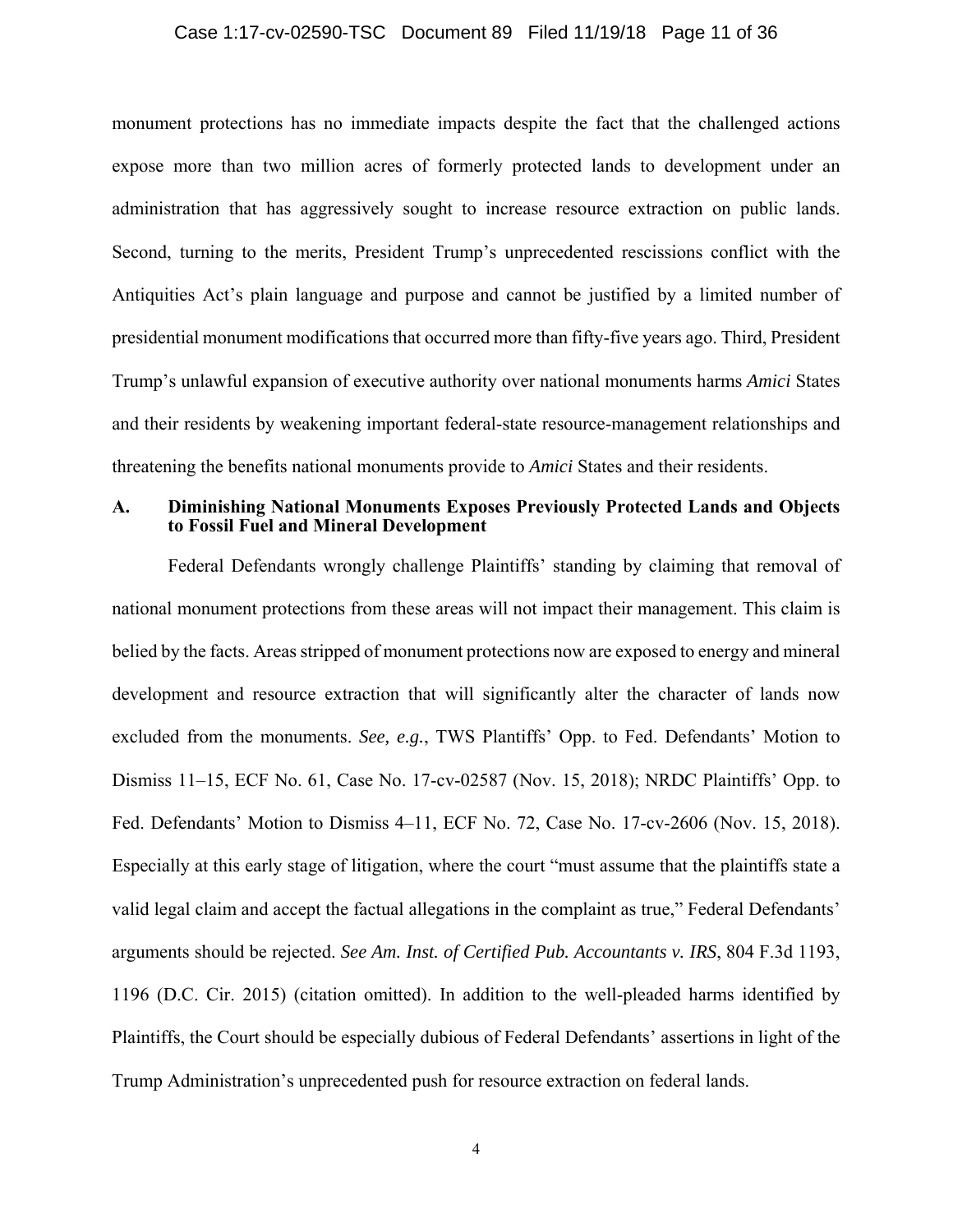### Case 1:17-cv-02590-TSC Document 89 Filed 11/19/18 Page 12 of 36

The term "energy dominance" is a hallmark of this administration. During his campaign, then-candidate Trump promised to revive the coal industry and roll back policies that, in his view, Trump Administration in reorienting public lands management in the service of energy production, hindered the energy sector, principally fossil fuel production. Since taking office, President Trump has pushed policies that encourage resource extraction and reduce protections on public lands. Even compared against historical efforts to facilitate resource extraction, "the ambitions of the especially fossil fuel leasing," have been "breathtaking." Michael C. Blumm & Olivier Jamin, *The Trump Public Lands Revolution: Redefining "The Public" in Public Land Law*, 48 Envtl. L. 311, 349 (2018).

 that burdened, in particular, extraction of fossil fuels, *id*. Sec. 2. Critically for this case, Executive Just over two months after taking office, President Trump issued Executive Order 13783 titled "Promoting Energy Independence and Economic Growth." 82 Fed. Reg. 16,093 (Mar. 31, 2017), which sought to radically shift the balance towards permissive practices in resource development. The Executive Order directed executive branch departments and agencies to "suspend, revise, or rescind" existing regulations that burdened "the development or use of domestically produced energy resources[,]" *id*. Sec. 1(c), and required agencies to "review all existing regulations, orders, guidance documents, policies, and any other similar agency actions" Order 13783 directed Secretary Zinke to end the moratorium on coal leases on federal lands, *id*. Sec. 6, and within twenty-four hours, Secretary Zinke complied, *see* Secretarial Order No. 3348, Concerning the Fed. Coal Moratorium (Interior Dep't Mar. 29, 2017). As a result, coal deposits on lands no longer subject to national monument protections (or within other protected areas such as wilderness) are now available to be leased.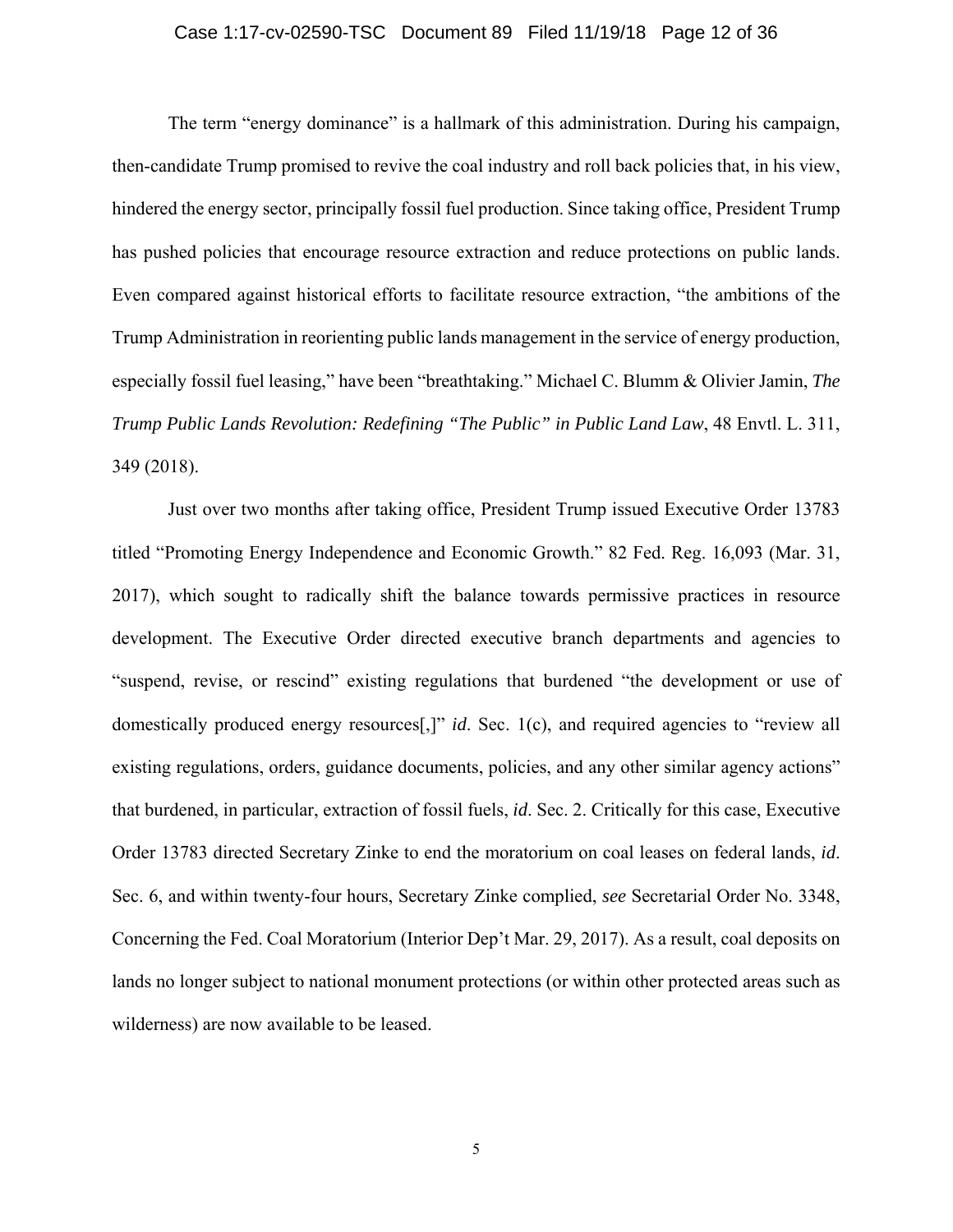### Case 1:17-cv-02590-TSC Document 89 Filed 11/19/18 Page 13 of 36

The Interior Department and its sub-agencies next took swift action to remove other perceived impediments to extractive uses of federal lands. In January 2018, the Bureau of Land Management ("BLM") issued an Instruction Memorandum to its field offices revising oil and gas leasing policies "to alleviate unnecessary impediments and burdens, to expedite the offering of lands for lease, and to ensure quarterly oil and gas lease sales are consistently held in accordance with the Mineral Leasing Act." Instruction Mem. 2018-034, *Updating Oil and Gas Leasing Reform – Land Use Planning and Lease Parcel Reviews* (BLM Jan. 31, 2018).3 The Instruction Memorandum jettisoned policies encouraging measured and thoughtful leasing decisions, including BLM's use of Master Leasing Plans, a collaborative tool for making site-specific decisions that protect iconic scenery, natural resources, and recreational opportunities while allowing for responsible mineral development. *Id*. Secs. I & II.

In addition to shifts in general policies, the Administration's "energy dominance" policies directly target the monuments at issue in these cases. Executive Order 13792 directed Secretary Zinke to review Grand Staircase-Escalante and Bears Ears National Monuments, among others, to consider whether they were "appropriately classified" under the Antiquities Act. Exec. Order 13,792, Review of Designations Under the Antiquities Act, 82 Fed. Reg. 20,429 (May 1, 2017). The order explicitly charged that this review be conducted with an eye toward eliminating "barriers to achieving energy independence." *Id*.

These energy development and resource extraction policies have driven the management decisions on the lands at issue in this litigation. In August of this year, and in direct response to the President's proclamation reducing the Grand Staircase-Escalante National Monument, BLM issued its draft Resource Management Plans for the reduced monument area and the associated

<sup>3</sup> *Available at* [https://www.blm.gov/policy/im-2018-034.](https://www.blm.gov/policy/im-2018-034)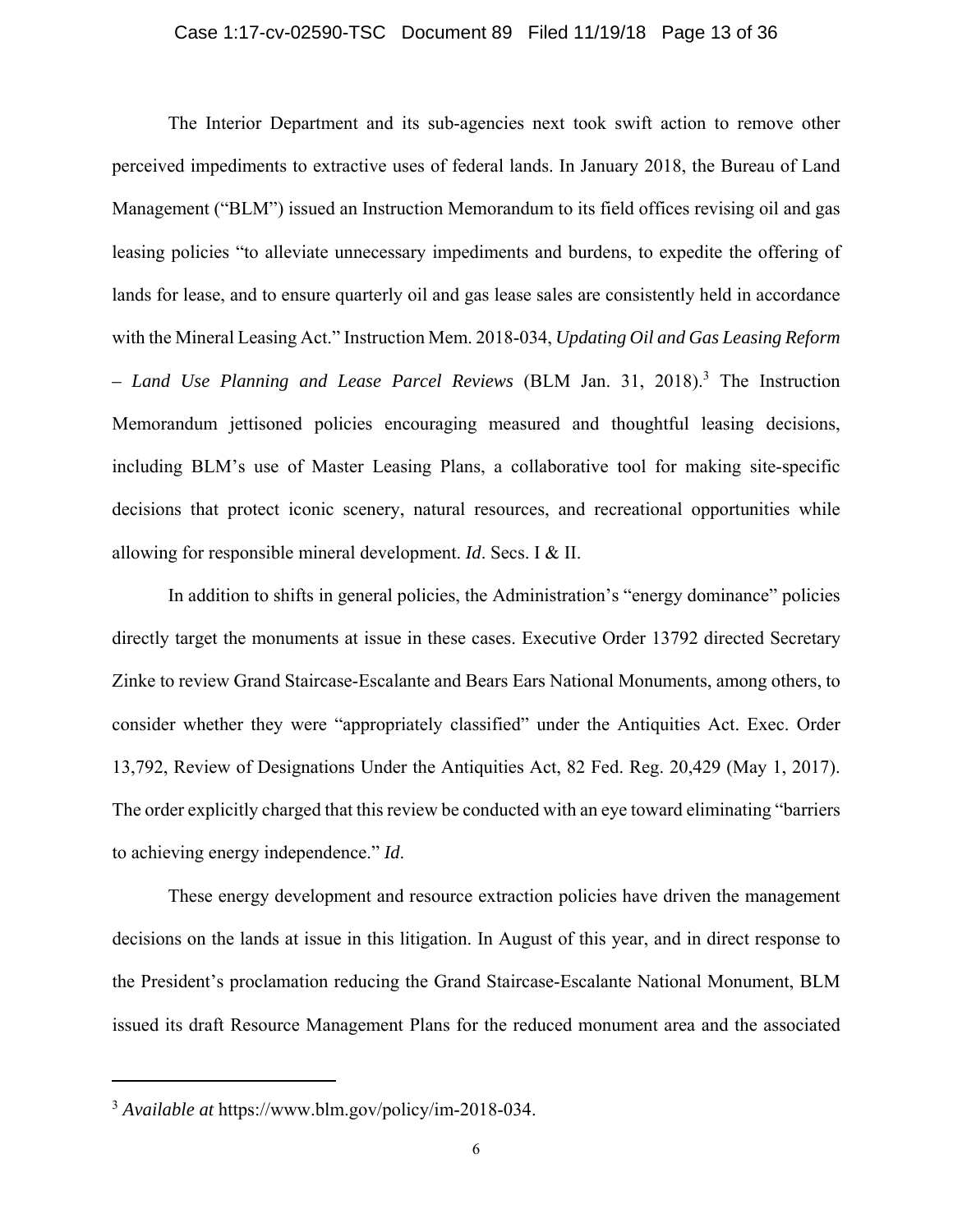### Case 1:17-cv-02590-TSC Document 89 Filed 11/19/18 Page 14 of 36

Kanab-Escalante Planning Area. The preferred alternative for management (Alternative D) "emphasizes resource uses." U.S. Dep't of the Interior, BLM, Grand Staircase-Escalante National Monument and Kanab-Escalante Planning Area Draft Resource Management Plans and Environmental Impact Statement (EIS), at ES-10 (August 2018).<sup>4</sup> Indeed, "[c]ompared to other alternatives, Alternative D conserves the least land area for physical, biological, and cultural resources; designates no [Areas of Critical Environmental Concern] … and is the *least restrictive to energy and mineral development*." *Id*. (emphasis added). In a similar plan covering areas in the reduced Bears Ears National Monument (and also drafted in response to rescission of monument protection), the preferred alternative "provides more flexibility" for uses like mining, timber harvest, grazing, and off-road vehicles. U.S. Dep't of the Interior, BLM, Bears Ears National Monument: Draft Monument Management Plans and EIS Shash Jáa and Indian Creek Units, at ES-5, Table ES-3 (Aug. 2018).<sup>5</sup>

These proposals mark a significant departure from how lands would be managed under the prior national monument designations with grave implications for sensitive areas previously subject to protection. Of the nearly 900,000 acres removed from Grand Staircase-Escalante National Monument, BLM's proposal opens nearly 700,000 acres to resource extraction, including coal, oil, and natural gas development. BLM, *Mineral Potential Report for the Lands Now Excluded from Grand Staircase-Escalante National Monument*, at 8 (Apr. 2018).<sup>6</sup> The situation is even more dire for the Bears Ears area, where only a small fraction of the original monument

<sup>4</sup> *Available at*<https://eplanning.blm.gov/epl-front>office/projects/lup/94706/155930/190910/GSENM-KEPA\_Executive\_Summary-508.pdf.

<sup>5</sup> *Available at*<https://eplanning.blm.gov/epl-front>office/projects/lup/94460/154290/188907/BENM\_Draft\_MMPs-EIS\_Executive\_Summary.pdf.

<sup>6</sup> *Available at*<https://eplanning.blm.gov/epl-front>office/projects/lup/94706/154275/188892/GSKRMP\_Mineral\_Potential\_Report\_508.pdf.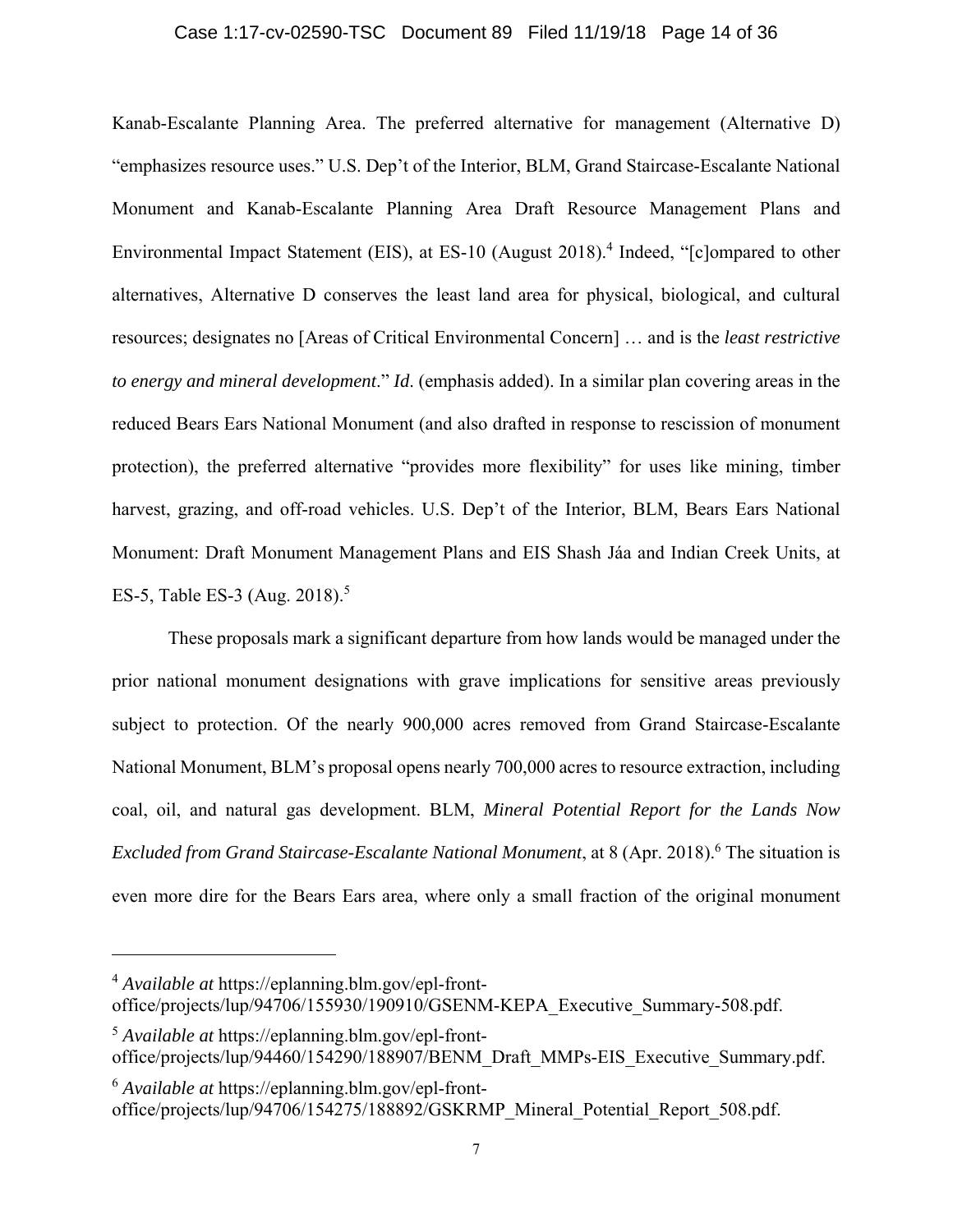### Case 1:17-cv-02590-TSC Document 89 Filed 11/19/18 Page 15 of 36

remains and eighty-five percent of the former monument is now open to resource extraction, including uranium mining that would forever alter the landscape. *See* Bears Ears Procl., 82 Fed. Reg. at 58,085 (stating that excluded lands are open to "disposition under all laws relating to mineral and geothermal leasing" and "location, entry, and patent under the mining laws").

The Administration's ongoing push for resource extraction demonstrates that serious harms are imminent, and Federal Defendants' assertions to the contrary lack merit. Plaintiffs have thus demonstrated standing, and the Court should refuse to dismiss the actions on those grounds.

### **B. The Antiquities Act Does Not Authorize President Trump's Reduction of Grand Staircase-Escalante or Bears Ears National Monuments**

Federal Defendants wrongly assert that the Antiquities Act vests President Trump with authority to shrink previously created national monuments. *See* Mem. in Support of Fed. Defendants' Motion to Dismiss 25–29, ECF No. 43-1, Case No. 1:17-cv-02587 (Oct. 1, 2018) [hereinafter GSE Fed. Br.]; Mem. in Support of Fed. Defendants' Motion to Dismiss 28–32, ECF No. 49-1, Case No. 1:17-cv-02590 (Oct. 1, 2018) [hereinafter Bears Ears Fed. Br.]. This assertion contradicts the plain language of the Antiquities Act and should be rejected.

### **1. The Plain Language of the Antiquities Act Does Not Grant the Authority Asserted by President Trump**

Where a statute has "a plain and unambiguous meaning with regard to the particular dispute in the case … [t]he inquiry ceases." *Barnhart v. Sigmon Coal Co., Inc.*, 534 U.S. 438, 450 (2002) (quoting *Robinson v. Shell Oil Co.*, 519 U.S. 337, 340 (1997)), and thus "a court must give effect to a statute's unambiguous meaning," *Zerilli v. Evening News Ass'n*, 628 F.2d 217, 220 (D.C. Cir. 1980). Here, the unambiguous plain language of the Antiquities Act demonstrates that President Trump exceeded his authority.

The Constitution's Property Clause vests Congress with power over public lands. U.S. Const. art. IV § 3, cl. 2. In passing the Antiquities Act, Congress delegated part of this authority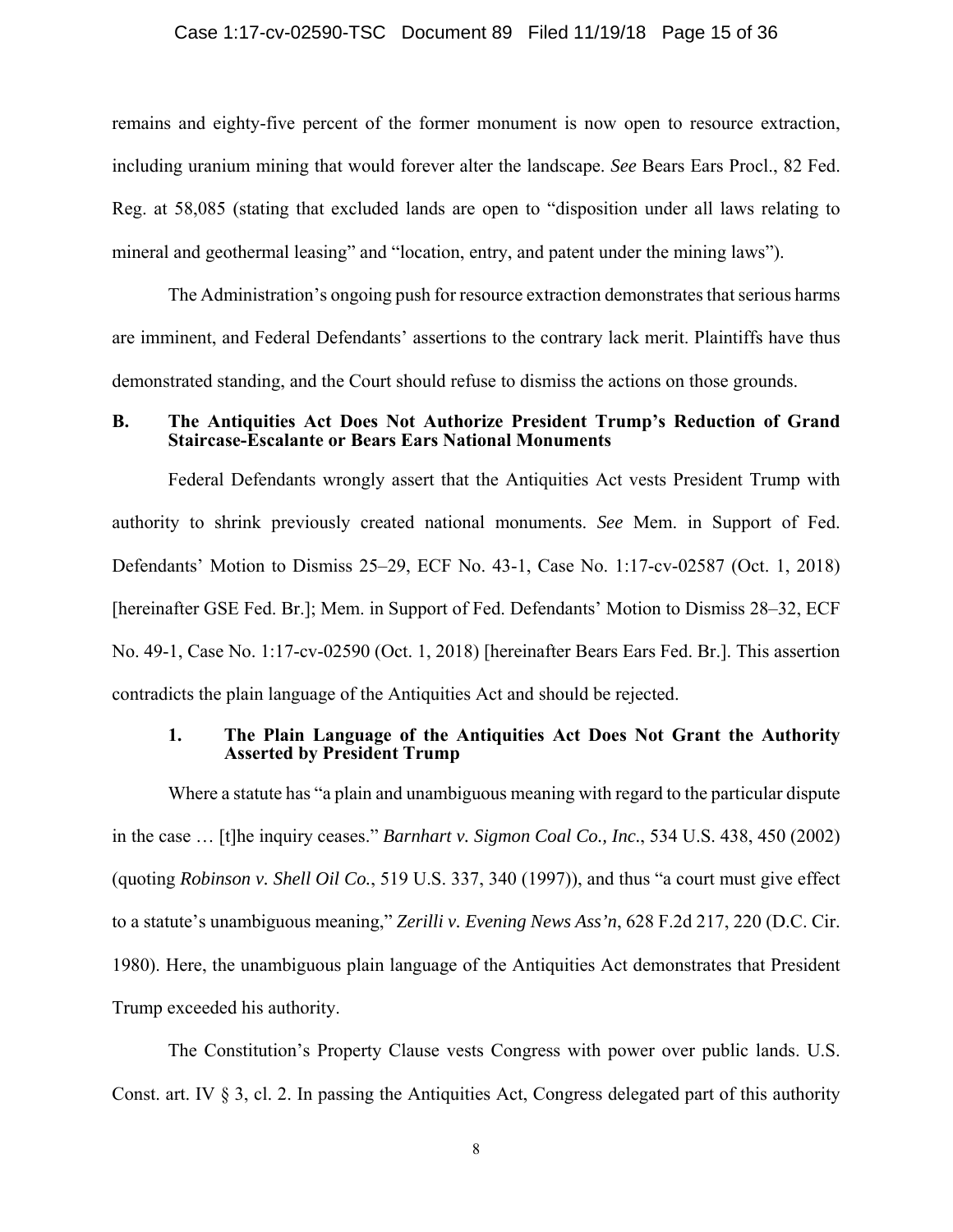### Case 1:17-cv-02590-TSC Document 89 Filed 11/19/18 Page 16 of 36

to the President. 54 U.S.C. § 320301. This delegation, however, is limited to two specific functions. First, the President may "declare by public proclamation historic landmarks, historic and prehistoric structures, and other objects of historic or scientific interest" on federal lands to be national monuments. *Id*. Second, the President may "reserve parcels of land as a part of the national monuments" so long as the area is "the smallest area compatible with the proper care and management of the objects to be protected." *Id*. The Act's language is simple and direct: it authorizes the President to create national monuments with few limitations, but it grants no authority to the president to revoke or shrink existing national monuments. President Trump's rescissions exceed this limited delegation of authority and are thus, *ultra vires*.

### **2. The "Smallest Area Compatible" Clause Does Not Authorize the President to Diminish National Monuments**

Undeterred by the absence of any express authority, Federal Defendants contend that the clause in the Antiquities Act that directs reservations of parcels to be "the smallest area compatible with the proper care and management of the objects to be protected" implies presidential authority to diminish national monuments. GSE Fed. Br. 25–29; Bears Ears Fed. Br. 28–32. No reasonable interpretation of this clause supports this argument.

### **a. The "Smallest Area Compatible" Clause Does Not Authorize Post Monument Designation Boundary Alterations**

 (JEB), 2018 WL 4853901, at \*2 (D.D.C. Oct. 5, 2018) (describing these parts of the Antiquities The "smallest area compatible" clause's plain language demonstrates that it does not authorize the president to rescind previously reserved lands. As noted above, the Antiquities Act grants a president only two specific powers: declaring objects to be protected as national monuments and, along with that declaration, "reserv[ing] parcels of land as part of the national monument." 54 U.S.C. § 320301(a), (b); *see Mass. Lobstermen's Ass'n v. Ross*, No. CV 17-406 Act). The "smallest area compatible" limitation applies only to the second step that authorizes a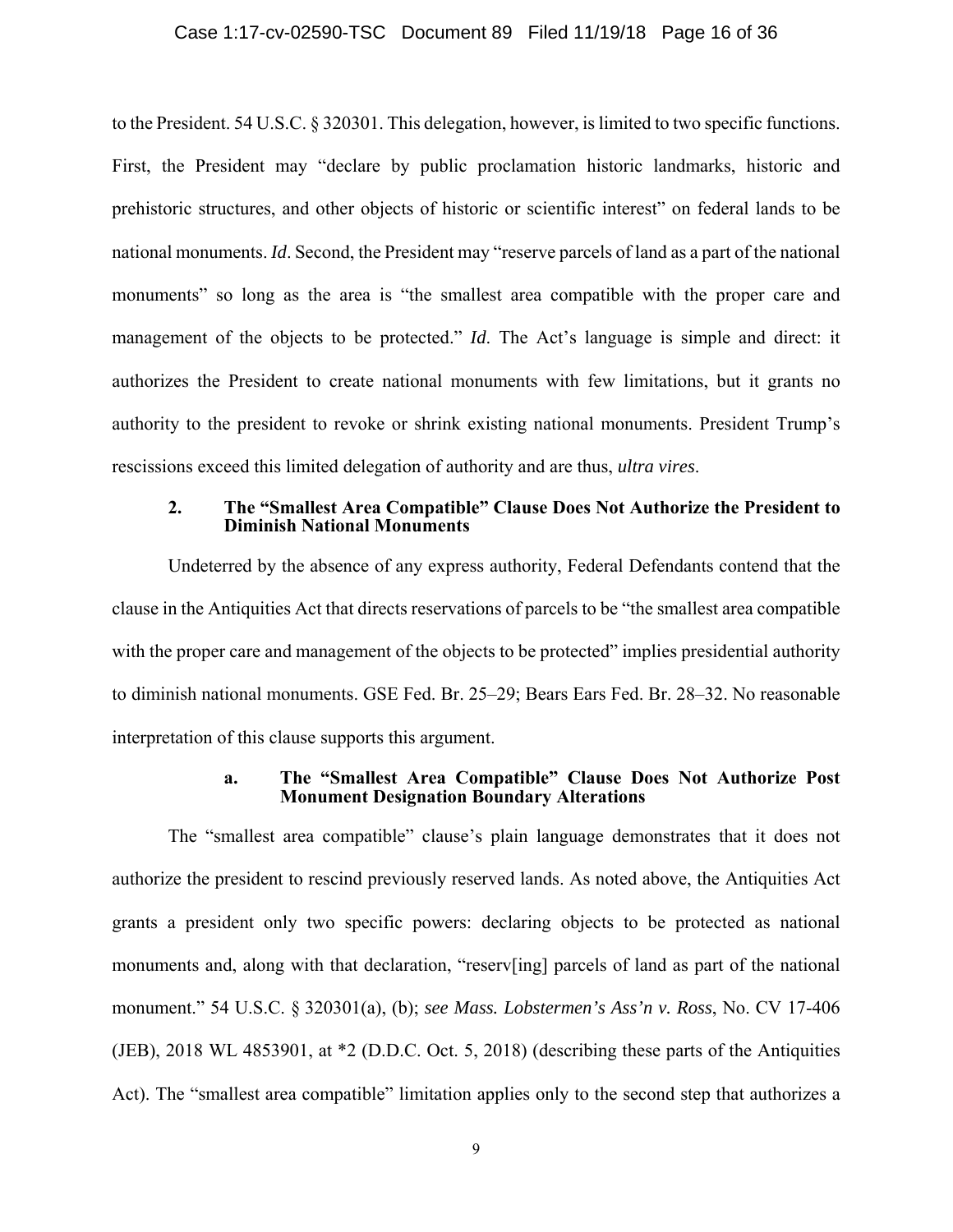### Case 1:17-cv-02590-TSC Document 89 Filed 11/19/18 Page 17 of 36

president to reserve parcels of land. Thus, this secondary power is auxiliary to the first: the clause limits the size of surrounding area that the president may reserve when establishing national monuments to ensure proper care and management of the designated objects. 54 U.S.C. § 320301; *see Cameron v. United States*, 252 U.S. 450, 455 (1920) (recognizing a president's authority "to establish reserves *embracing* 'objects of historic or scientific interest'") (emphasis added). It does not create an independent power for a president to—years or decades after the fact—rescind monument protections or second-guess a previous president's determination of the land necessary for those protections.

Congress's use of the word "reserve" in the Act comports with this interpretation. "Reserve" means "[t]o keep back; to retain; not to deliver, make over, or disclose." 2 Webster's Int'l Dictionary of the English Language 1225 (1907, W.T. Harris ed.).<sup>7</sup> As such, the "smallest" area compatible" clause limits the size of the area that a president may "keep back" or "retain" for national monuments but does not authorize a president to shrink or "make over" a previously designated monument. Reading this clause to implicitly empower a president to diminish or erase previously created national monuments takes the phrase out of context in a way that vastly exceeds any authority Congress intended to grant. *See FDA v. Brown & Williamson Tobacco Corp.*, 529 U.S. 120, 133 (2000) ("It is a 'fundamental canon of statutory construction that the words of a statute must be read in their context and with a view to their place in the overall statutory scheme.'") (quoting *Davis v. Mich. Dept. of Treasury*, 489 U.S. 803, 809 (1989)).

To accept Federal Defendants' interpretation, this Court must conclude that Congress—in the context of landmark legislation enacted to *protect* natural and archeological wonders from destruction—intended a single clause relating to the size of land necessary for that protection to

<sup>7</sup> *Available at* <https://babel.hathitrust.org/cgi/pt?id=uiug.30112099825041;view=1up;seq=115>.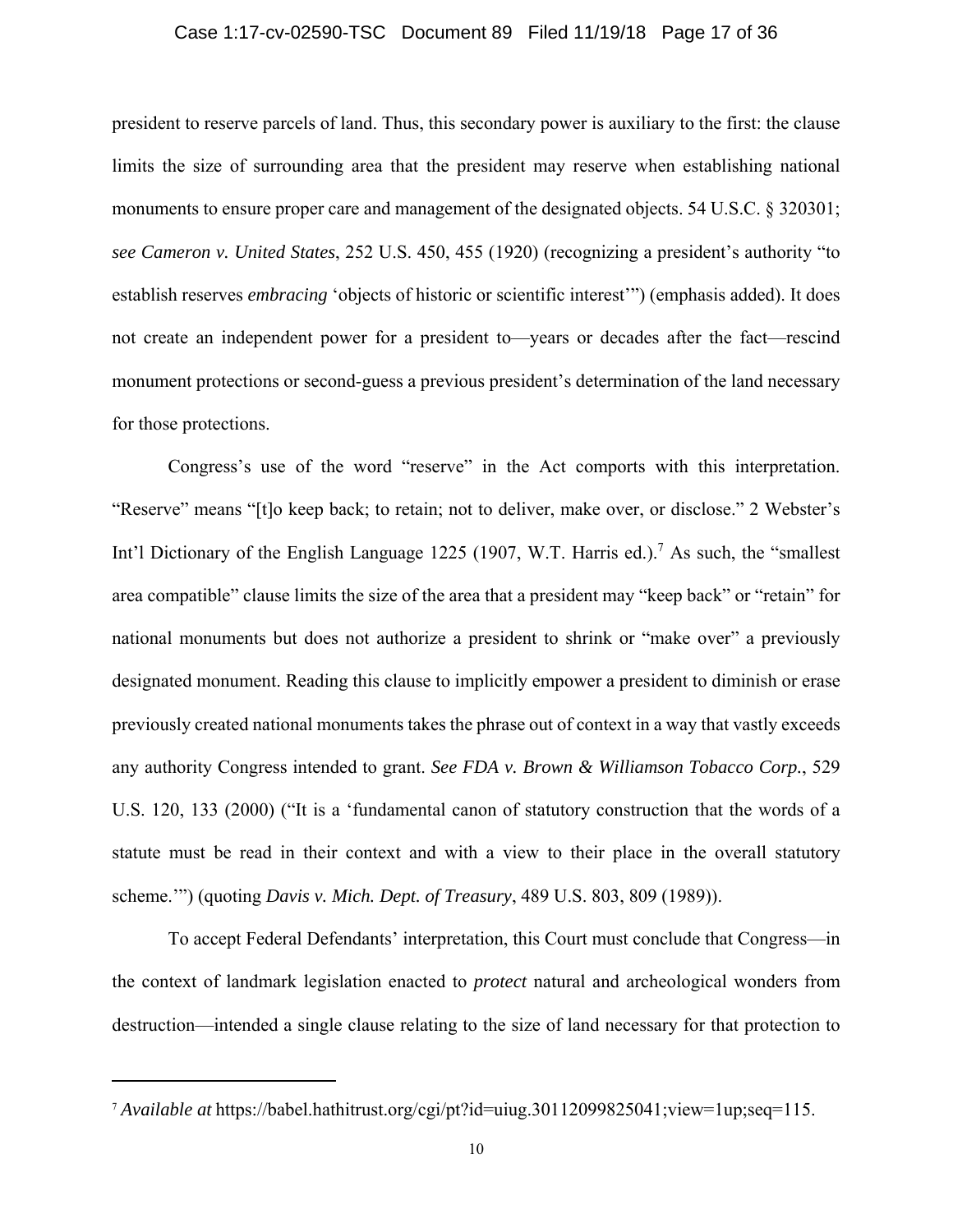### Case 1:17-cv-02590-TSC Document 89 Filed 11/19/18 Page 18 of 36

authorize subsequent presidents to drastically curtail existing monuments. Such reasoning conflicts with the basic principle that Congress means what it says and does "not have to disguise its purpose or furtively accomplish it." *Cochnower v. U.S.*, 248 U.S. 405, 407–08 (1919) (holding that statute authorizing Treasury Secretary to "increase and fix" compensation does not include authority to decrease compensation). Courts have "no license to disregard clear language based on an intuition that Congress must have intended something broader." *Cyan, Inc. v. Beaver Cty. Emps. Ret. Fund*, 138 S. Ct. 1061, 1078 (2018) (citations and quotations marks omitted).

Had Congress intended to provide presidential authority to diminish or revoke previously created national monuments, it could have easily done so using language similar to contemporaneously enacted statutes.<sup>8</sup> Because Congress explicitly granted the president authority to revoke or modify public land withdrawals in other contexts, but did not include such language in the Antiquities Act, it would be "particularly inappropriate" to find such authority under the Act. *See Kimbrough v. U.S.*, 552 U.S. 85, 103 (2007) (declining "to read any implicit directive into … congressional silence" in the Anti-Drug Abuse Act of 1986).

### **b. President Trump's Proclamations Exceed Any Conceivable Authority Granted by the Antiquities Act**

Next, even if the Court were to conclude that the "smallest area compatible" language provides some implicit authority for a president to reduce retroactively established national monuments (which it does not), that language does not authorize the President's actions here.

<sup>&</sup>lt;sup>8</sup> For example, both the Picket Act of 1910 and the 1897 Appropriations Act expressly authorize a president to revoke or reduce previously reserved lands. Pickett Act of 1910, 36 Stat. 847 (1910) (authorizing the President to withdraw lands for certain public purposes "until revoked by him or by Act of Congress"); An Act Making Appropriation for the Department of Agriculture for the Fiscal Year Ending June Thirtieth, Eighteen Hundred and Ninety-Eight, 1897, 30 Stat. 11, 36 (1897) (authorizing the President "at any time to modify any Executive order … establishing any forest reserve").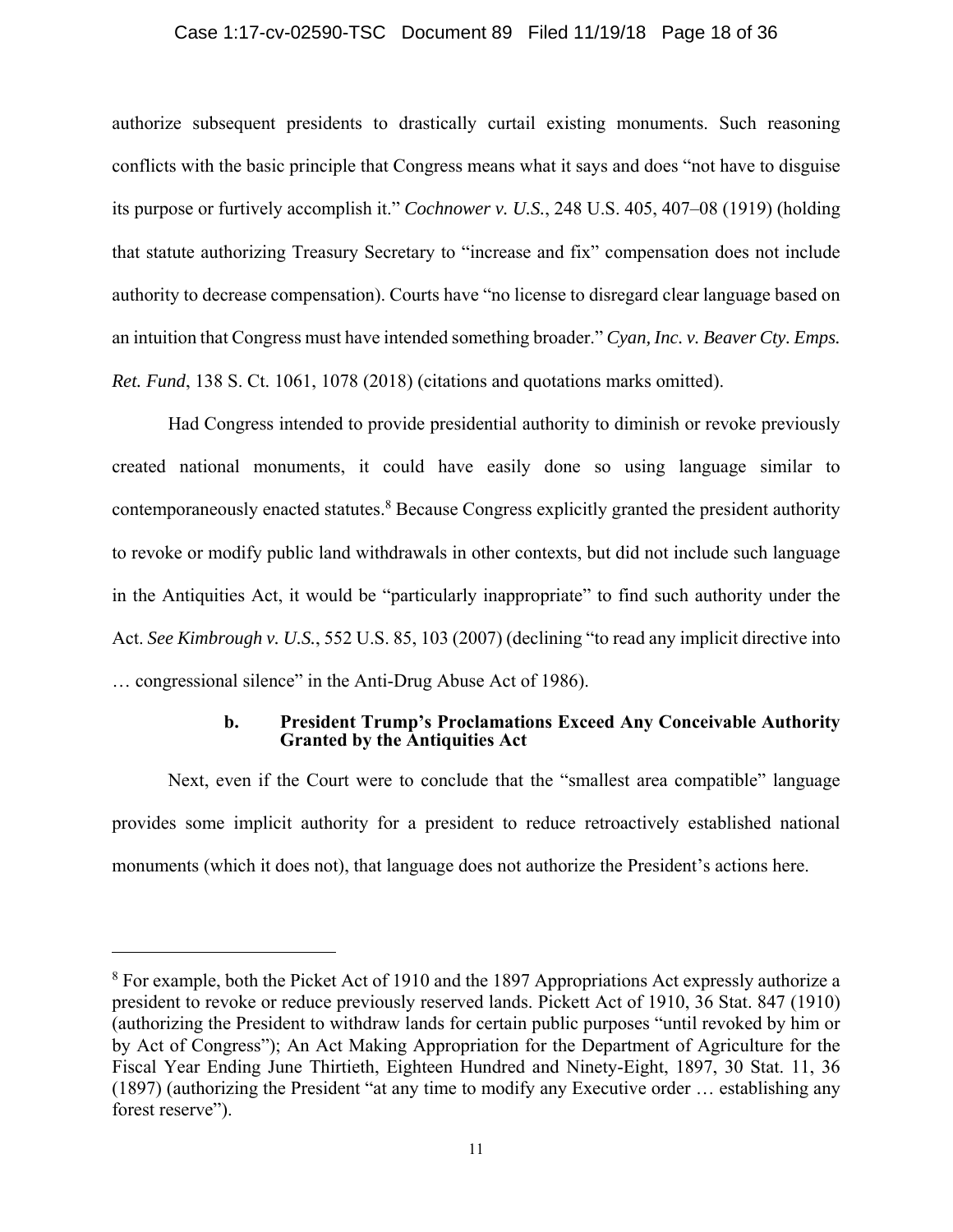### Case 1:17-cv-02590-TSC Document 89 Filed 11/19/18 Page 19 of 36

which they appear") (emphasis in original). That is, even if the Court were to find some limited monument objects, the statute grants no presidential authority to redefine objects previously The limitation that monument reservations be the smallest area compatible with the proper care and management of protected objects cannot possibly sustain President Trump's elimination of objects previously designated as national monuments. As noted above, a president's reservation authority is auxiliary to a president's authority to designate objects as national monuments and the "smallest area compatible" clause limits only that auxiliary reservation authority. The clause places no limit on a president's authority to designate objects as national monuments. *See supra* Part III.B.2.a. Because the language restricts only the size of the area reserved to ensure protection of presidentially-designated objects, it cannot be the basis for a president's decision to remove designated objects from national monument protection. *See Shell Oil Co. v. Iowa Dep't of Revenue*, 488 U.S. 19, 25 (1988) (statutory provisions must be read "in the context of the *entire* section in presidential authority to revise monument boundaries to ensure proper care and management of designated as national monuments.

 by 861,974 acres and withdrew national monument protections from a wide swath of previously Despite this lack of authority, President Trump's challenged proclamations unlawfully rescinded national monument protections from objects of historic or scientific interest designated by prior presidents. Proclamation 9682 diminished Grand Staircase-Escalante National Monument protected objects of historic or scientific interest, including the Circle Cliffs, portions of the Waterpocket Fold, portions of the Hole-in-the-Rock Trail, Ancestral Puebloan rock art panels, historic objects left behind by Mormon pioneers, parts of "one of the richest floristic regions in the Inter-Mountain west," and other areas known for their paleontological and fossil resources. *See*  GSE Procl., 82 Fed. Reg. 58,089–90; The Wilderness Soc'y Complaint ¶¶ 98, 106, ECF No. 1,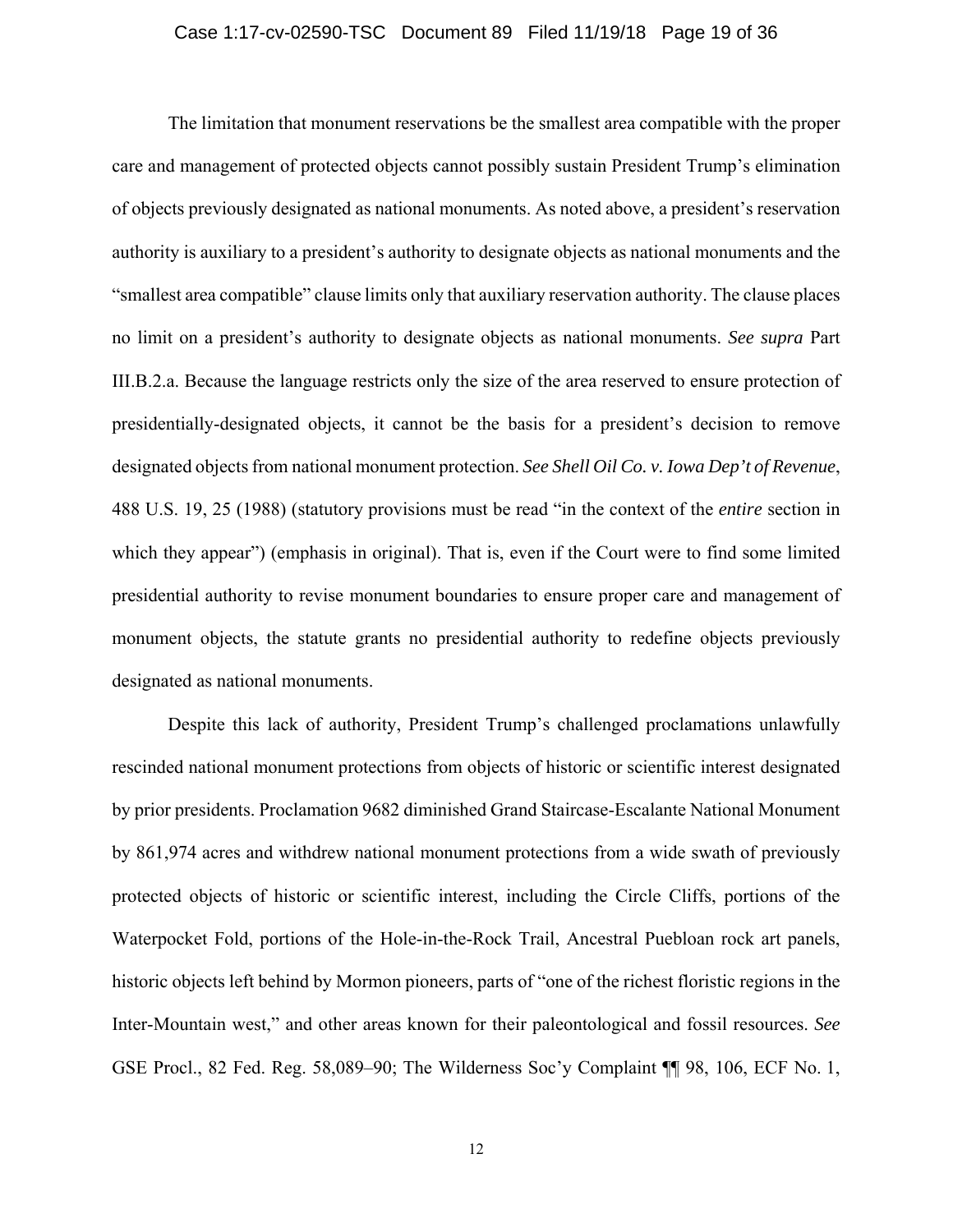### Case 1:17-cv-02590-TSC Document 89 Filed 11/19/18 Page 20 of 36

Case No. 1:17-cv-02587 (Dec. 4, 2017); Grand Staircase-Escalante Partners Complaint ¶ 104, ECF No. 1, Case No. 1:17-cv-02591 (Dec. 4, 2017); Proclamation 6920, Establishment of the Grand Staircase-Escalante National Monument, 61 Fed. Reg. 50,223, 50,223–27 (Sept. 18, 1996). Similarly, Proclamation 9681, diminished Bears Ears National Monument by over a million acres and excluded previously designated objects of scientific or historic interest including the San Juan River corridor, the Valley of the Gods, Cedar Mesa, Farm House Ruin, Tower Ruin, Lockhart Basin, and Fry Canyon Ruin, crucial habitat for plant and animal species, numerous paleontological resources, and other objects of historic or scientific interest. *See* Bears Ears Procl., 82 Fed. Reg. at 58,081–84; Hopi Tribe Compl. ¶ 149, ECF No. 1, Case No. 1:17-cv-02590; Utah Diné Bikéyah Compl. ¶¶ 174–75, ECF No. 1, Case No. 1:17-cv-02605 (Dec. 6, 2017); Natural Res. Defense Ctr., Compl. ¶¶ 129–30, 136, ECF No. 1, Case No. 1:17-cv-02606 (Dec. 7, 2017); Proclamation 9558, Establishment of the Bears Ears National Monument, 82 Fed. Reg. 1139–47 (Dec. 28, 2016).

President Trump's reasons for excluding these previously designated objects from national monument protections have no support in the Antiquities Act. President Trump first claims that some of the objects in the original Grand Staircase-Escalante and Bears Ears National Monuments "are not unique to the monument[s]" or are not otherwise "significant." GSE Procl., 82 Fed. Reg. at 58,090; Bears Ears Procl., 82 Fed. Reg. at 58,081. But that, again, is a determination the Act does not authorize him to make. Instead, as explained above, it is a determination that Congress placed solely in the hands of the president making the initial monument designation. And even if that were not the case, the Act requires only that objects be of "historic or scientific *interest*," not that they be "unique" or "significant." 54 U.S.C. § 320301 (emphasis added). Nothing in the Act's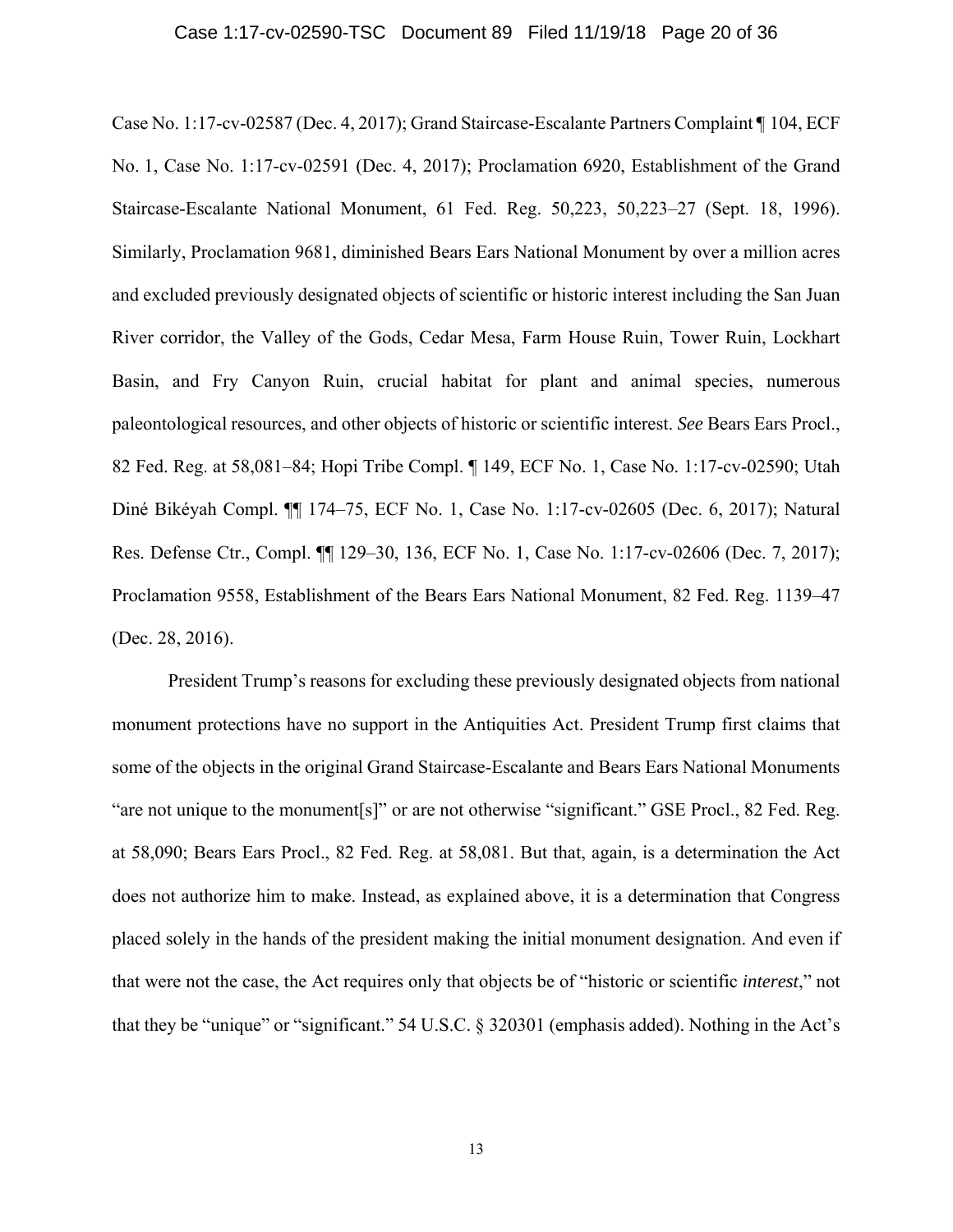### Case 1:17-cv-02590-TSC Document 89 Filed 11/19/18 Page 21 of 36

text authorizes President Trump unilaterally to erect new barriers to monument protections that contradict the Act's plain language.

President Trump next asserts that the now-excluded objects are "not under threat of damage or destruction" or are otherwise protected by federal laws or policies. GSE Procl., 82 Fed. Reg. at 58,090, 58,093 (claiming that "many of the objects identified by Proclamation 6290" do not need protection or "are otherwise protected by Federal law"); Bears Ears Procl., 82 Fed. Reg. at 58,081, 58,084, 58,085 (claiming that many existing monument objects are otherwise protected by existing laws or policies). Once again nothing in the Act's text authorizes President Trump to eliminate previously designated objects from national monument protection, regardless of other purported protections. Further, as demonstrated above, the claim of other protections is undermined by President Trump's own policies that expose these excluded objects to impacts from energy development and resource extraction. *See supra* Part III.A. Because President Trump had no authority under the Act to unilaterally decide that objects of historic or scientific interest designated by prior presidents should not be national monuments, his actions are *ultra vires*.

President Trump's actions also cannot reasonably be justified as excluding objects not properly protected by the original monument designation. Courts recognize that the Antiquities Act appropriately protects as objects of historic or scientific interest spectacular landscapes including canyons, glacial formations, paleontological resources, precious ecosystems, and sites historically used for trails, villages, sacred purposes, art, or food processing. For example, in *Cameron v. United States*, the Supreme Court endorsed a broad reading of "objects of historic or scientific interest" and held that the Grand Canyon, in its entirety, squarely falls within the statutory language. 252 U.S. at 455–56. Since that early case, courts have continued to broadly construe "objects of historic or scientific interest." *See, e.g.*, *Tulare County v. Bush*, 306 F.3d 1138,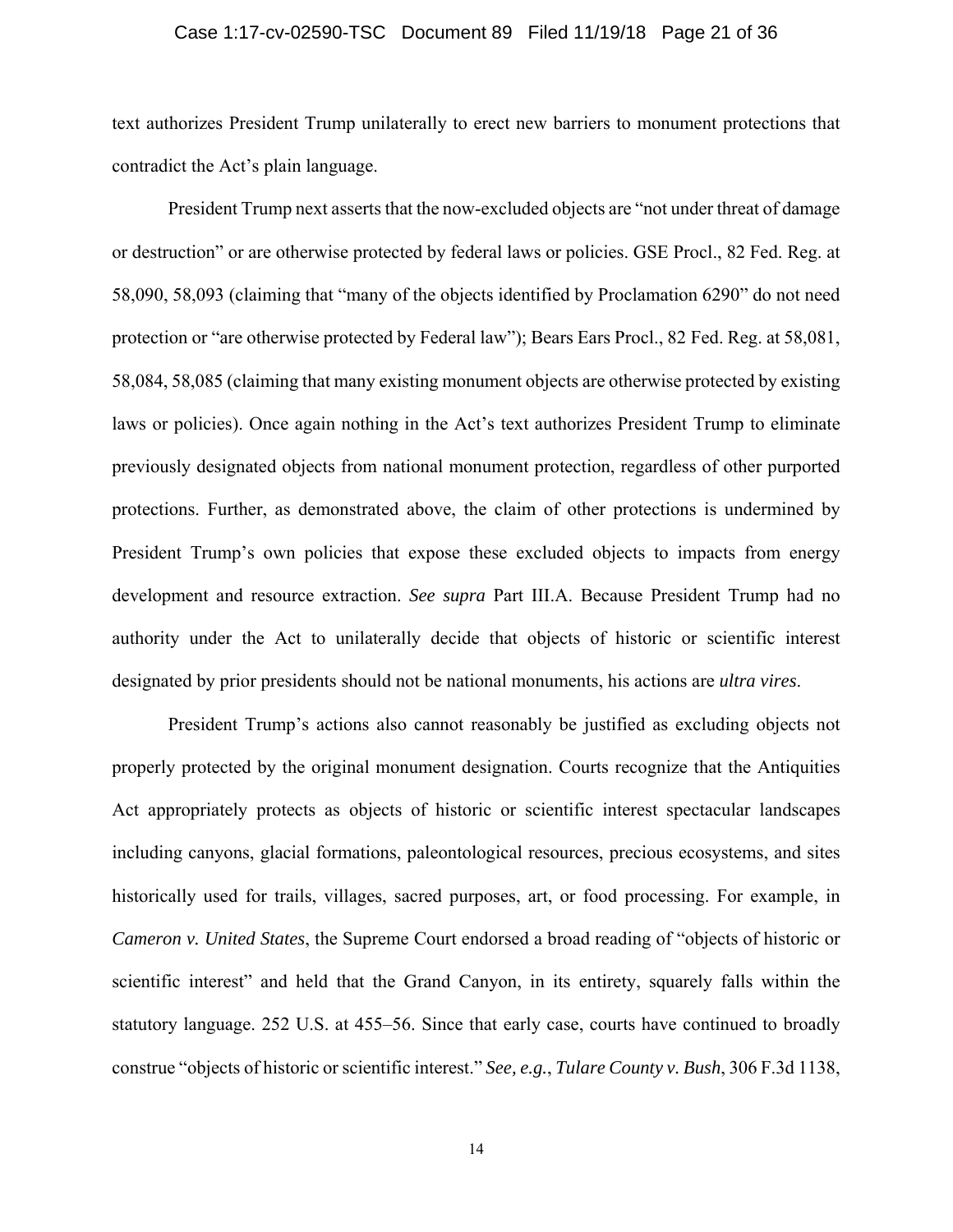### Case 1:17-cv-02590-TSC Document 89 Filed 11/19/18 Page 22 of 36

1141–42 (D.C. Cir. 2002) (affirming dismissal of challenge to President Clinton's creation of Giant Sequoia National Monument and explaining that "[i]nclusion of such items as ecosystems and scenic vistas in the Proclamation did not contravene the terms of the statute by relying on nonqualifying features"); *Mountain States Legal Found. v. Bush*, 306 F.3d 1132, 1137 (D.C. Cir. 2002) (affirming dismissal of challenges to six national monument proclamations and finding no "infirmity" in proclamations protecting "abundant rock art sites and other archeological objects of scientific interest"). Most recently, in rejecting a challenge to Northeast Canyons and Seamounts Marine National Monument, this Court reiterated that "'objects of historic and scientific interest' properly can include not just the canyons and seamounts but also the natural resources and ecosystems in and around them." *Mass. Lobstermen's Assoc.*, 2018 WL 4853901, at \*14 (quotations omitted). Here, in contrast, President Trump unlawfully excised many of the same types of objects previously recognized by federal courts as properly falling within the broad purview of the Antiquities Act. President Trump lacked authority to take this action.

### **C. Federal Defendants' Congressional Acquiescence Argument Fails**

Federal Defendants' congressional acquiescence argument rests on the flawed proposition that eighteen monument boundary revisions—all occurring more than half a century ago—justify President Trump's unprecedented monument reductions. This argument conflicts with the plain language of the Antiquities Act, fails to show a longstanding, unbroken practice of presidential action, and disrupts national policies to preserve the nation's historic and scientific resources.

Federal Defendants' congressional acquiescence argument lacks textual support. "[I]n the absence of textual ambiguity, the suggestion of congressional acquiescence cannot change the plain meaning of enacted text." *Citizens for Responsibility & Ethics in Wash. v. Fed. Election Comm'n.*, 904 F. 3d 1014, 1018 (D.C. Cir. 2018). Here, as explained above, the plain language of the Antiquities Act grants no presidential authority to revise national monuments or to remove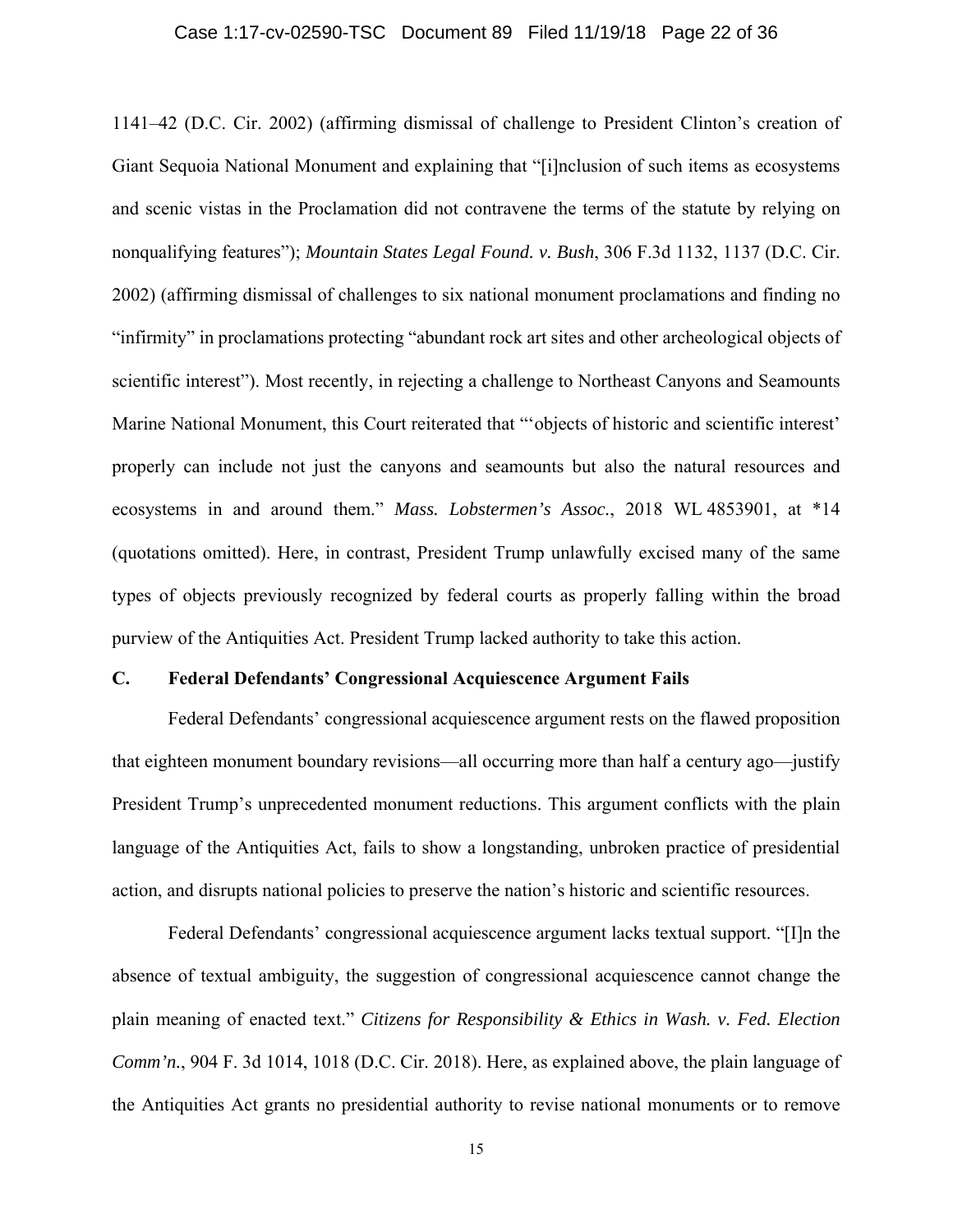### Case 1:17-cv-02590-TSC Document 89 Filed 11/19/18 Page 23 of 36

objects from protection. On this ground alone, Federal Defendants' congressional acquiesce argument fails.

Federal Defendants also overstate the supposed "longstanding and extensive history of presidential modifications of monument boundaries." GSE Fed. Br. 29; Bears Ears Fed. Br. 33. Although previous presidents have modified national monuments, the last modification occurred in 1963, when President Kennedy reduced Bandelier National Monument in New Mexico by just over 1,000 acres. Proclamation 3539, Revising the Boundaries of the Bandelier National Monument, New Mexico (removing 3,925 acres from and adding 2,882 acres to the monument). In the ensuing fifty-five years, no president has eliminated land from a national monument. GSE Fed Br. 7 n.4 (listing national monument reductions); Bears Ears Fed Br. 7 n.4 (same) (GSE); John C. Ruple, *The Trump Administration and Lessons Not Learned from Prior National Monument Modifications,* 71 (2018) (reviewing national monument reductions).<sup>9</sup>

Given the relatively few instances of presidential reductions and the absence of any such reductions in more than half a century, Federal Defendants' congressional acquiescence argument rests on facts distinct from those presented in *United States v. Midwest Oil Co.*, 236 U.S. 459 (1915), which upheld the president's executive withdrawal of public lands containing petroleum deposits to prevent private acquisition of those lands. There, while the Supreme Court recognized congressional acquiescence to executive withdrawals of public lands, the Court identified a continuing practice occurring over an eighty-year period during which presidents issued at least 252 executive orders reserving or withdrawing public lands, including over 100 withdrawals known to Congress and several withdrawals occurring within a few years of the executive order

<sup>&</sup>lt;sup>9</sup> Harvard Environmental Law Review, Vol. 43; University of Utah College of Law Research Paper Forthcoming, *available at* SSRN:<https://ssrn.com/abstract=3272594>.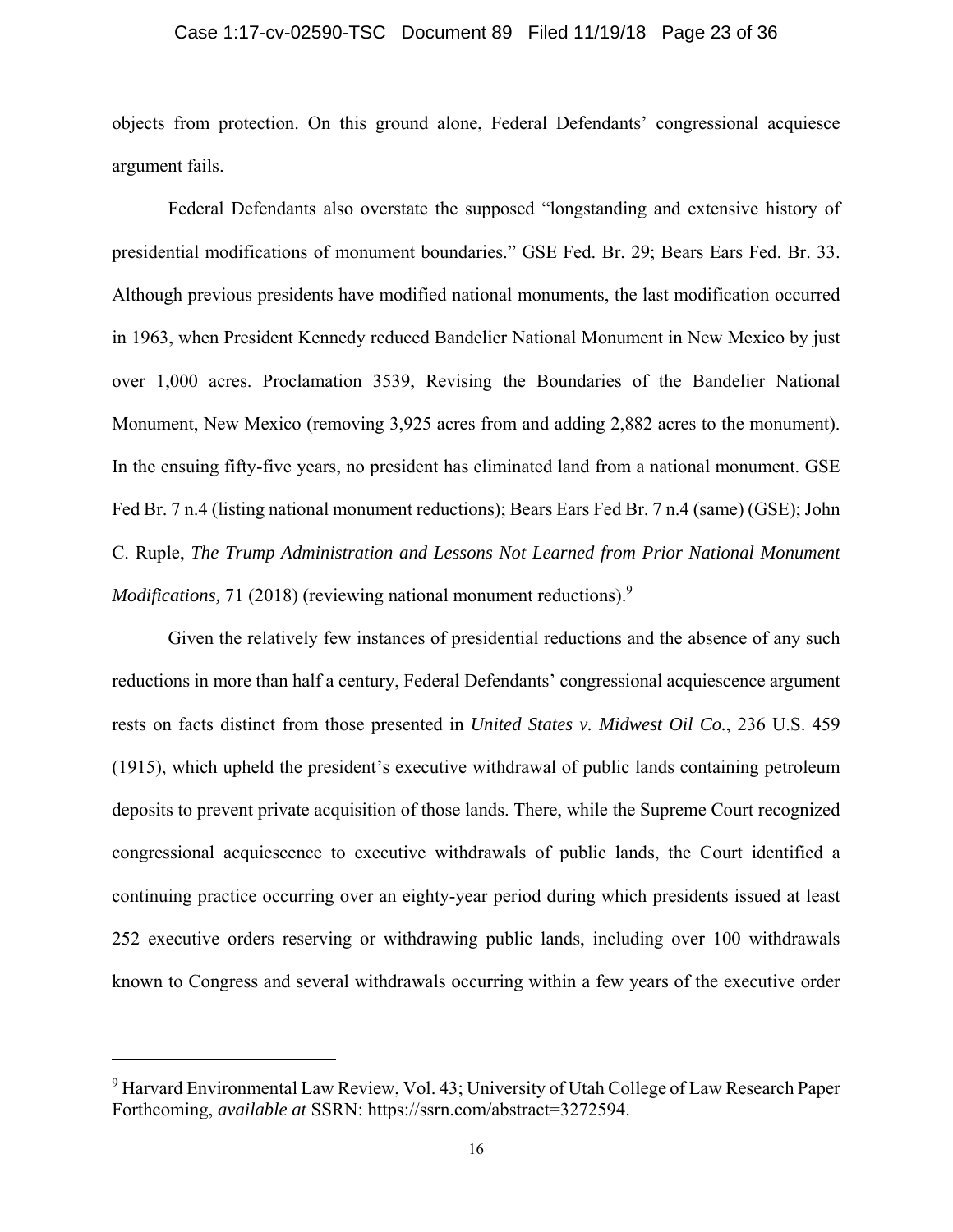### Case 1:17-cv-02590-TSC Document 89 Filed 11/19/18 Page 24 of 36

challenged in that case. *Midwest Oil Co.*, 236 U.S. at 469–71, 478–81. In contrast, the situation here does not constitute the "systematic, unbroken, executive practice, long pursued to the knowledge of Congress and never before questioned" on which the Supreme Court previously found congressional acquiescence. *Dames & Moore v. Regan*, 453 U.S. 654, 680–86 (1981) (quoting *Youngstown Sheet & Tube Co. v. Sawyer*, 343 U.S. 579, 610–11 (1952) (Frankfurter, J., [concurring\)\).](https://concurring)).10)10 As in *Youngstown Sheet & Tube Co.*, "[t]he contrast between the circumstances of [*Midwest Oil*] and this one helps to draw a clear line between authority not explicitly conferred yet authorized to be exercised by the President and the denial of such authority." 343 U.S. at 610–11 (1952) (Frankfurter, J., concurring).

President Trump's actions also fundamentally differ from previous presidential monument revisions. Whereas the majority of those modifications preserved the purpose of the original monument protections by making only minor boundary adjustments to fix errors, improve resource protections, or clarify monument boundaries, President Trump's proclamations removed half of Grand Staircase-Escalante National Monument, eliminated eighty-five percent of Bears Ears National Monument, and excised numerous objects of historic and scientific interest from national monument status.<sup>11</sup> These actions are thus "distinct<sup>[]</sup> in principle" from prior modifications. *Midwest Oil Co.*, 236 U.S. at 475–76. Even if Congress acquiesced to some limited and constrained degree of presidential monument modification authority, it does not follow that Congress acquiesced to President Trump's drastic actions here.

<sup>10</sup> Similarly, unlike *Massachusetts Lobstermen's Association* where this Court found compelling a past presidential practice of reserving submerged lands as national monuments, this case does not present a situation where the Supreme Court, or any court, previously affirmed a president's asserted authority to revise monument boundaries. 2018 WL 4853901, at \*6.

<sup>11</sup> *See generally* John Ruple, *supra* Part III.C (providing a detailed review of all presidential national monument reductions).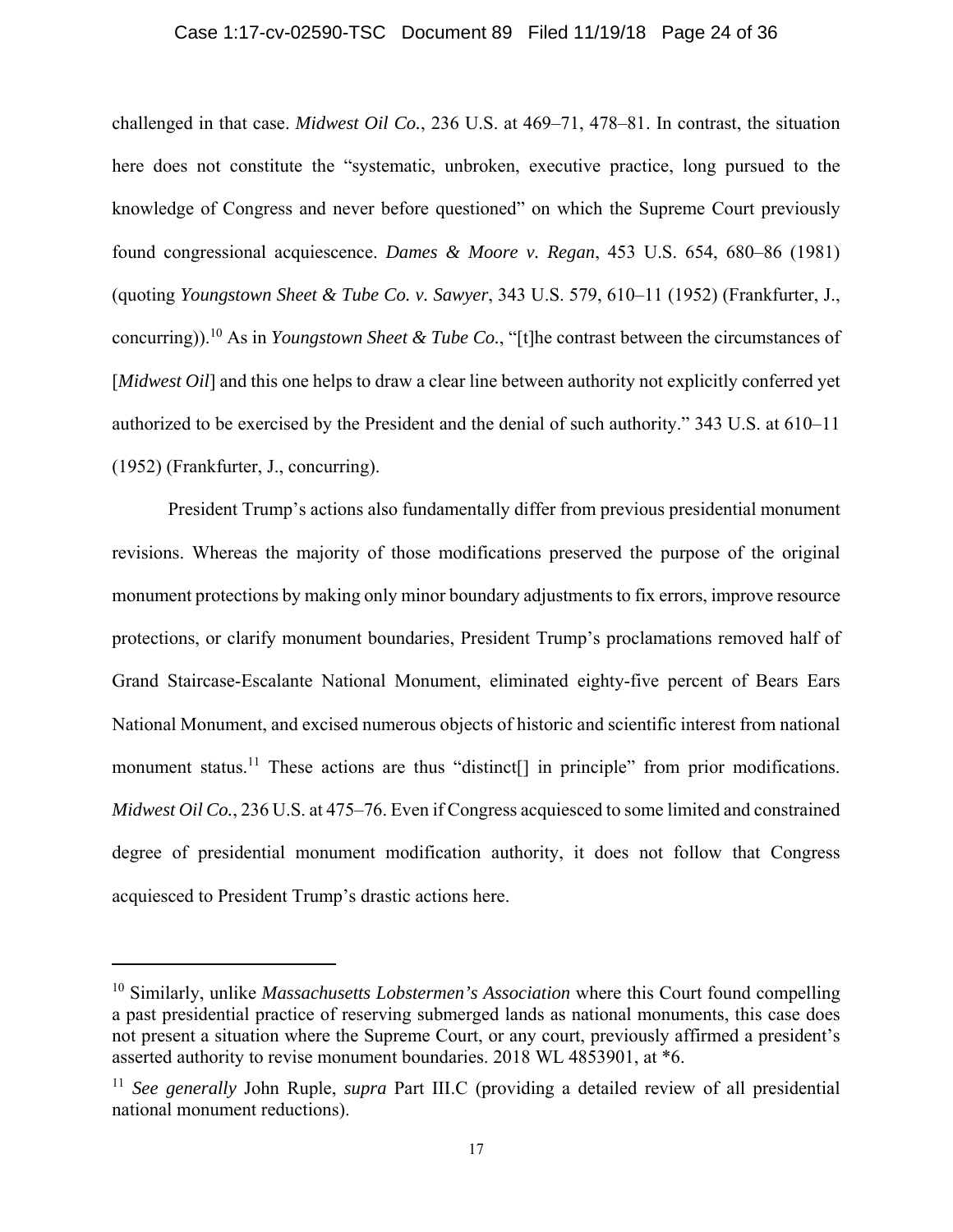### Case 1:17-cv-02590-TSC Document 89 Filed 11/19/18 Page 25 of 36

 National Environmental Policy Act, declaring for the first time a national environmental policy that seeks, among other things, to "preserve important historic, cultural, and natural aspects of our Finally, applying congressional acquiescence would undermine decades of congressional efforts to protect the nation's historic and natural treasures. In the fifty-five years since the last monument revision, Congress repeatedly prioritized preserving the nation's historic and natural resources, particularly those resources located on federal public lands. In 1964, Congress passed the Wilderness Act creating a National Wilderness Preservation System declaring the need "to assure than an increasing population … does not occupy and modify all areas within the United States …, leaving no lands designated for preservation and protection in their natural condition." 16 U.S.C. § 1131. Congress followed with the National Historic Preservation Act of 1966, declaring a policy to administer federally owned or controlled historic properties, including prehistoric or historic sites or objects, "in a spirit of stewardship for the inspiration and benefit of present and future generations." 54 U.S.C. §§ 300101, 300308. In 1970, Congress passed the national heritage." 42 U.S.C. § 4331. And in the Federal Land Policy and Management Act of 1976 (FLPMA), Congress emphasized that public lands should be "managed in a manner that will protect the quality of scientific, historical, ecological, environmental, air and atmospheric, water resource, and archeological values." 43 U.S.C. § 1701. FLPMA further clarified that only Congress can revoke or downsize a national monument. By excluding the Antiquities Act from FLPMA's consolidation of other laws governing Presidential authority to make, modify or revoke land withdrawals, Congress left unchanged the President's "one-way" authority to create national monuments, and made clear its intent to constrain executive branch power to modify or revoke them, a power reserved to Congress. *See* Squillace, Biber, Bryner & Hecht, *Presidents Lack the Authority to Abolish or Diminish National Monuments*, 103 Va. L. Rev. Online 55, 59–64 (2017).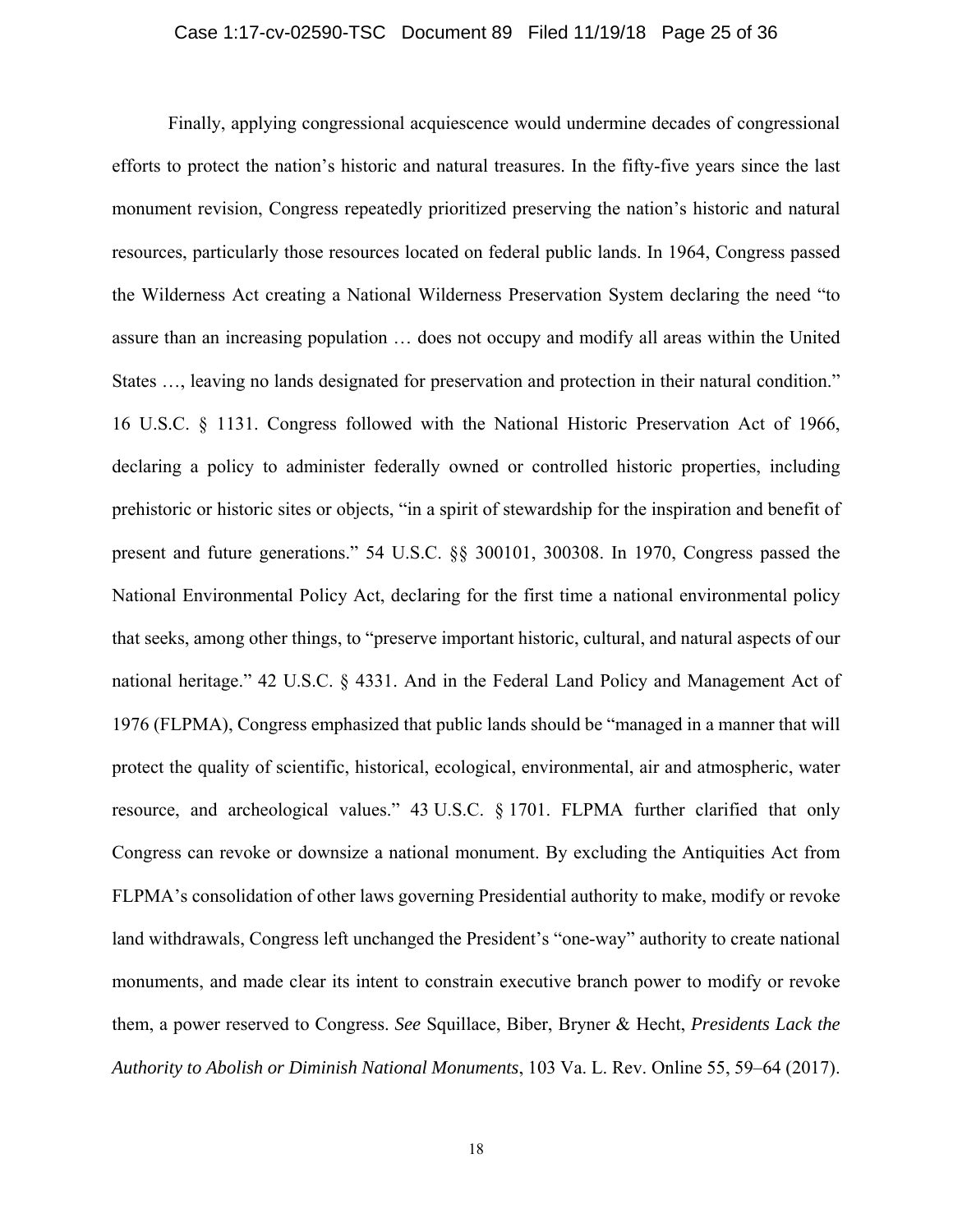### Case 1:17-cv-02590-TSC Document 89 Filed 11/19/18 Page 26 of 36

Following the enactment of these laws promoting preservation and conservation, no president until now has reduced—let alone virtually eliminated—a national monument. And for good reason: eliminating national monument protections for countless archeological, historic, and scientific objects both contradicts the text and purpose of the Antiquities Act and undermines decades of Congressional efforts to preserve the nation's historic and scientific heritage. Congressional acquiescence, if it should ever be given substantial weight, is a poor fit for such reversals of Congressional priorities.

## **D. States Are Harmed by President Trump's Unlawful Expansion of Presidential Authority**

 Antiquities Act, any president at any time could remove national monument protections from large President Trump's assertion of power over national monuments threatens the permanence of all presidentially-created national monuments. Under President Trump's interpretation of the swaths of public lands that now preserve some of the nation's most iconic landscapes and seascapes, indispensable historic and scientific resources, and essential ecosystems. These protected areas are an essential component of state resource management decisions, an important resource for academic and professional research, and a recreational hub and economic driver for *Amici* State residents and communities. President Trump's rescissions harm these interests.

### **1. President Trump's Actions Destroy Decades of State Reliance on the Permanence of Presidential Monument Proclamations**

 The longstanding interpretation of the Antiquities Act to allow a president only to designate national monuments is critical to the relationship between federal and state governments in land and resource management. Many *Amici* States have made important policy and resource management decisions on the understanding that a president cannot rescind monument protections.

 Antiquities Act as a backdrop to ongoing cooperative agreements with federal agencies for wildlife Several *Amici* States rely on the long-term protections historically provided by the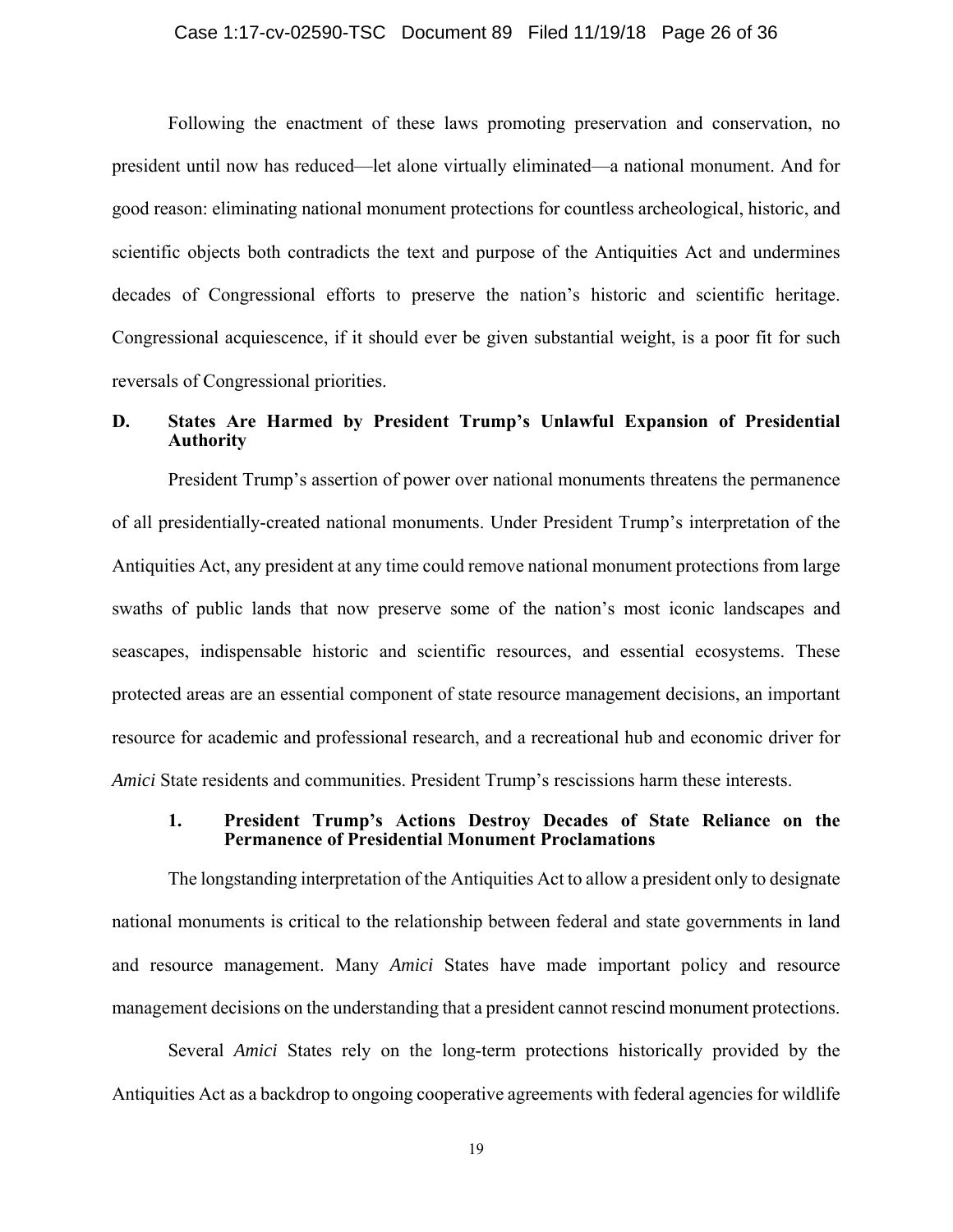### Case 1:17-cv-02590-TSC Document 89 Filed 11/19/18 Page 27 of 36

and land management. New Mexico has a cooperative agreement with several federal agencies to ensure the protection of the White Sands Pupfish, which New Mexico lists as a threatened species and which only occurs on federal land including White Sands National [Monument.](https://Monument.12)<sup>12</sup> Similarly, the California Department of Fish and Wildlife entered into a memorandum of understanding with the BLM concerning cooperative management of the Horseshoe Ranch Wildlife area located within Cascade-Siskiyou National Monument. *See* Envtl. Assessment for a Proposal to Amend the Redding Resource Mgmt. Plan Regarding the Horseshoe Ranch Wildlife Area, U.S. Dep't of the Interior Bureau of Land Mgmt. Redding Field Office, 2 (Dec. [2001\).](https://2001).13)<sup>13</sup> And the Washington Department of Fish and Wildlife administers and jointly manages approximately 800 acres of Hanford Reach National Monument through a permit with the Department of Energy. *See* Notice of Intent to Prepare a Comprehensive Conservation Plan and Associated Envtl. Impact Statement for Hanford Reach Nat'l Monument/Saddle Mountain Nat'l Wildlife Refuge, 67 Fed. Reg. 40,333, 40,333–34 (June 12, 2002). Incentive for such cooperative efforts between state and federal agencies would be weakened if monument status were ephemeral.

States also make considerable investments in infrastructure related to national monument access within or near their borders. For example, Washington State has invested nearly eight million dollars to facilitate recreational access to two presidentially-created national monuments, Hanford Reach National Monument and San Juan Islands National Monument. These grants demonstrate the intertwined state and federal management that is essential to the successful

<sup>12</sup> *See* White Sands Pupfish Cooperative Agreement (May 2006), *available at*  <http://www.wildlife.state.nm.us/download/conservation/species/fish/management-recovery>plans/White-Sands-Pupfish-Cooperative-Agreement.pdf

<sup>&</sup>lt;sup>13</sup> *Available at [https://www.blm.gov/ca/pdfs/redding\\_pdfs/HRWA\\_EA1.pdf](https://www.blm.gov/ca/pdfs/redding_pdfs/HRWA_EA1.pdf).*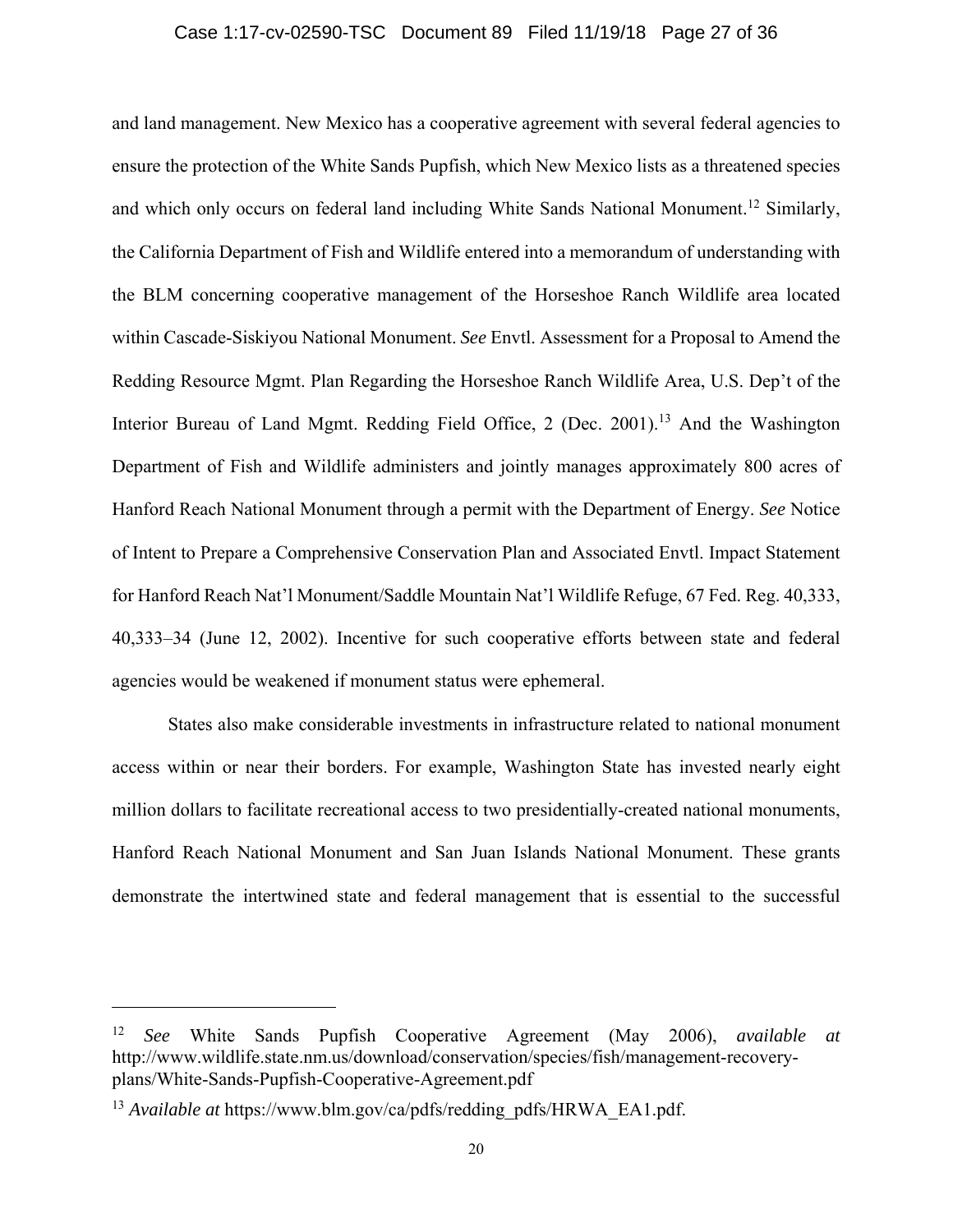### Case 1:17-cv-02590-TSC Document 89 Filed 11/19/18 Page 28 of 36

conservation of national monuments. If a president could revoke all or part of these national monuments at any time, then states will likely be much more cautious about such investments.

States further adopt statutes, regulations, and policies making specific reference to national monument designations, with the understanding that they shall be in accordance with law. State regulations dealing with incinerator ash siting, dangerous waste management facilities, and air pollution sources refer specifically to national monuments—and not as temporary or contingent land designations, but rather as enduring reservations. *See, e.g.*, Wash. Admin. Code 173-306-350 (2000) (incinerator ash); 173-303-282 (2009) (dangerous waste); 173-400-118 (2012) (air pollution); NM Admin. Code 20.2.74.108 (2002) (listing areas that must be designated for Class I or II protections under the Clean Air Act, including Bandelier, El Malpais, and White Sands National Monuments). Washington State also accounts for protections in Hanford Reach National Monument when determining hunting prospects in the state. *See* Wash. Dep't of Fish & Wildlife, District 4 Hunting Prospects 2 (2018) (noting that bull elk numbers are high near Hanford Reach National Monument due to protections on federal lands during hunting season), 9 (discussing pheasant habitat in the monument).<sup>14</sup> Were this court to hold that a president may revoke a national monument designation, it would render these siting and area designation rules transitory and unreliable and undermine ongoing efforts to develop meaningful plans for the management of state wildlife and resources.

The permanence of presidentially designated national monuments also informs state compliance with federal and state laws designed to protect historic and archeological resources. The National Historic Preservation Act directs states to establish a State Historic Preservation Office to administer state historic preservation programs and to consult with federal agencies on

<sup>14</sup> Available at [https://wdfw.wa.gov/hunting/prospects/2018/district04.pdf.](https://wdfw.wa.gov/hunting/prospects/2018/district04.pdf)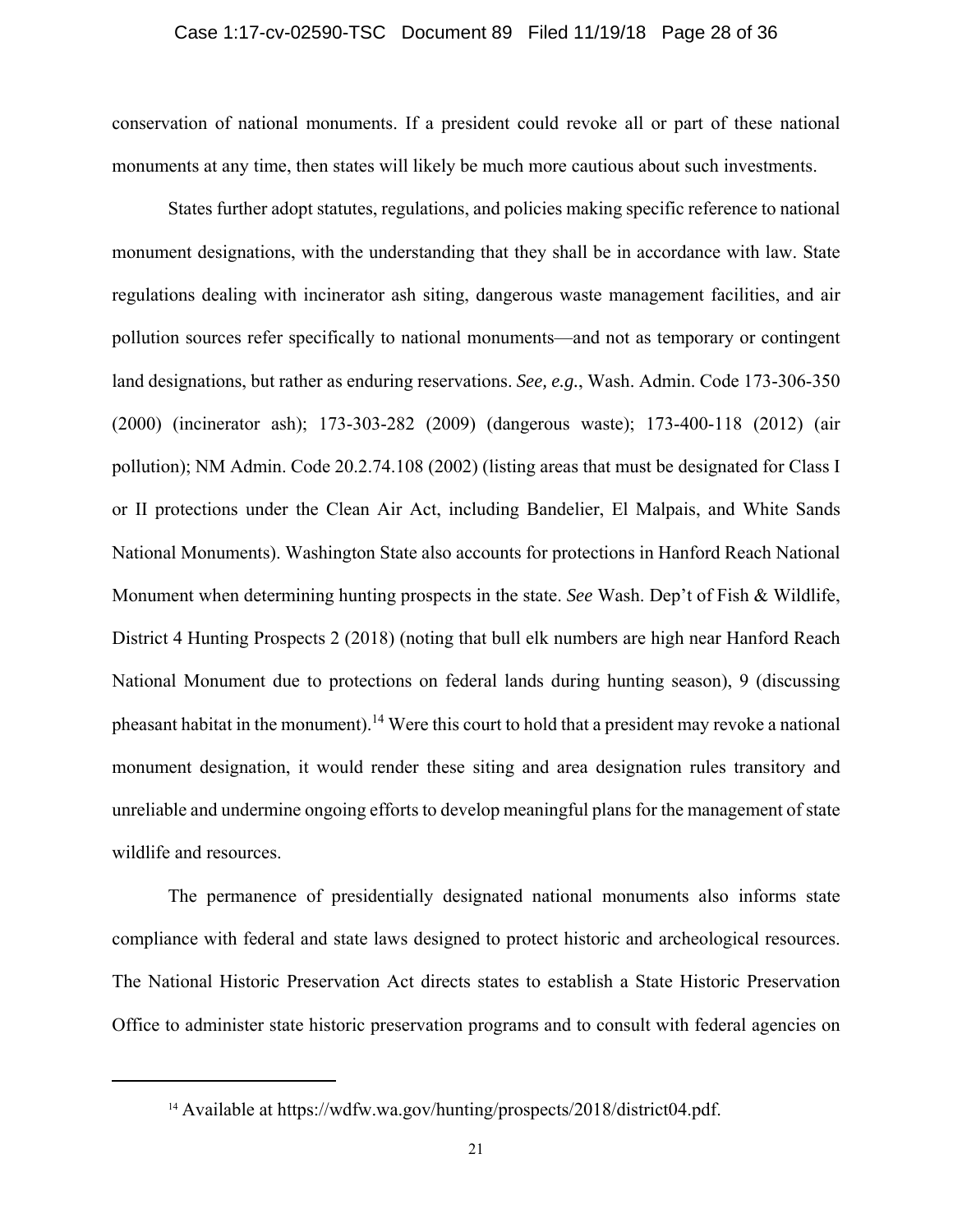### Case 1:17-cv-02590-TSC Document 89 Filed 11/19/18 Page 29 of 36

 0109. Washington State law also requires any site listed in the state historic registry to be compromise *Amici* States' ability to effectuate the goals of state and federal laws in preserving our federal actions that may affect historic property. 54 U.S.C. § 302303. Similarly, state environmental review and historic preservation laws require review of potential impacts to state historic resources, *see e.g.*, Wash. State Envtl. Policy Act, Wash. Rev. Code Ch. 43.21C; Cal. Pub. Res. Code § 5020 et seq.; Cal. Envtl. Quality Act, Cal. Pub. Res. Code §§ 21083.2, 21084, 21084.1; N.M. Stat. Ann. 1978, § 18-6-8.1; New York Envtl. Conservation Law §§ 8-0105(6), 8 considered when evaluating projects under the Washington State Environmental Policy Act. Pursuant to these legal requirements, the Washington Department of Archaeological and Historic Preservation works cooperatively with the Hanford Reach National Monument to comply with the National Historic Preservation Act and the Monument's management plan to protect three state archaeological districts. Allowing President Trump to unilaterally rescind national monument protections for large swaths of land previously recognized for their historic import would nation's historic and ecological treasures.

### **2. National Monument Protections Support Academic Research and Public Education**

 and records that now reside at the Museum of Anthropology at Washington State University to the National monuments also play an important role in *Amici* States by providing critical research opportunities for scientists seeking to understand the past and to predict the future of our states and our nation. Many public and private institutions in *Amici* States utilize in their research objects of historic or scientific interest protected by presidentially-created national monuments. For example, Washington State University Professor Emeritus Bill Lipe has conducted field work in the Cedar Mesa area of the Bears Ears National Monument that resulted in extensive collections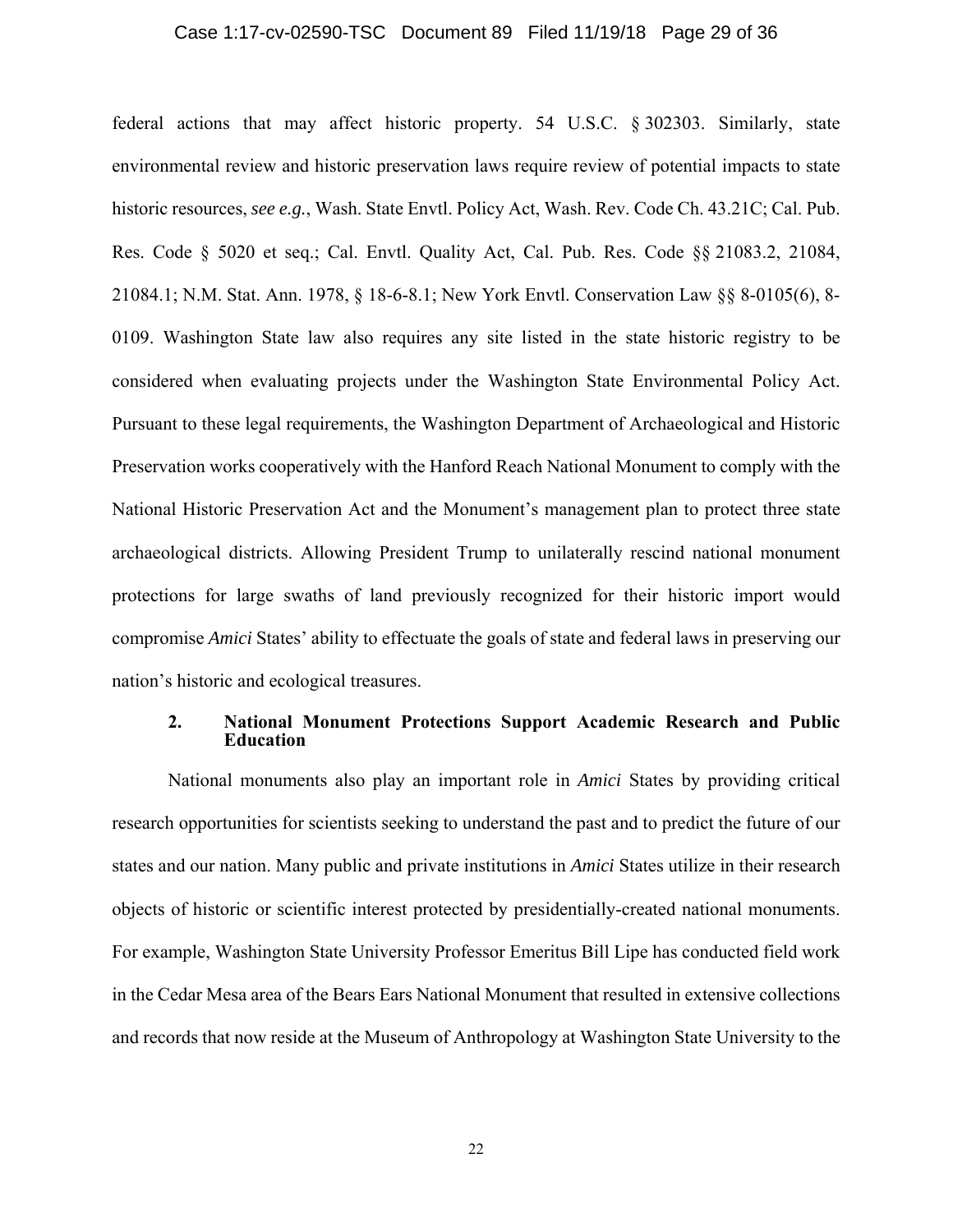### Case 1:17-cv-02590-TSC Document 89 Filed 11/19/18 Page 30 of 36

benefit of academics, students, and the public.<sup>15</sup> Similarly, the area protected by Northeast Canyons and Seamounts Marine National Monument has "long been of intense scientific interest" to government and academic oceanographic institutions. *See* Proclamation of President Barak Obama, 81 Fed. Reg. 65,159 (Sept. 15, 2016). The monument "create[s] natural laboratories for scientists to monitor and explore the impacts of climate change,"<sup>16</sup> and promotes further study of how the protected ocean ecosystem allows marine species to grow and spread outside the monument's borders, helping to rejuvenate commercially and recreationally important fish stocks, endangered whales, and other marine species.<sup>17</sup> In addition, Hawaii's Bishop Museum and the University of Hawaii recently received grant funding to study the structure and function of one of the world's last remaining pristine coral reef ecosystems protected by the Papahānaumokuākea Marine National [Monument.](https://Monument.18)<sup>18</sup> Allowing President Trump to unilaterally rescind monument protections threatens to undermine this research that is essential to the preservation, conservation, and understanding of our nation's historical and biological heritage.

### **3. National Monuments Provide Important Recreational Opportunities and Economic Benefits for** *Amici* **States and Their Residents**

National monuments further provide unparalleled recreational opportunities to state residents and visitors and enhance the economies of nearby communities which benefit from tourism to and protection of these iconic areas. Allowing rescission of national monuments would adversely impact communities and *Amici* States that benefit from the recreational and economic

<sup>15</sup> *See materials collected at* Washington State University Libraries, Cedar Mesa Project (<https://research.libraries.wsu.edu/xmlui/handle/2376/735>).

<sup>16</sup> *See* <https://obamawhitehouse.archives.gov/the-press-office/2016/09/15/fact-sheet-president>obama-continue-global-leadership-combatting-climate.

 $17$  Letter to Interior Secretary Zinke and Secretary Ross from Stephen M. Coan, PhD, and Maliz E. Beams (July 2017), [https://www.nrdc.org/sites/default/files/mystic-ne-aquarium-letter.pdf.](https://www.nrdc.org/sites/default/files/mystic-ne-aquarium-letter.pdf)

<sup>18</sup> <https://www.nfwf.org/whoweare/mediacenter/pr/Pages/hawaii-research-team-is-awarded-for>exploration-of-papahanaumokuakea-to-benefit-future-conservation-efforts-2018-0426.aspx.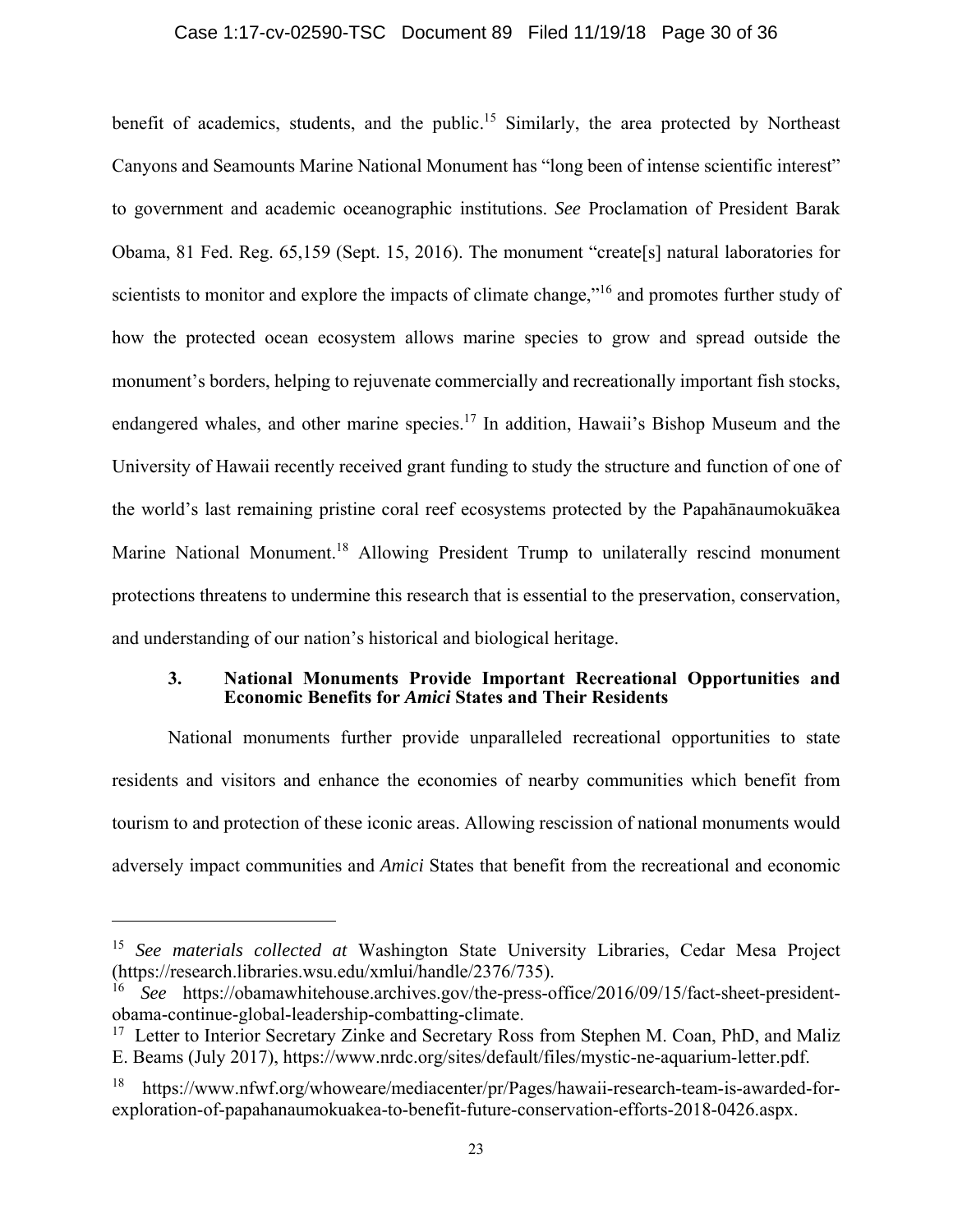opportunities provided by national monuments.

Innumerable outdoor recreation opportunities in and near national monuments support vibrant tourism industries. Millions of people visit national monuments annually to take advantage of a wide range of outdoor activities. At Giant Sequoia National Monument in California, where majestic trees live for as long as 3,000 years and soar as high as a football field is long, throngs of visitors hike, camp, fish, ride horses and mountain bikes, birdwatch, and so much more. Visitors to Hanford Reach National Monument, which protects vital habitat in southwest Washington, can hunt mule deer and elk, fish for salmon and bass, and view abundant wildflowers and wildlife. And in Massachusetts, thriving whale and seabird populations protected by Northeast Canyons and Seamounts Marine National Monument provide opportunities for excellent wildlife watching.

These recreational opportunities support numerous local businesses, allowing communities surrounding monuments to thrive economically.<sup>19</sup> The National Park Service's 2017 Report on the "Economic Contributions to Local Communities, States, and the Nation" shows that Park Service managed national monuments, including several in *Amici* States, receive multitudes of visitors each year that contribute to local economies and add jobs to communities. *See* Nat'l Park Service, 2017 National Park Visitor Spending Effects: Economic Contributions to Local Communities, States, and the Nation, Tbl. 3 (Apr. 2018).<sup>20</sup> Similarly, a recent study by Headwaters Economics that analyzed seventeen monuments in western states, including several in *Amici* States, found that monument designations "help nearby communities diversify economically while increasing

<sup>19</sup> *See* Ben Alexander, *Giant Sequoia National Monument: A Summary of Economic Performance in the Surrounding Communities*, Spring 2017, <https://headwaterseconomics.org/wp>content/uploads/Sequoia.pdf.

<sup>20</sup> *Available at* 

[https://www.nps.gov/nature/customcf/NPS\\_Data\\_Visualization/docs/NPS\\_2017\\_Visitor\\_Spendi](https://www.nps.gov/nature/customcf/NPS_Data_Visualization/docs/NPS_2017_Visitor_Spendi) ng\_Effects.pdf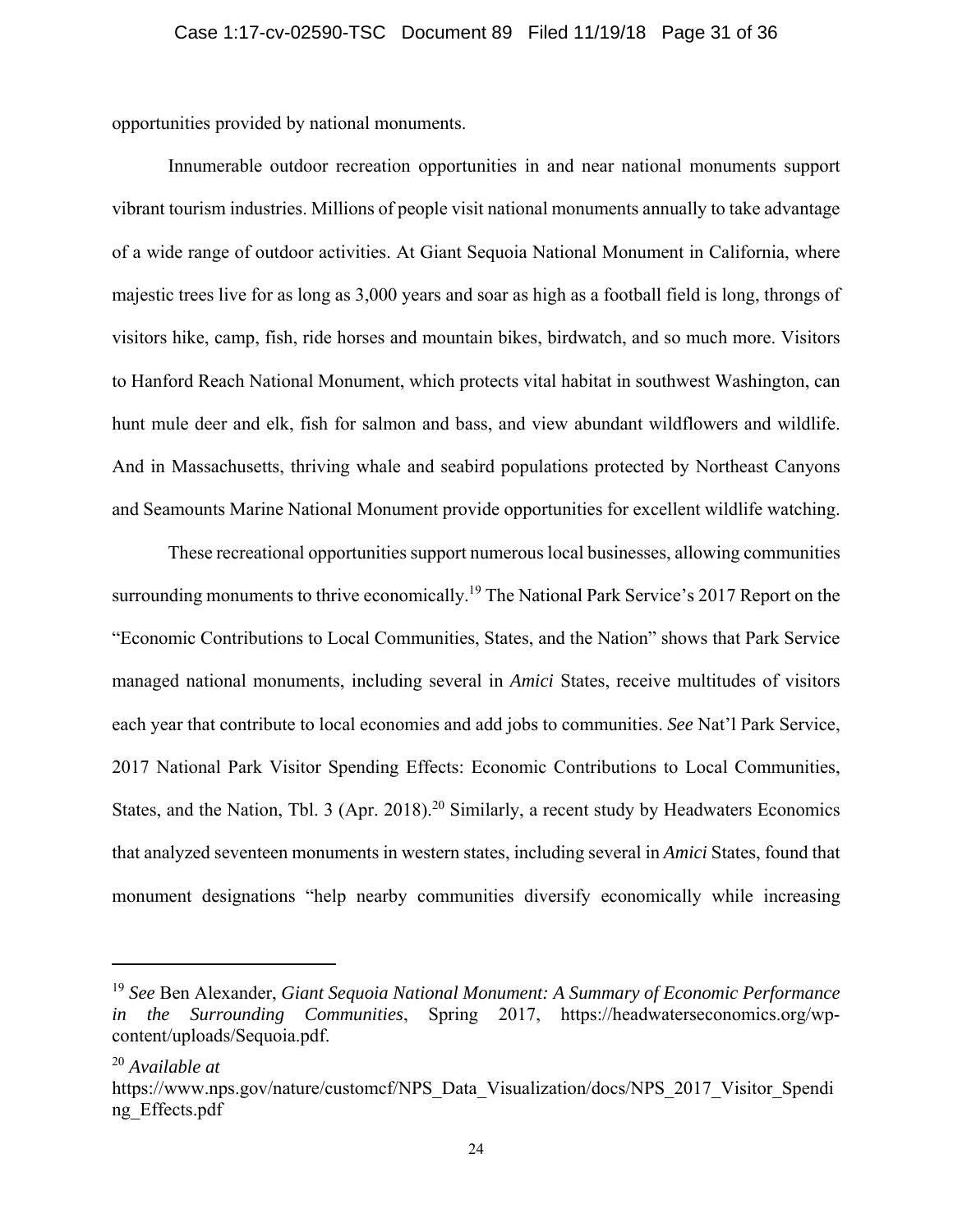### Case 1:17-cv-02590-TSC Document 89 Filed 11/19/18 Page 32 of 36

quality of life and recreational opportunities that make communities more attractive for new residents, businesses, and investment." Headwaters Economics, Updated Summary: The Importance of National Monuments to Communities (Aug. [2017\).](https://2017).21)<sup>21</sup> Whale watching off the New England coast is also an important economic driver, generating, in 2008 alone, approximately \$126 million in revenue.<sup>22</sup> Moreover, the tourism supported by national monuments provides direct benefits to states through increased revenue from lodging taxes, *see, e.g.,* Cal. Rev. & Tax Code § 7200; Or. Rev. Stat. § 320.305, gas taxes, *see, e.g.,* Or. Rev. Stat. § 319.530, and sales taxes, *see, e.g.,* Cal. Rev. & Tax Code § 6001; Or. Rev. Stat. § 323.505; Or. Rev. Stat. § 475B.705. Allowing a president to remove national monument protections with the stroke of a pen would disrupt these economic benefits and alter recreational opportunities for communities near and visitors to national monuments.

### **IV. CONCLUSION**

President Trump's unlawful assertion of power over national monuments has no logical end-point. If the current rescissions are allowed to stand, this President—or future presidents could slash national monument protections for each and every previously-designated monument in the country, essentially rendering the Antiquities Act a nullity and causing significant harm to *Amici* States' interests. Given the nationwide and potentially far-reaching implications of President Trump's rescissions, this Court should deny Federal Defendants' motions to dismiss.

<sup>21</sup> *Available at* <https://headwaterseconomics.org/public-lands/protected-lands/national>monuments/#factsheets.

<sup>22</sup> Simon O'Connor, *et al*., WHALE WATCHING WORLDWIDE: TOURISM NUMBERS, EXPENDITURES AND EXPANDING ECONOMIC BENEFITS, Int'l Fund for Animal Welfare, 228 (2009), [https://www.mmc.gov/wp-content/uploads/whale\\_watching\\_worldwide.pdf](https://www.mmc.gov/wp-content/uploads/whale_watching_worldwide.pdf).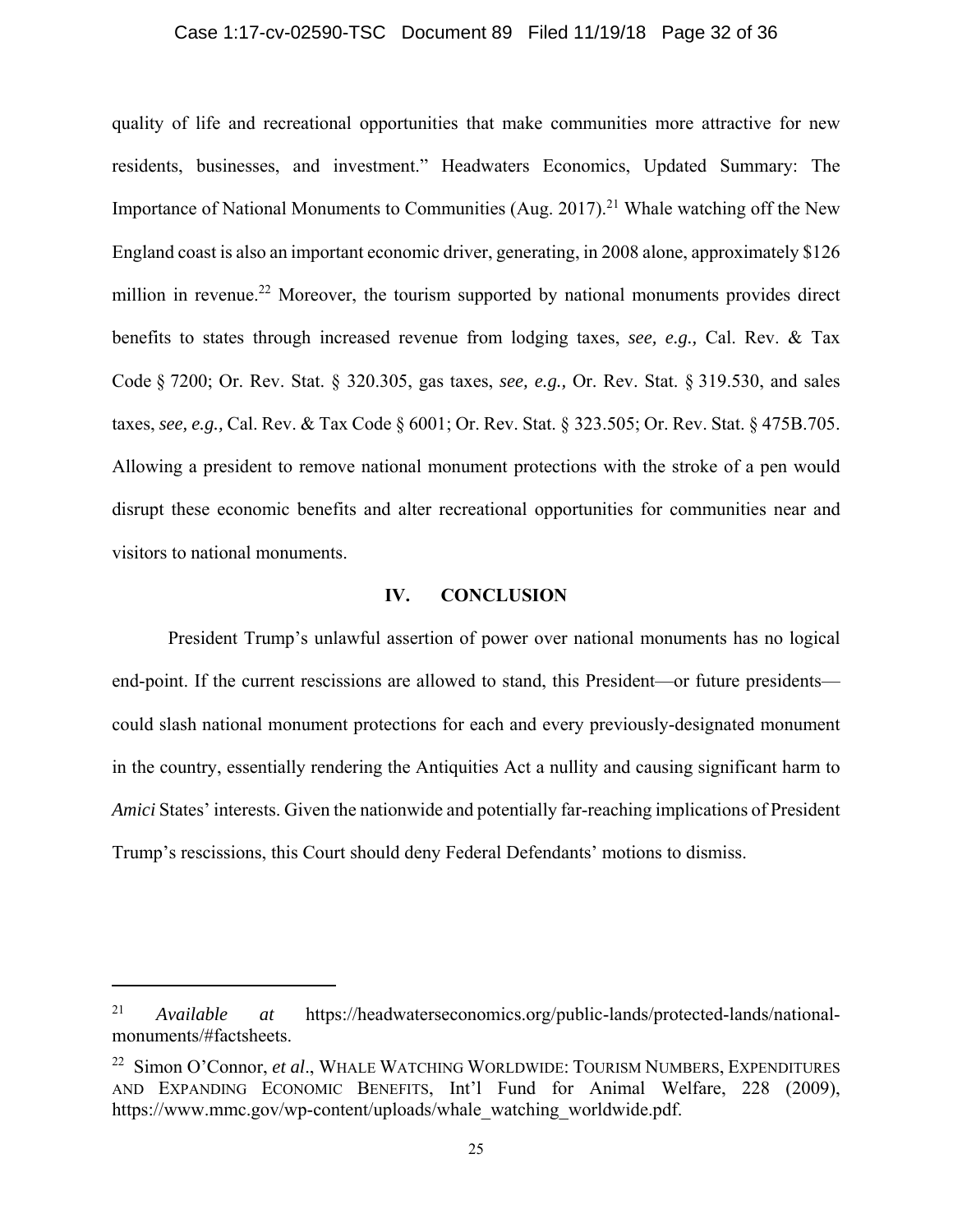RESPECTFULLY SUBMITTED this 19th day of November, 2018.

ROBERT W. FERGUSON Attorney General

s/ Aurora R. Janke WILLIAM R. SHERMAN, WSBA #29365 KELLY T. WOOD, WSBA # 40067 Assistant Attorneys General AURORA R. JANKE, WSBA # 45862 Special Assistant Attorney General Counsel for Environmental Protection [auroraj@atg.wa.gov](mailto:auroraj@atg.wa.gov) 

*Attorneys for Amicus Curiae State of Washington* 

## ADDITIONAL COUNSEL:

For the STATE OF CALIFORNIA

XAVIER BECERRA Attorney General of the State of California DAVID A. ZONANA Supervising Deputy Attorney General GEORGE TORGUN, California Bar No. 222085 ANDREW WIENER, California Bar No. 282414 *Deputy Attorneys General Attorneys for State of California, by and through Xavier Becerra, Attorney General*  1515 Clay Street Oakland, CA 94612-0550 Telephone: (510) 879-1975 Fax:  $(510)$  622-2270 Email: [Andrew.Wiener@doj.ca.gov](mailto:Andrew.Wiener@doj.ca.gov) 

For the STATE OF HAWAII

RUSSELL A. SUZUKI Attorney General of the State of Hawaiʻi 425 Queen Street Honolulu, HI 96813 (808) 586-1500

For the STATE OF MAINE

JANET T. MILLS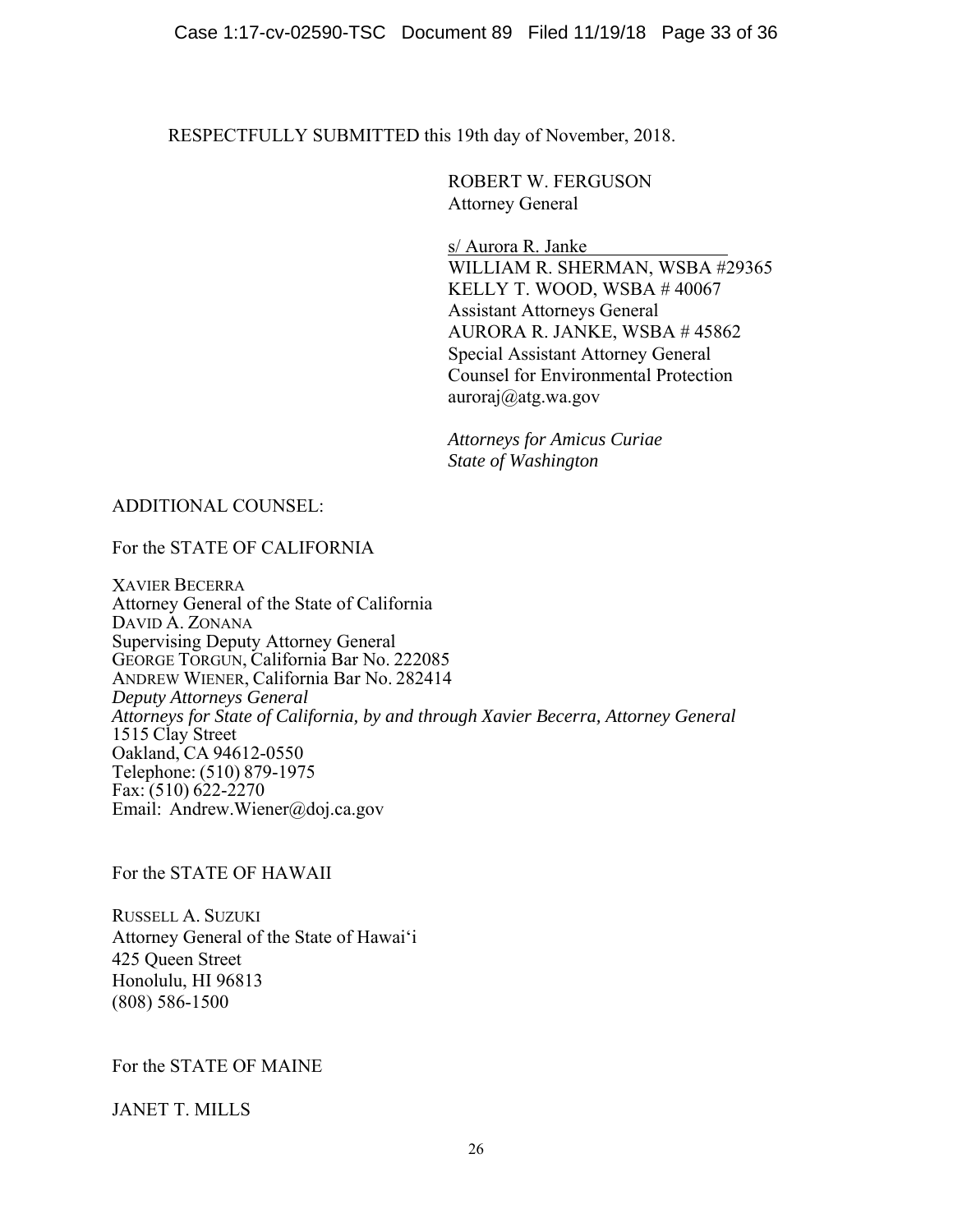Attorney General GERALD D. REID Assistant Attorney General Chief, Natural Resources Division 6 State House Station Augusta, ME 4333-0006 Tel.: (207)626-8545 [Jerry.reid@maine.gov](mailto:Jerry.reid@maine.gov)

For the STATE OF MARYLAND

Brian E. Frosh Attorney General of Maryland 200 Saint Paul Place Baltimore, Maryland 21202 (410) 576-6300

For the COMMONWEALTH OF MASSACHUSETTS

MAURA HEALEY Attorney General CHRISTOPHE COURCHESNE Assistant Attorney General and Chief MATTHEW IRELAND Assistant Attorney General Environmental Protection Division Office of the Attorney General One Ashburton Place, 18th Floor Boston, Massachusetts 02108 Tel: (617) 727-2200 Email: [matthew.ireland@state.ma.us](mailto:matthew.ireland@state.ma.us)

For the STATE OF NEW MEXICO

Hector Balderas Attorney General of the State of New Mexico William Grantham, NM Bar No. 15585 Nicholas M. Sydow, NM Bar No. 132608 Assistant Attorneys General *Attorneys for State of New Mexico, by and through Hector Balderas, Attorney General*  201 Third St. NW, Suite 300 Albuquerque, NM 87102 Telephone: (505) 717-3571 Fax: (505) 490-4880 Email: [nsydow@nmag.gov](mailto:nsydow@nmag.gov)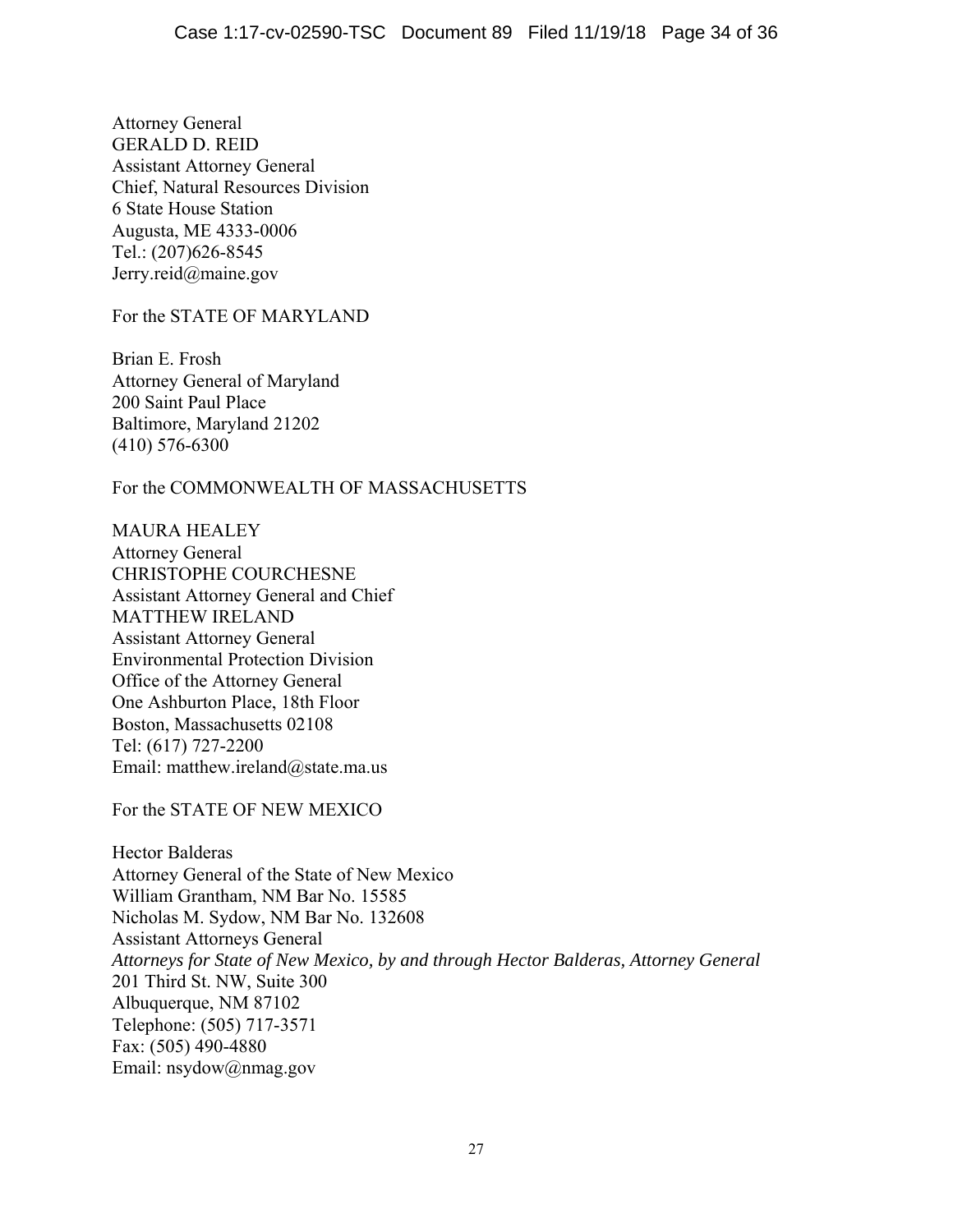For the STATE OF NEW YORK

BARBARA D. UNDERWOOD Attorney General of New York TIMOTHY HOFFMAN MATTHEW J. SINKMAN Assistant Attorneys General Evironmental Protection Bureau 28 Liberty Street New York, New York 10005 (212) 416-8446

For the STATE OF OREGON

ELLEN F. ROSENBLUM Attorney General PAUL GARRAHAN Attorney-in-Charge, Natural Resources Section Oregon Department of Justice 1162 Court St. NE, Salem, OR 97301-4096 (503) 947-4593 [paul.garrahan@doj.state.or.us](mailto:paul.garrahan@doj.state.or.us) 

For the STATE OF RHODE ISLAND

PETER F. KILMARTIN Attorney General GREGORY S. SCHULTZ, RI Bar No. 5570 Special Assistant Attorney General 150 South Main Street Providence, RI 02903 Tel.: (401) 274-4400 [gschultz@riag.ri.gov](mailto:gschultz@riag.ri.gov)

For the STATE OF VERMONT

THOMAS J. DONOVAN, JR. Attorney General NICHOLAS F. PERSAMPIERI Assistant Attorney General Office of the Attorney General 109 State Street Montpelier, VT 05609 (802) 828-3186 [nick.persampieri@vermont.gov](mailto:nick.persampieri@vermont.gov)